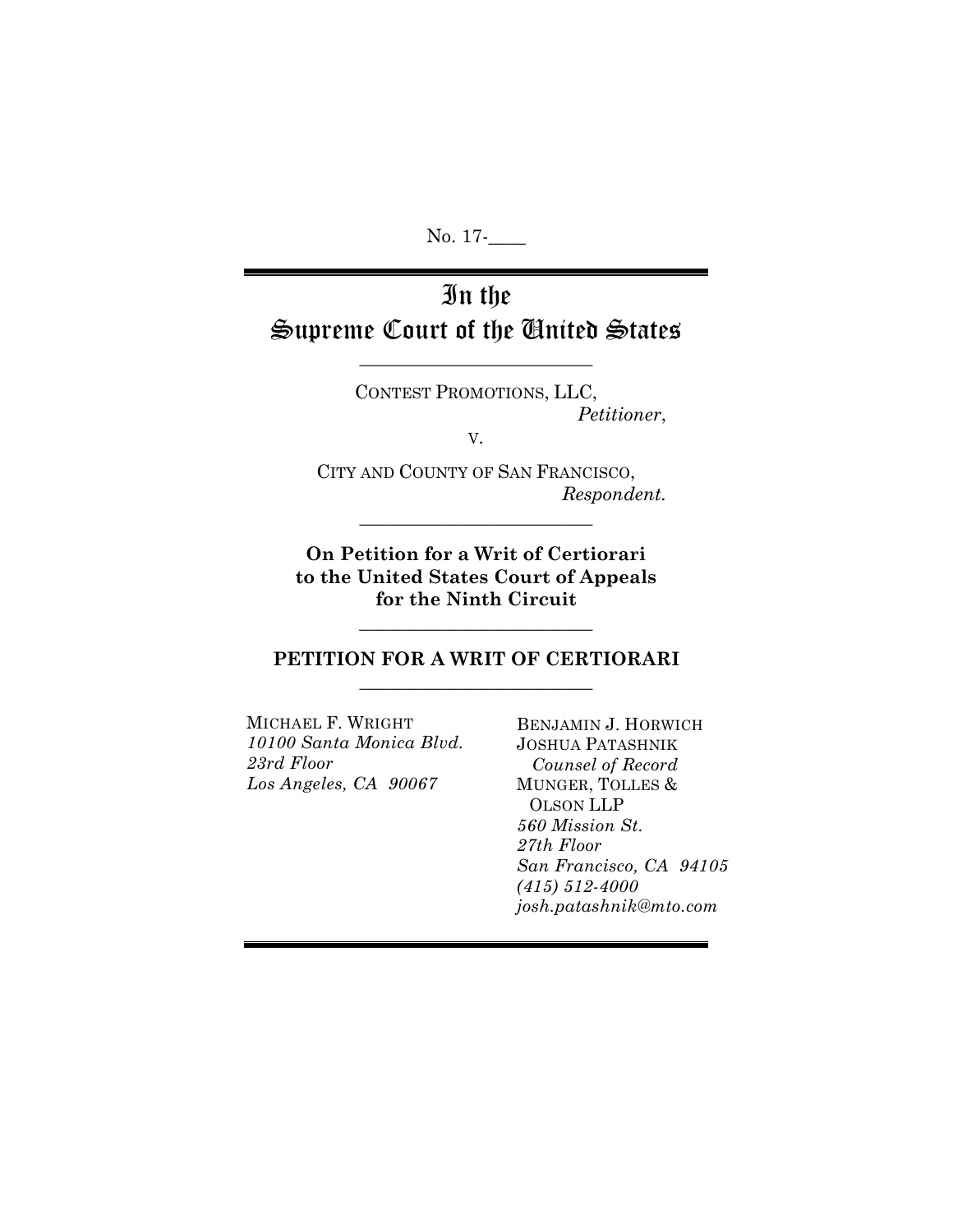#### **QUESTION PRESENTED**

Section 611 of the San Francisco Planning Code provides that "[n]o new general advertising signs shall be permitted at any location within the City [of San Francisco] as of March 5, 2002." This ban applies to any sign "which directs attention to a business, commodity, industry or other activity which is sold, offered or conducted elsewhere than on the premises upon which the Sign is located," and also to any sign advertising a product or service that is "only incidentally" offered on the premises. S.F. Planning Code § 602. The Ninth Circuit sustained the dismissal of petitioner's First Amendment challenge to this ordinance, holding that a total ban of this sort is permissible as a matter of law.

The question presented is:

Whether the First Amendment permits a municipality to ban all signs, of any kind, advertising offpremises commercial activity, without making any showing that the ban furthers a substantial government interest in a direct, material, and tailored way.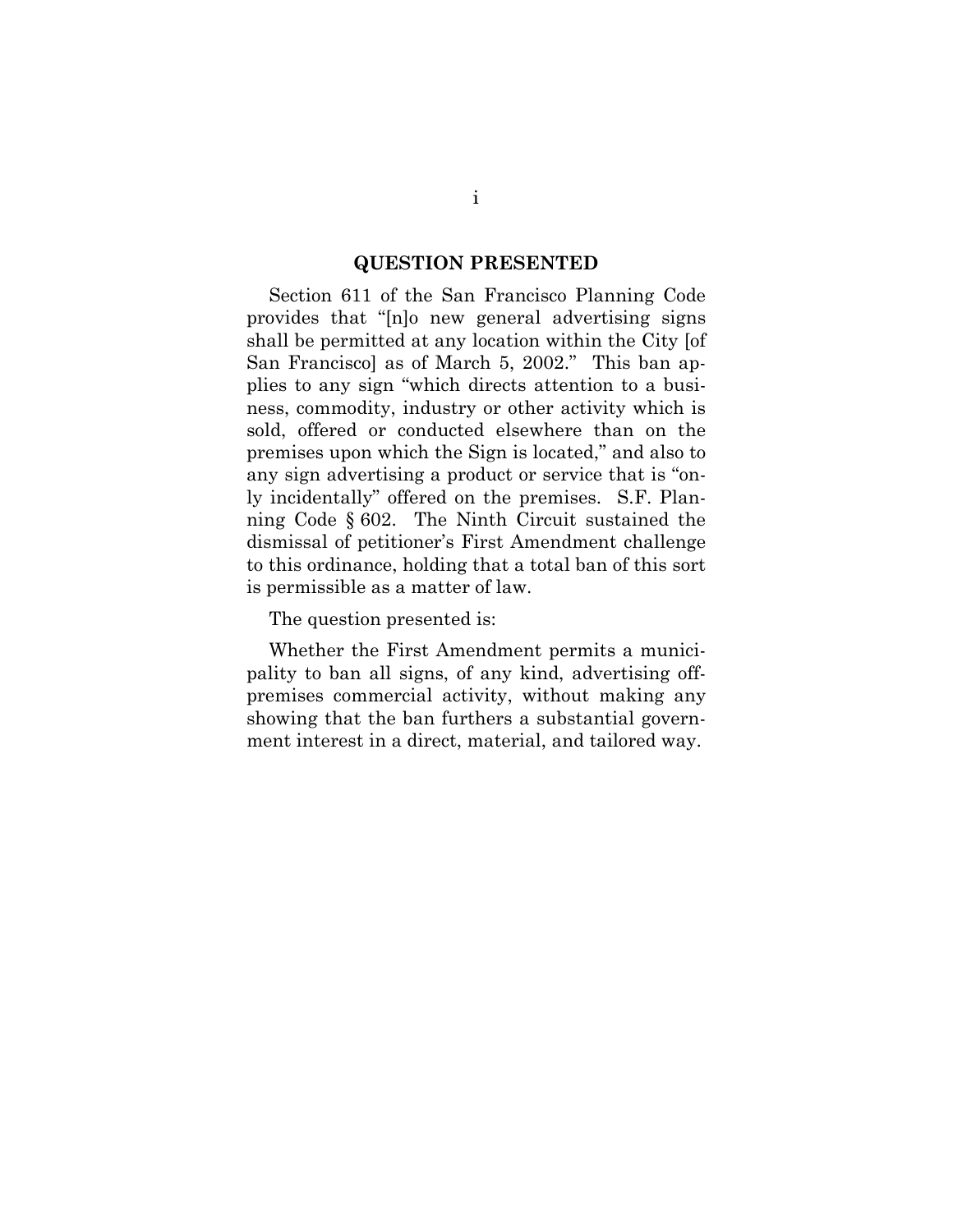#### **RULE 29.6 DISCLOSURE STATEMENT**

Contest Promotions, LLC is a wholly owned subsidiary of Alchemy Media Holdings LLC, a Delaware limited liability company. No publicly held company owns 10 percent or more of the stock of Contest Promotions, LLC, either directly or indirectly.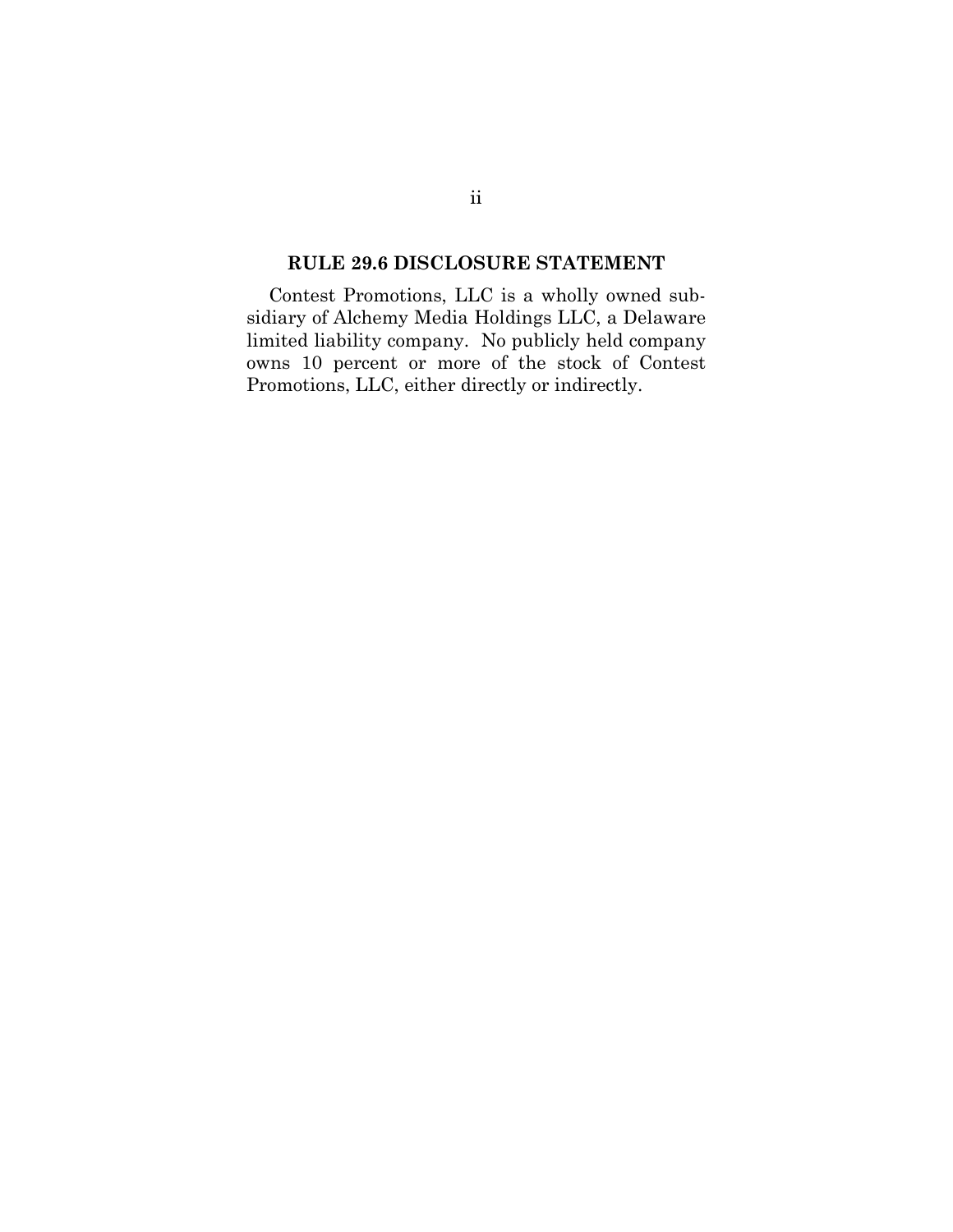# **TABLE OF CONTENTS**

# **Page**

|           | RULE 29.6 DISCLOSURE STATEMENT  ii                                                                                                                    |  |
|-----------|-------------------------------------------------------------------------------------------------------------------------------------------------------|--|
|           | PETITION FOR A WRIT OF CERTIORARI  1                                                                                                                  |  |
|           |                                                                                                                                                       |  |
|           |                                                                                                                                                       |  |
|           | CONSTITUTIONAL AND STATUTORY                                                                                                                          |  |
|           |                                                                                                                                                       |  |
|           |                                                                                                                                                       |  |
|           | REASONS FOR GRANTING THE PETITION  11                                                                                                                 |  |
| I.        | The Ninth Circuit's Decision Conflicts<br>With This Court's Commercial Speech                                                                         |  |
| A.        | The Ninth Circuit Has<br><b>Effectively Eliminated Two</b><br>Prongs of the Central Hudson<br>Test in Cases Involving<br>Restrictions on Off-Premises |  |
| <b>B.</b> | This Court's Fractured Ruling in<br><i>Metromedia</i> Has No Precedential<br>Force and Cannot Support the                                             |  |
| II.       | The Courts of Appeals Are in Conflict<br>Regarding the Question Presented 28                                                                          |  |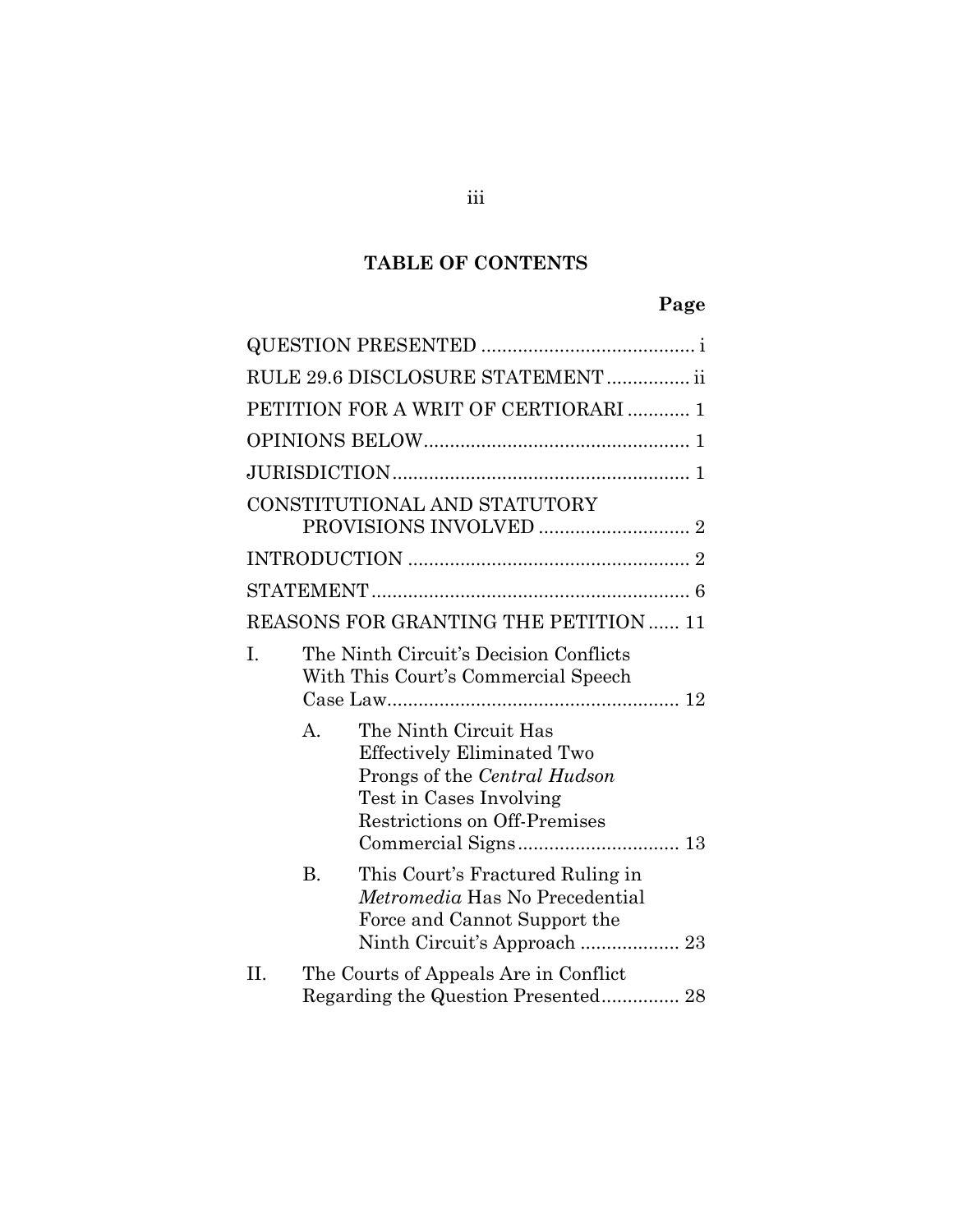|      | А.                | The Courts of Appeals Have<br><b>Reached Divergent Conclusions</b><br>Regarding the Precedential                            |  |
|------|-------------------|-----------------------------------------------------------------------------------------------------------------------------|--|
|      | <b>B.</b>         | The Courts of Appeals that Do<br>Not Treat Metromedia as<br>Controlling Would Have Reached<br>a Different Outcome Here 32   |  |
| III. |                   | This Case Is an Ideal Vehicle for<br>Resolving the Important Question of                                                    |  |
|      |                   |                                                                                                                             |  |
|      | <b>APPENDICES</b> |                                                                                                                             |  |
|      |                   | Appendix A, Order Denying Rehearing and<br>Amended Opinion of the U.S. Court of<br>Appeals for the Ninth Circuit in No. 17- |  |
|      |                   | Appendix B, Opinion of the U.S. Court of<br>Appeals for the Ninth Circuit in No. 15-                                        |  |
|      |                   | Appendix C, Order Granting Defendant's<br>Motion to Dismiss Without Leave to<br>Amend, No. 16-cv-06539 (N.D. Cal.)          |  |
|      |                   | Appendix D, Order Granting Defendant's<br>Motion to Dismiss and Denying Motion<br>to Seal, No. 15-cv-00093 (N.D. Cal.)      |  |

iv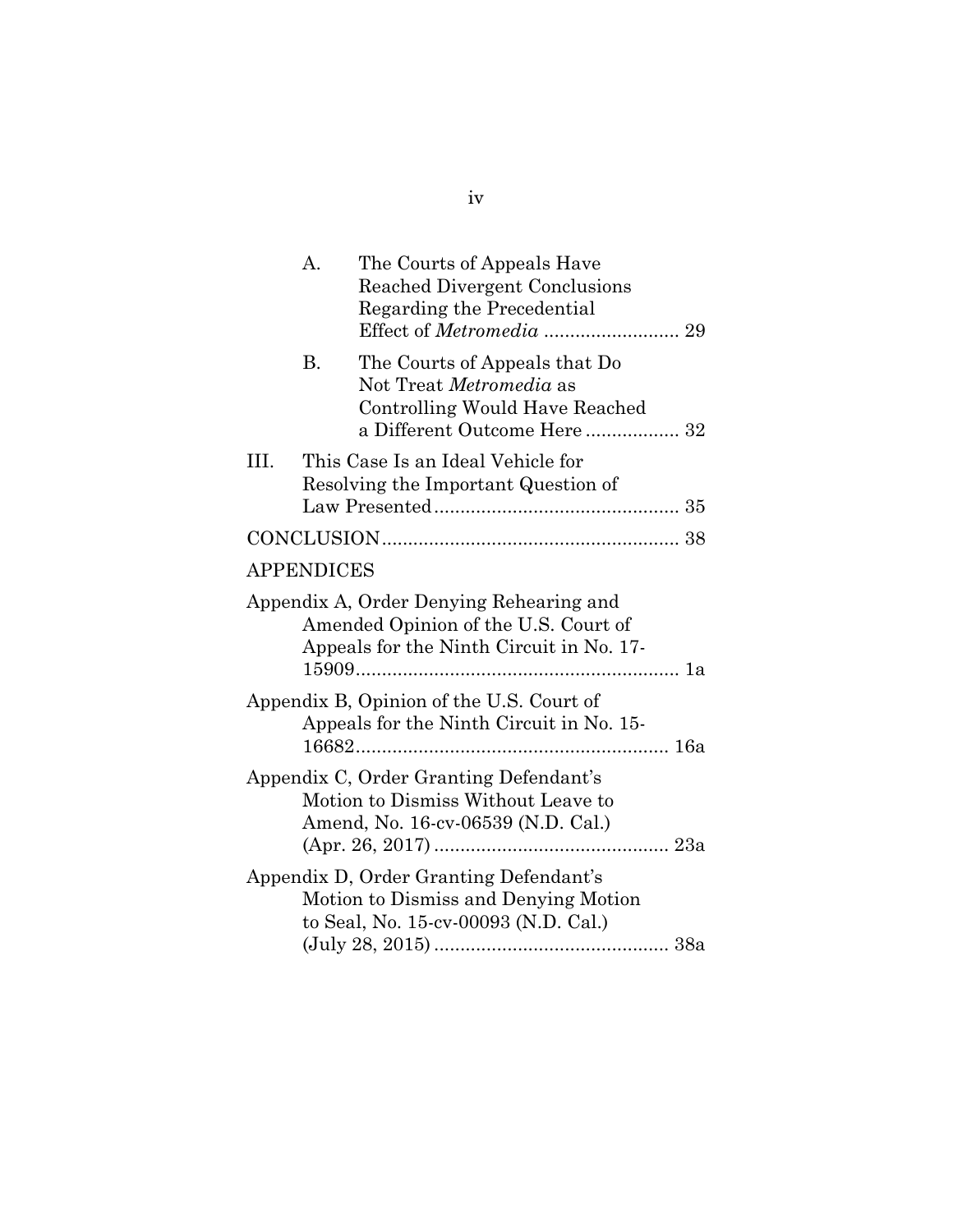| Appendix E, Order Granting in Part                                                 |  |
|------------------------------------------------------------------------------------|--|
| Defendant's Motion to Dismiss, No. 15-<br>cv-00093 (N.D. Cal.) (Apr. 22, 2015) 59a |  |
|                                                                                    |  |
| Appendix F, Order of the U.S. Court of                                             |  |
| Appeals for the Ninth Circuit Denying                                              |  |
| Rehearing in No. 15-16682  86a                                                     |  |
| Appendix G, Relevant Sections of the San                                           |  |
|                                                                                    |  |

v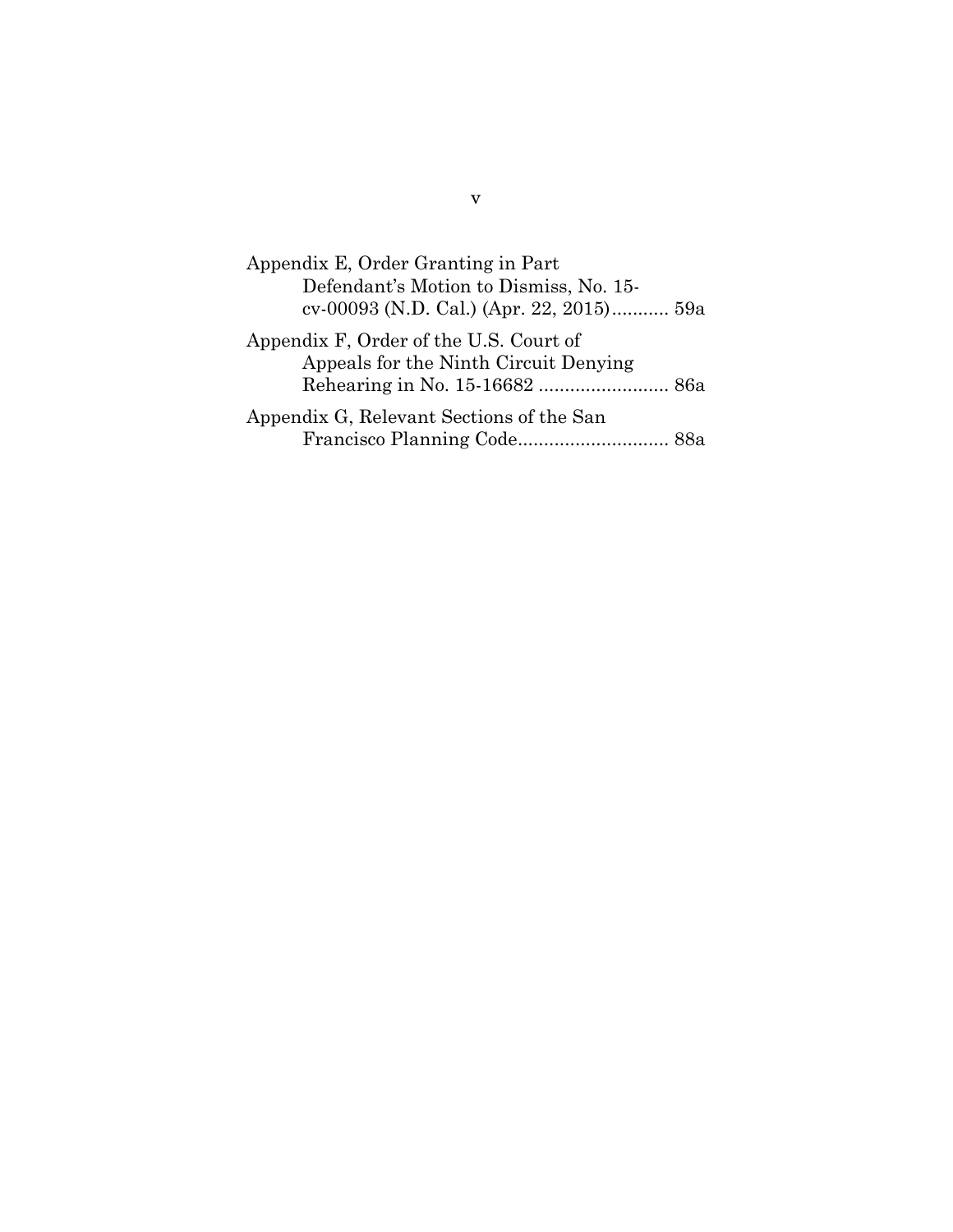# **TABLE OF AUTHORITIES**

# **CASES**

# **Page**

| Bd. of Trs. of State Univ. of N.Y. v. Fox,                                           |
|--------------------------------------------------------------------------------------|
| Cent. Hudson Gas & Elec. Corp. v. Pub.<br>Serv. Comm'n,                              |
| City of Cincinnati v. Discovery Network,                                             |
| City of Ladue v. Gilleo,                                                             |
| Discovery Network, Inc. v. City of<br>Cincinnati,                                    |
| Edenfield v. Fane,                                                                   |
| FF Cosmetics FL, Inc. v. City of Miami<br>Beach,<br>866 F.3d 1290 (11th Cir. 2017)34 |
| Greater New Orleans Broad. Ass'n v.<br>United States,                                |
| Hughes v. United States,                                                             |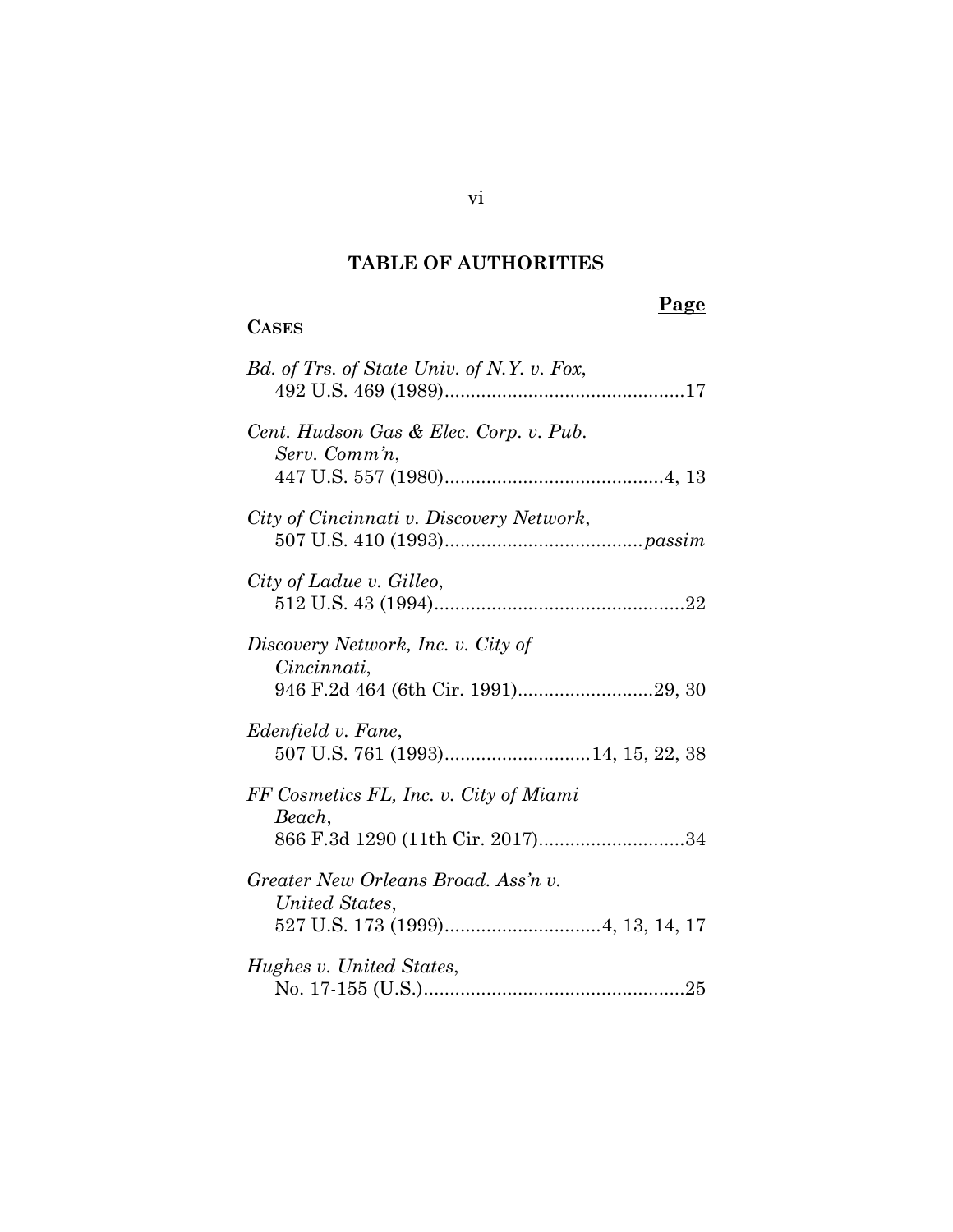| Ibanez v. Fla. Dep't of Bus. & Prof.<br>Regulation,                                    |  |
|----------------------------------------------------------------------------------------|--|
| Interstate Outdoor Advertising, L.P. v.<br>Zoning Bd.,                                 |  |
| King v. Palmer,                                                                        |  |
| Major Media of the Se., Inc. v. City of<br>Raleigh,<br>792 F.2d 1269 (4th Cir. 1986)31 |  |
| Marks v. United States,                                                                |  |
| Metro Lights, L.L.C. v. City of Los<br><i>Angeles,</i>                                 |  |
| Metromedia, Inc. v. City of San Diego,                                                 |  |
| Nichols v. United States,                                                              |  |
| Ocheesee Creamery LLC v. Putnam,                                                       |  |
| Outdoor Sys., Inc. v. City of Mesa,                                                    |  |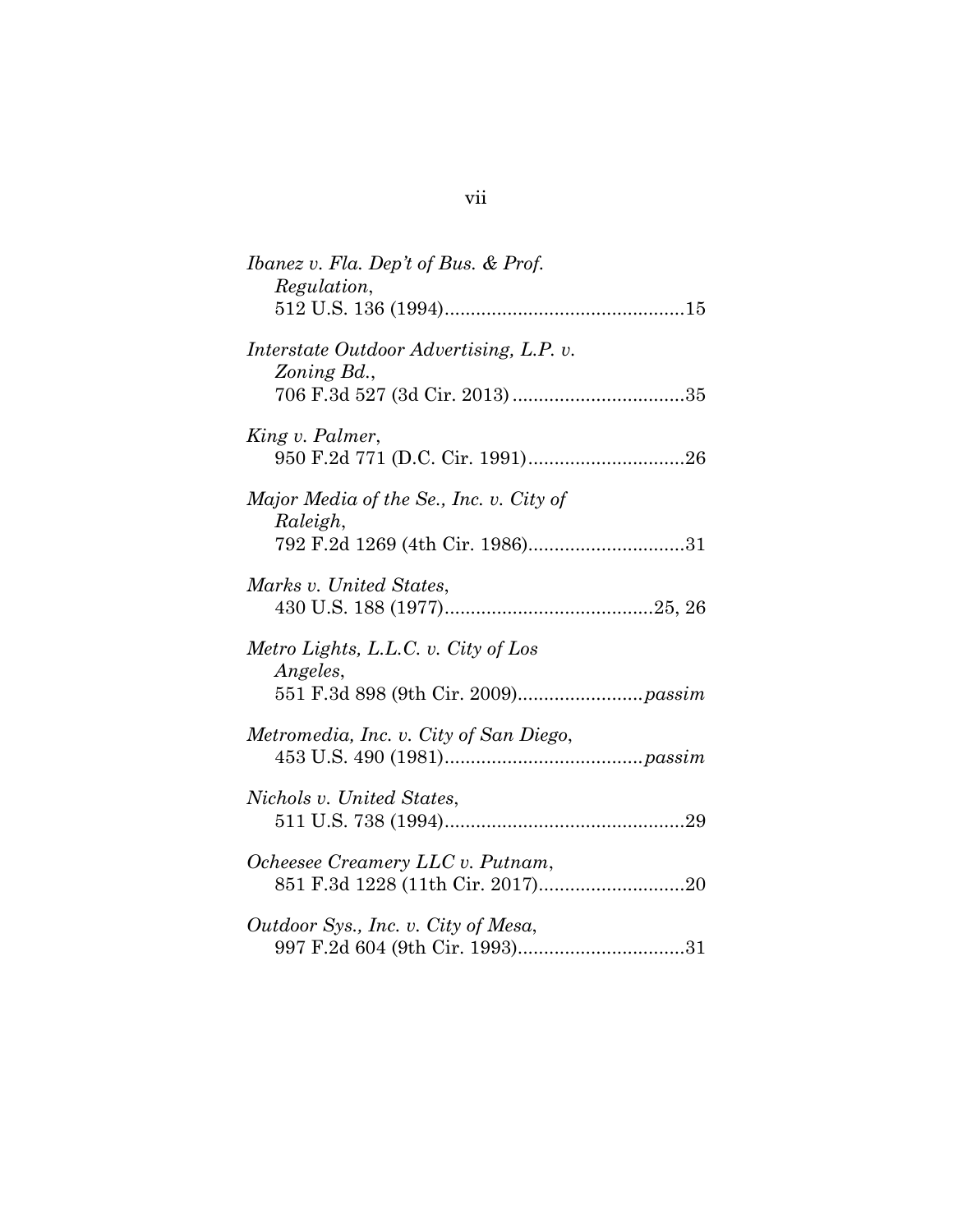| Pagan v. Fruchey,<br>492 F.3d 766 (6th Cir. 2007)30, 32, 33                              |
|------------------------------------------------------------------------------------------|
| Rappa v. New Castle County,<br>18 F.3d 1043 (3d Cir. 1994)19, 30, 31                     |
| Reed v. Town of Gilbert,                                                                 |
| RTM Media, L.L.C. v. City of Houston,                                                    |
| Rubin v. Coors Brewing Co.,                                                              |
| Solantic, LLC v. City of Neptune Beach,<br>410 F.3d 1250 (11th Cir. 2005)19, 30          |
| Sorrell v. IMS Health Inc.,                                                              |
| Tanner Advertising Grp., L.L.C. v.<br>Fayette County,<br>451 F.3d 777 (11th Cir. 2006)30 |
| Thomas v. Schroer,<br>116 F. Supp. 3d 869 (W.D. Tenn.                                    |
| Thompson v. W. States Med. Ctr.,                                                         |
| United States v. Stevens,                                                                |

# viii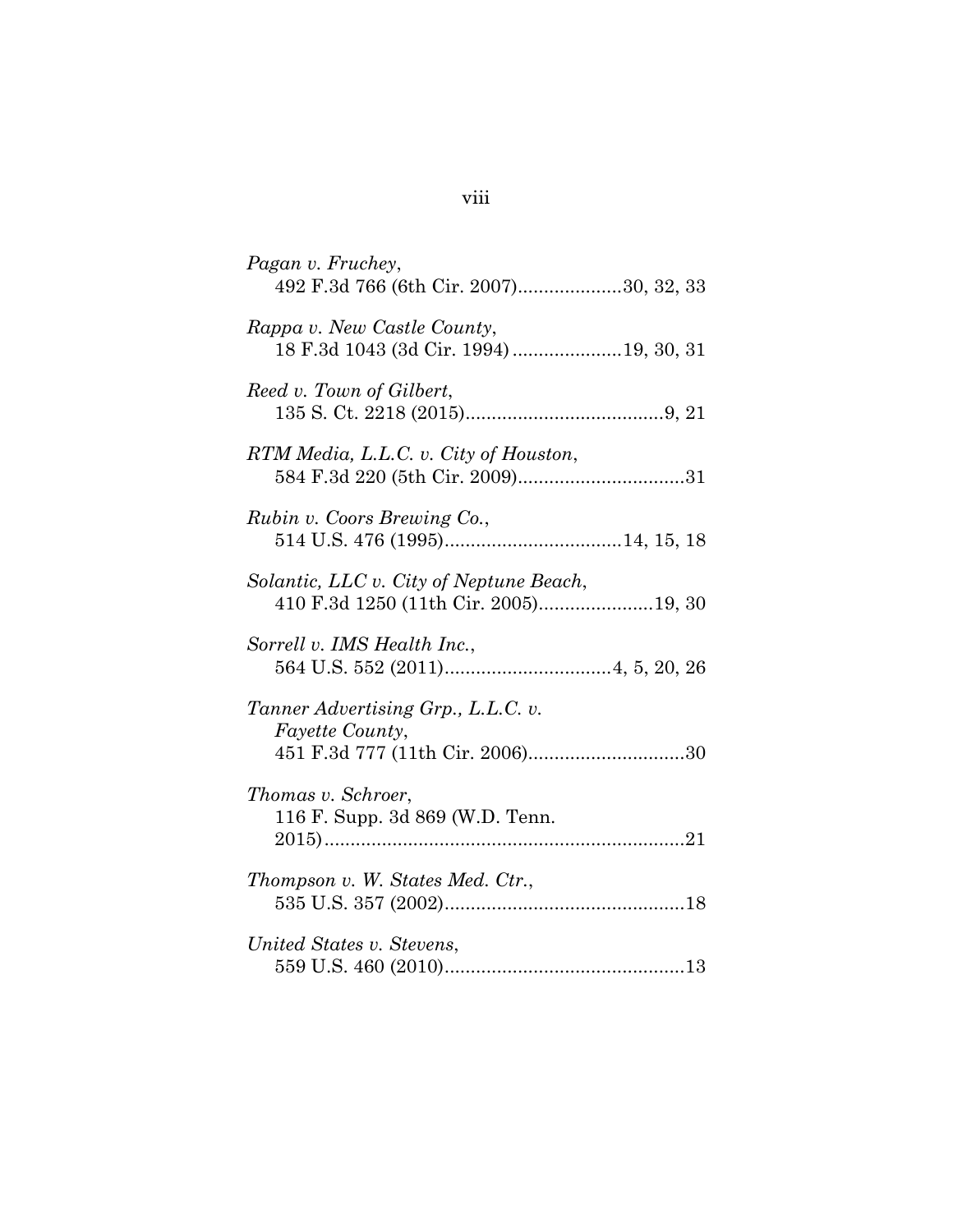# $\ensuremath{\text{i}} \ensuremath{\text{x}}$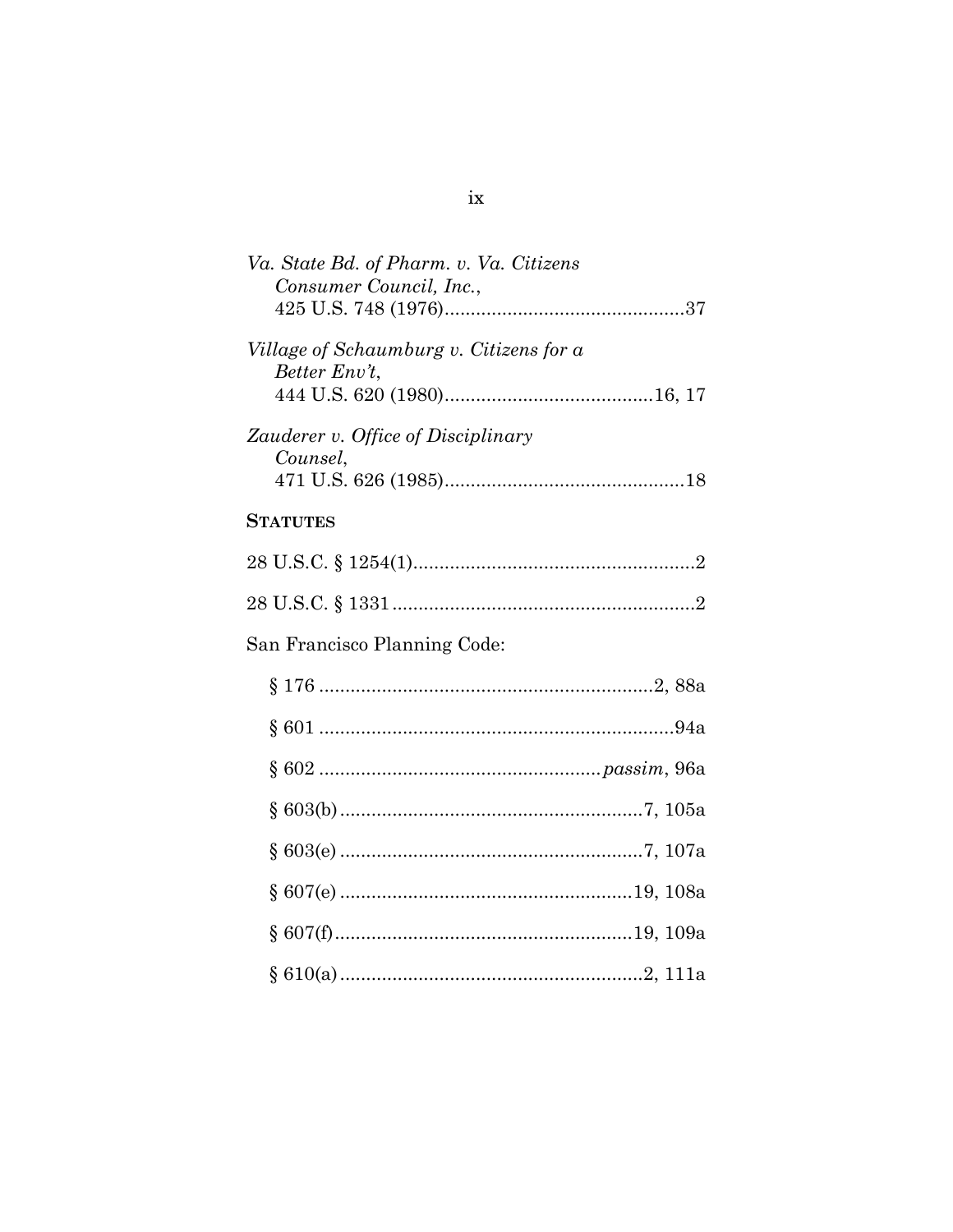# **OTHER AUTHORITIES**

| J. Burt, Speech Interests Inherent in the                                             |
|---------------------------------------------------------------------------------------|
| Location of Billboards and Signs: A                                                   |
| Method for Unweaving the Tangled                                                      |
| Web of Metromedia, Inc. v. City of                                                    |
| San Diego, 2006 B.Y.U. L. Rev. 47328                                                  |
| M.R. Calo, <i>Scylla or Charybdis:</i><br>Navigating the Jurisprudence of             |
| <i>Visual Clutter</i> , 103 Mich. L. Rev.                                             |
| 28                                                                                    |
| Note, <i>Free Speech Doctrine After Reed</i><br>v. Town of Gilbert, 129 Harv. L. Rev. |
|                                                                                       |
|                                                                                       |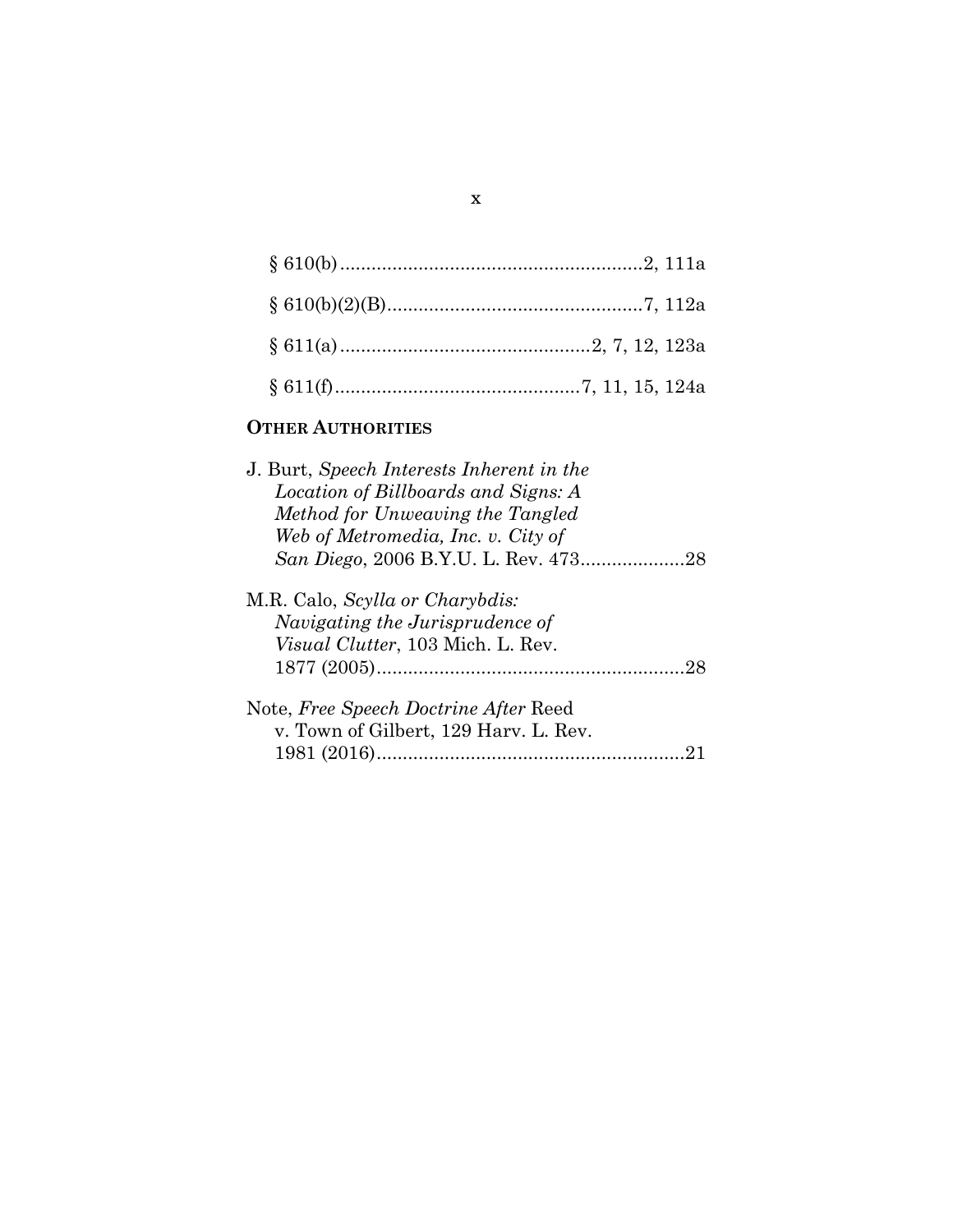#### **PETITION FOR A WRIT OF CERTIORARI**

Petitioner Contest Promotions, LLC respectfully petitions for a writ of certiorari to review two judgments of the United States Court of Appeals for the Ninth Circuit.

#### **OPINIONS BELOW**

This petition seeks review of two related judgments in cases that were consolidated and decided simultaneously by a single Ninth Circuit panel. See S. Ct. Rule 12.4. The decision of the Court of Appeals in case number 17-15909 (9th Cir.) (App., *infra*, 1a-15a) is reported at 874 F.3d 597. The relevant decision of the district court in that case (App., *infra*, 23a-37a) is unpublished but is available at 2017 WL 1493277. The decision of the Court of Appeals in case number 15-16682 (9th Cir.) (App., *infra*, 16a-22a) is unpublished, but is available at 2017 WL 3499800. The relevant decisions of the district court in that case (App., *infra*, 59a-85a, 38a-58a) are, respectively, published at 100 F. Supp. 3d 835, and unpublished but available at 2015 WL 4571564.

#### **JURISDICTION**

In case number 17-15909 (9th Cir.), the Court of Appeals entered judgment on August 16, 2017 and denied a timely petition for rehearing on October 23, 2017. App., *infra*, 1a-3a. In case number 15-16682 (9th Cir.), the Court of Appeals entered judgment on August 16, 2017 and denied a timely petition for rehearing on October 17, 2017. App., *infra*, 16a, 86a-87a. On December 27, 2017, Justice Kennedy extended the time to file a petition for a writ of certiorari in both cases to and including February 14, 2018.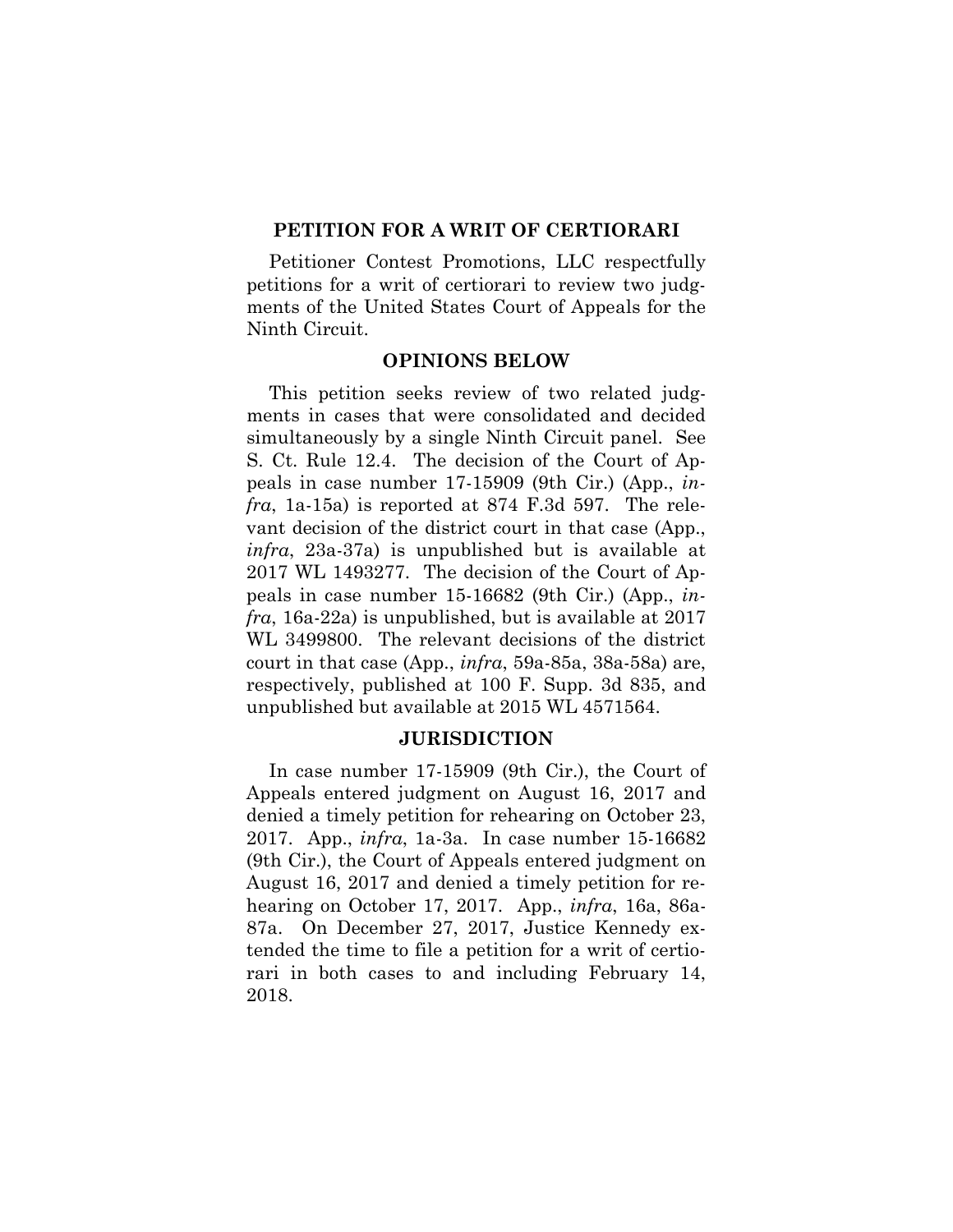The district court had jurisdiction pursuant to 28 U.S.C. § 1331. This Court has jurisdiction pursuant to 28 U.S.C. § 1254(1).

#### **CONSTITUTIONAL AND STATUTORY PROVISIONS INVOLVED**

The First Amendment of the U.S. Constitution, applicable to the City and County of San Francisco (the "City" or "San Francisco") by incorporation through the Fourteenth Amendment, provides that "Congress shall make no law … abridging the freedom of speech."

The relevant provisions of Article 6 of the San Francisco Planning Code (the "Ordinance") are reproduced at App., *infra*, 88a-125a.

#### **INTRODUCTION**

In San Francisco, a person who owns (for example) a laundromat and a convenience store may not hang a poster in the window of her laundromat advertising her convenience store. That is because the City's Planning Code bans all new signs on private property advertising any commercial activity that is not offered on the premises where the sign hangs (or that is offered "only incidentally" on the premises). §§ 602, 611(a). Petitioner Contest Promotions is a marketing company that maintains several such signs, and received citations from the City asserting that they are unlawful. The Planning Code provides for criminal penalties and civil fines of up to \$2,500 per day per violation. §§ 176, 610(a)-(b).

San Francisco's Ordinance violates the First Amendment's protection of commercial speech. The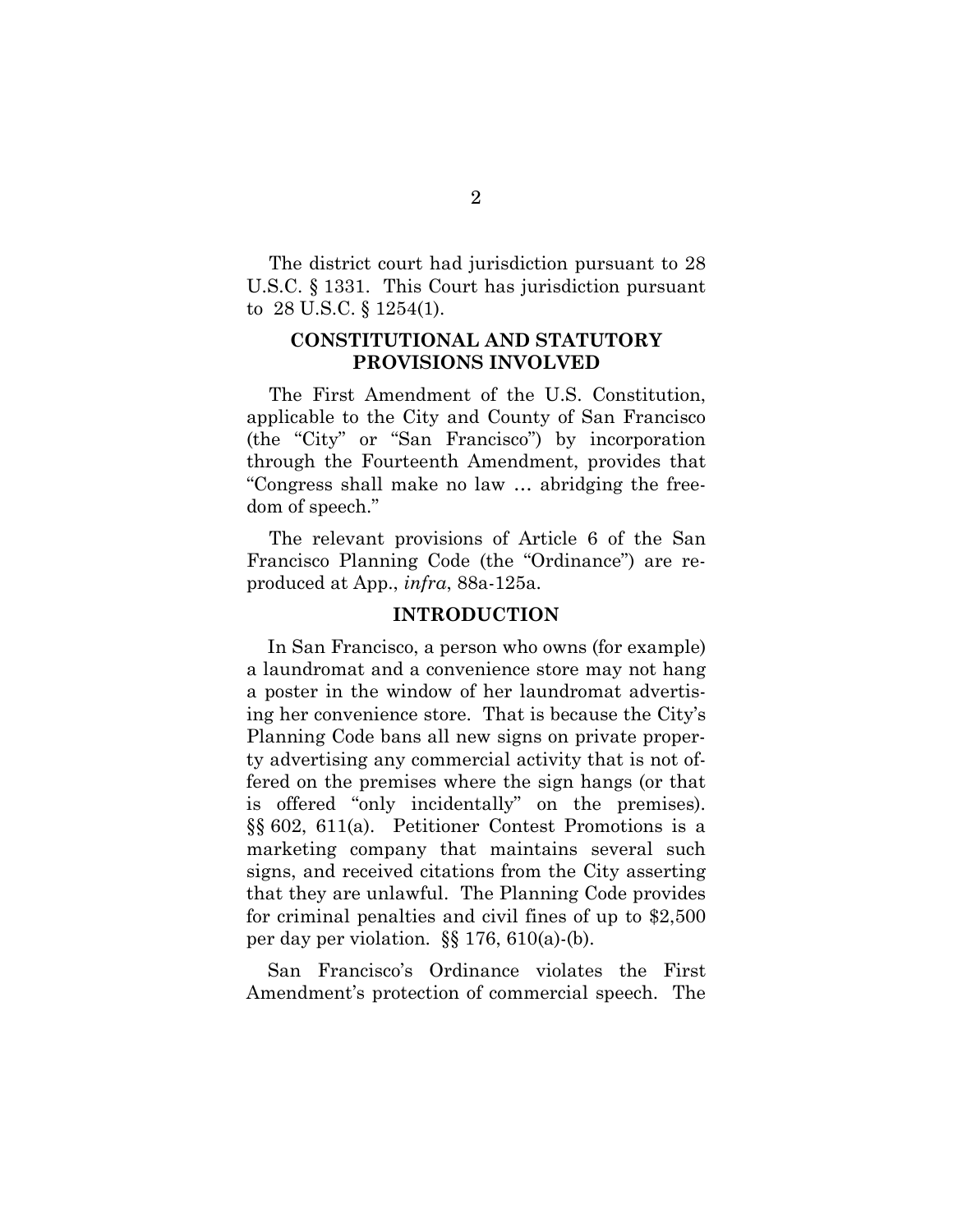City contends that the Ordinance furthers the City's interests in promoting aesthetics and traffic safety. Even assuming those are substantial government interests, the Ordinance does not directly and materially advance those interests and is not narrowly tailored to do so.

The distinction San Francisco has drawn between signs advertising on-premises and off-premises commercial activity is completely untethered to its asserted interests in aesthetics and traffic safety. There is no reason to believe off-premises signs are uglier, or more distracting to motorists, than onpremises signs. As this Court recognized in *City of Cincinnati v. Discovery Network*, 507 U.S. 410 (1993), the government bears a heavy burden in justifying distinctions between commercial and *noncommercial* speech (a distinction San Francisco's Ordinance also draws) for aesthetic reasons. That burden can only be greater when a city would draw a content-based distinction between two different types of commercial signs for this same purpose. The City had ample means available to achieve its asserted interests through a content-neutral law regulating the amount and physical characteristics of signage, but it instead has chosen to target signs advertising off-premises commercial activity because it believes that form of speech is of little value.

Nevertheless, the Ninth Circuit held that San Francisco had carried its burden of justifying this restriction on commercial speech without offering any evidence that banning off-premises commercial signs actually serves its interests in aesthetics and traffic safety in a direct, material, and tailored way.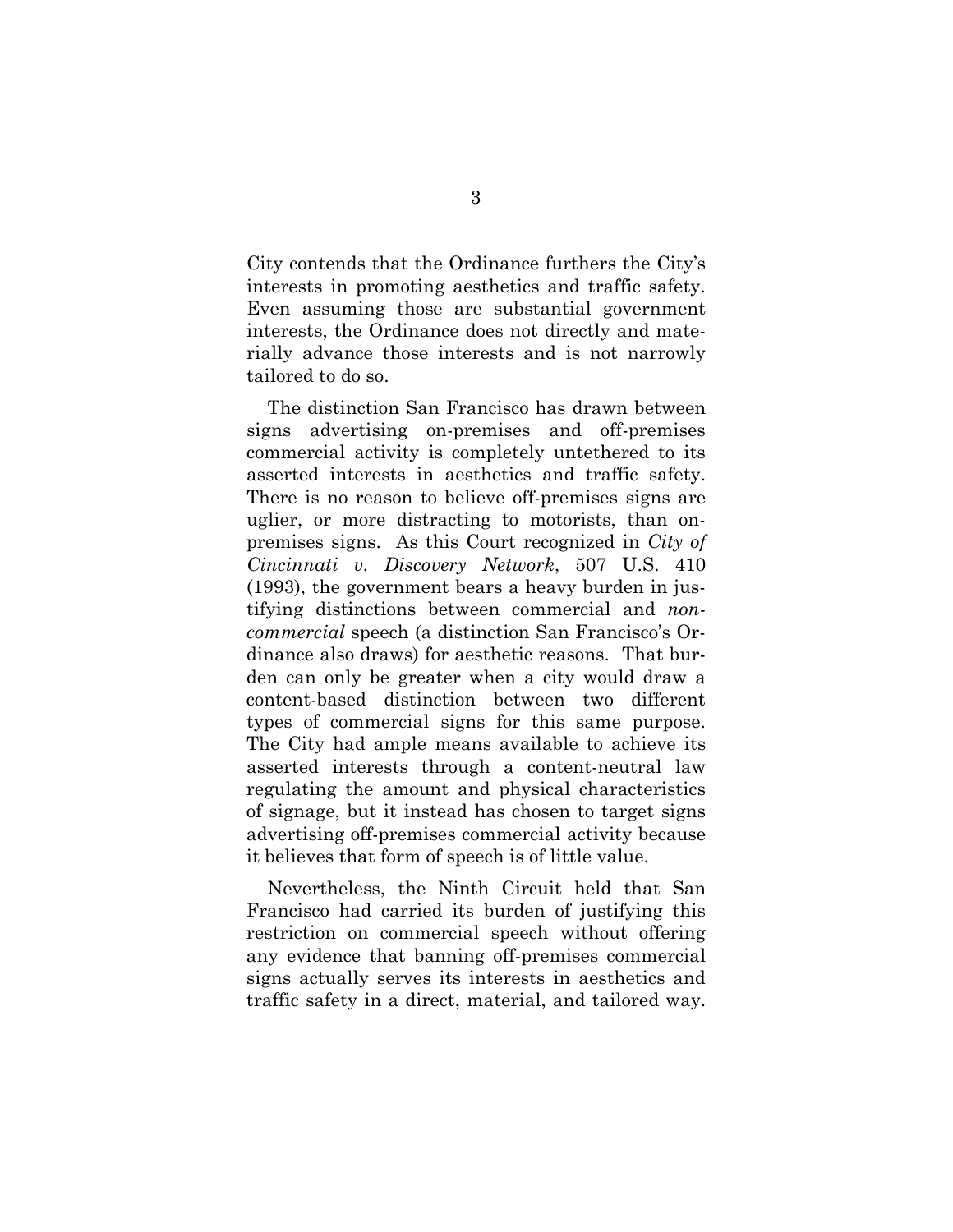The district court granted San Francisco's motion to dismiss Petitioner's challenge based simply on the City's say-so, and the Court of Appeals affirmed that dismissal.

The upshot is that, throughout the Ninth Circuit, a municipality may ban all signs advertising offpremises commercial activity, simply by invoking a general interest in aesthetics and traffic safety, with no further inquiry. Indeed, because every municipality can claim to have an interest in aesthetics and traffic safety, under the Ninth Circuit's approach here, signs advertising off-premises commercial activity now effectively constitute a new category of speech unprotected by the First Amendment.

That approach cannot be squared either with this Court's case law or with the way other Circuits have addressed similar cases. As this Court has emphasized, "the Government bears the burden" of showing that a restriction on commercial speech comports with the First Amendment. *Greater New Orleans Broad. Ass'n v. United States*, 527 U.S. 173, 183 (1999). To carry this burden, the government must, among other things, show that the restriction "directly and materially advances the asserted governmental interest" and "demonstrate narrow tailoring of the challenged regulation to the asserted interest." *Id.* at 188; see *Cent. Hudson Gas & Elec. Corp. v. Pub. Serv. Comm'n*, 447 U.S. 557, 566 (1980). That is especially so where the government seeks to draw "content-based" distinctions, like San Francisco's distinction between speech advertising on-premises and off-premises commercial activity. *Sorrell v. IMS Health Inc.*, 564 U.S. 552, 565 (2011). Such re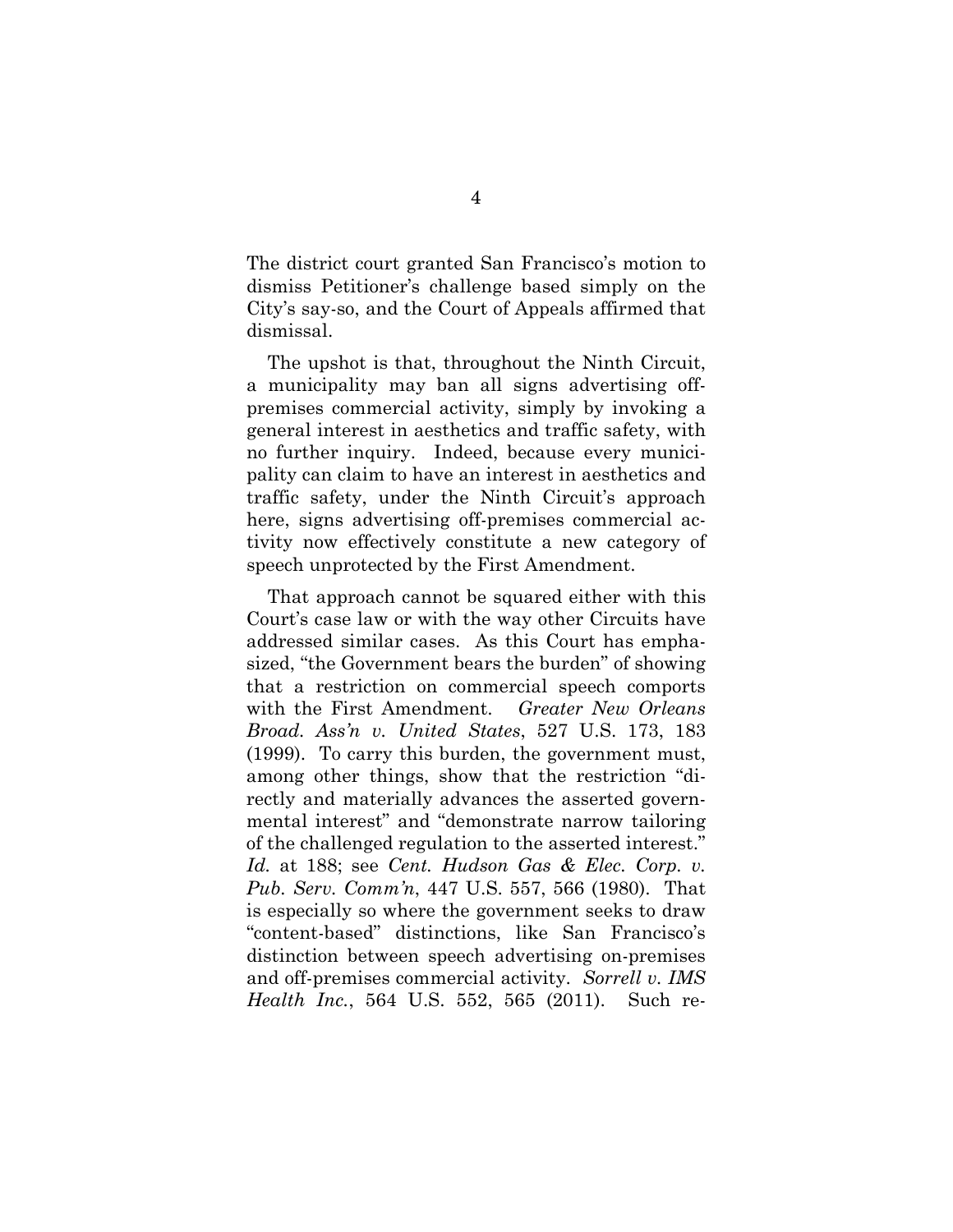strictions on speech, even in the commercial realm, are subject to "heightened judicial scrutiny." *Id.*

Here, regardless of whether this form of heightened scrutiny or the ordinary *Central Hudson* test applies, San Francisco cannot establish that its complete ban on commercial signs directly and materially advances its interests in aesthetics and traffic safety, much less that it does so in a narrowly tailored way. And the Ninth Circuit wrongly excused it from having to make such a showing.

The Ninth Circuit reached that conclusion by placing dispositive weight on this Court's fractured ruling in *Metromedia, Inc. v. City of San Diego*, 453 U.S. 490 (1981), which produced five separate opinions and no majority. The Courts of Appeals do not even agree on whether *Metromedia* created binding precedent—let alone (as the Ninth Circuit has held) precedent categorically permitting a total ban on signs advertising off-premises commercial activity. And case law in the Circuits that do not accord *Metromedia* binding precedential effect makes clear that they would not reach the result the Ninth Circuit did in this case.

*Metromedia* cannot sustain the judgments here. The *Metromedia* Court would not have countenanced a sweeping, content-based restriction on commercial signs like San Francisco's. And such an interpretation of *Metromedia* would place the case at odds with this Court's more recent First Amendment jurisprudence. At most, the reach of *Metromedia* should be limited to the specific type of signage at issue in that case—offsite commercial billboards—rather than ex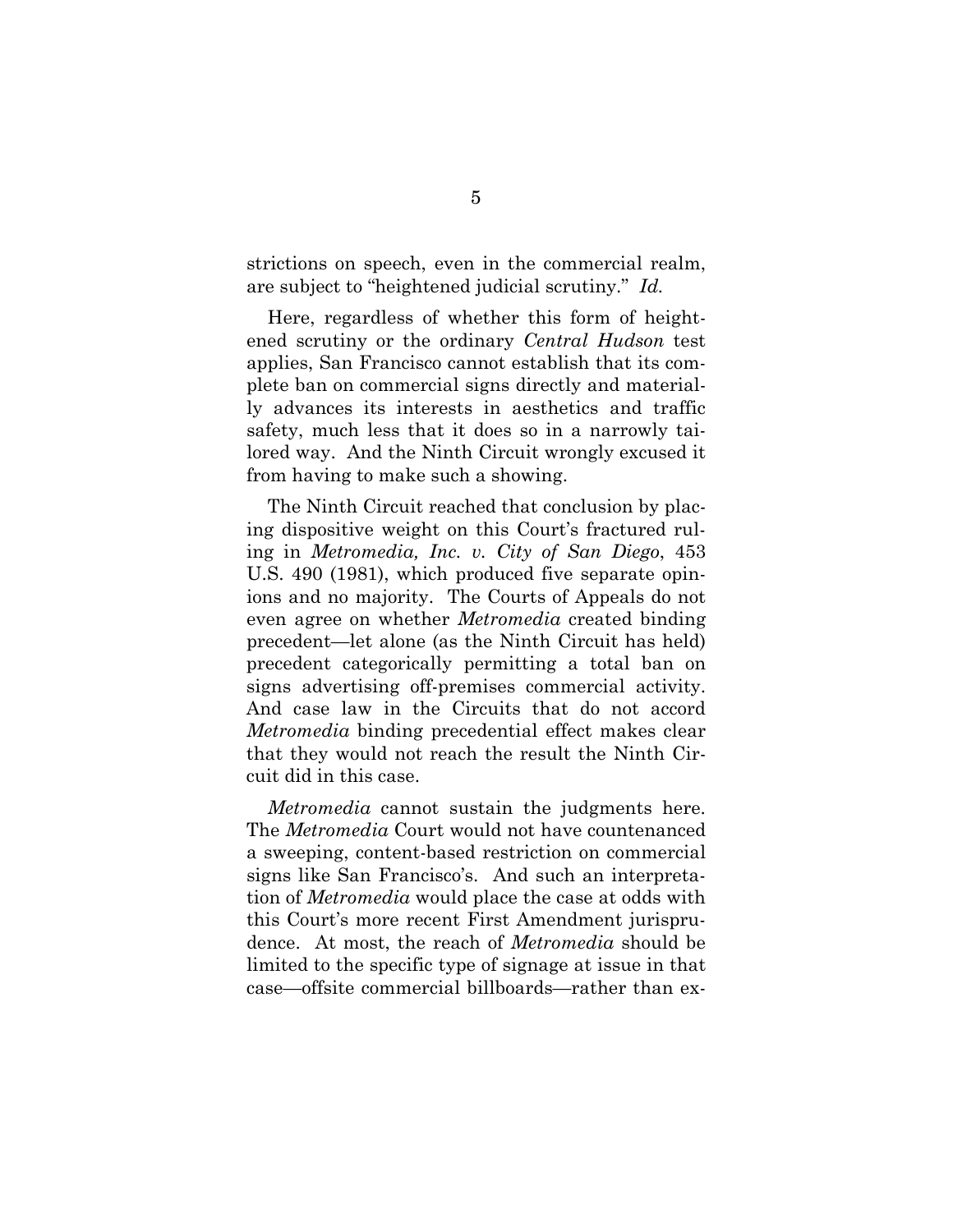tended to uphold the far broader ban San Francisco has enacted, which significantly restricts the speech of businesses throughout the City, including many small independent retailers. That ban extends to *all* types of signs (including, for instance, posters and banners) and restricts not just off-premises signs, but also signs advertising on-premises activity that is not the "primary" business conducted there. See Planning Code §§ 602, 611(a).

This Court should grant certiorari to clarify the reach of *Metromedia* and to establish that the normal First Amendment principles applicable to restrictions on commercial speech apply as well to laws regulating off-premises commercial signs. Under those principles, the Ninth Circuit's judgments must be reversed.

#### **STATEMENT**

1. In 2002, San Francisco amended Article 6 of its Planning Code to ban throughout the City all new "General Advertising Signs," defined as signs advertising a product or service not offered on the premises where the sign appears, or offered "only incidentally" on the premises. App., *infra*, 4a, 24a; see Planning Code § 602. The Code's broad definition of "sign" extends the ban to:

"Any structure, part thereof, or device or inscription which is located upon, attached to, or painted, projected, or represented on any … building or structure …, or affixed to the glass on the outside or inside of a window so as to be seen from the outside of the building, and which displays or includes any numeral, letter, word,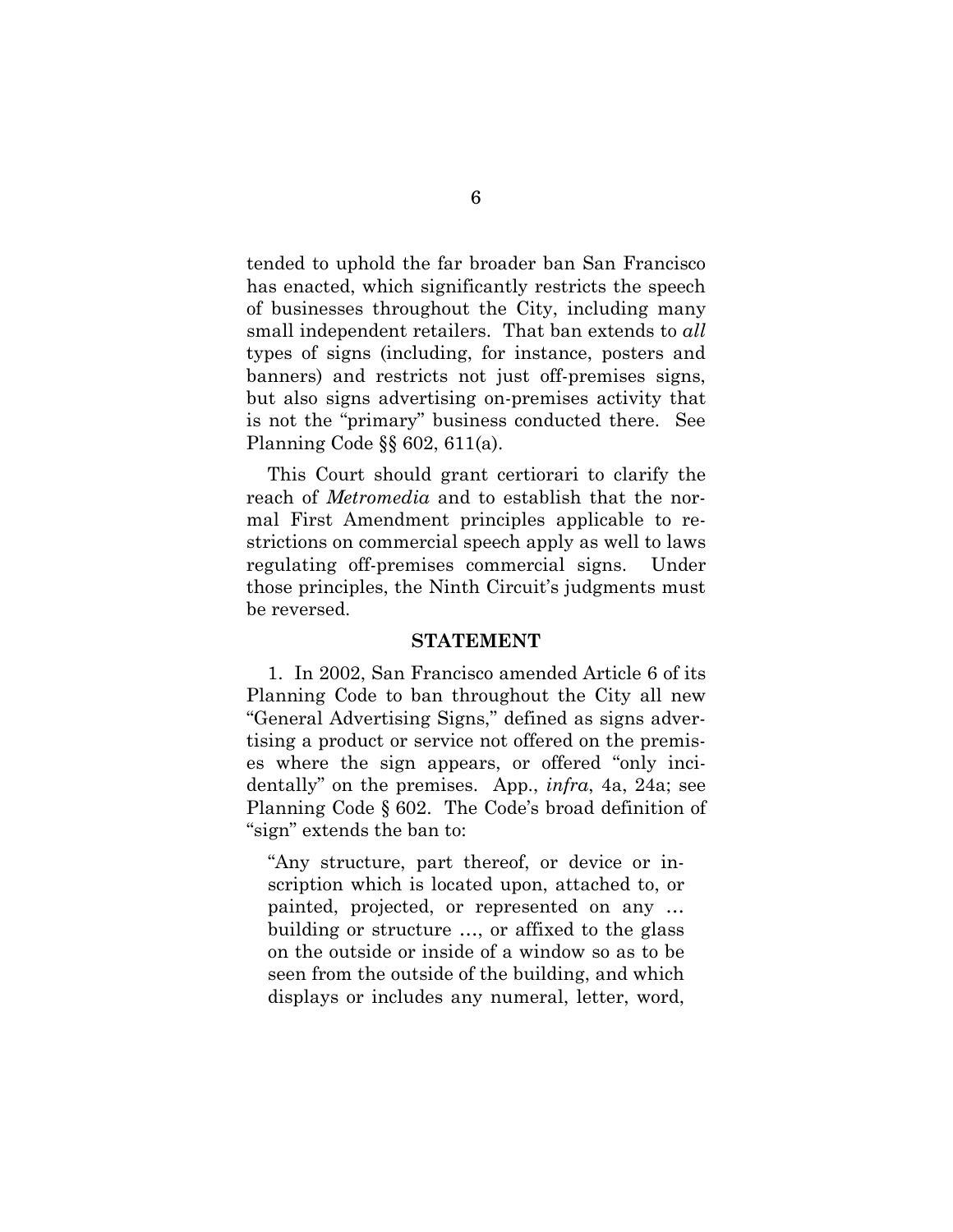model, banner, emblem, insignia, symbol, … or other representation[.]"

Planning Code § 602.

 $\overline{a}$ 

The Ordinance also limits to one-third of the area of any sign any advertisement for goods or services that *are* offered on the premises but are not the "primary" business conducted there. *Id.* §§ 602, 611(a). Any person violating the Ordinance is guilty of a misdemeanor and subject to up to six months' imprisonment, and is liable for civil penalties of up to \$2,500 per day per violation. *Id.* § 610(b)(2)(B).[1](#page-17-0)

Section 611(f) of the Planning Code sets forth the City's purported rationale for its ban on signs advertising off-premises commercial activity. It states that such signs "can distract motorists and pedestrians traveling on the public right of way," that the signs "contribute to blight and visual clutter as well as the commercialization of public spaces in the City," that "[t]here is currently an ample supply of general advertising signs within the City," and that "San Francisco must protect the character and dignity of the City's distinctive appearance."

Contest Promotions is a marketing company that operates sweepstakes inside small independent retailers, utilizing existing signage to post displays regarding giveaways of movie tickets, music, and other products. See App., *infra*, 3a. In 2007, City officials

<span id="page-17-0"></span><sup>&</sup>lt;sup>1</sup> The Ordinance exempts signs inside stadiums, on city-owned transit shelters, on certain city kiosks and newsracks, and signs that predated the enactment of the Ordinance in 2002. See Planning Code §§ 602, 603(b)-(e), 611(a).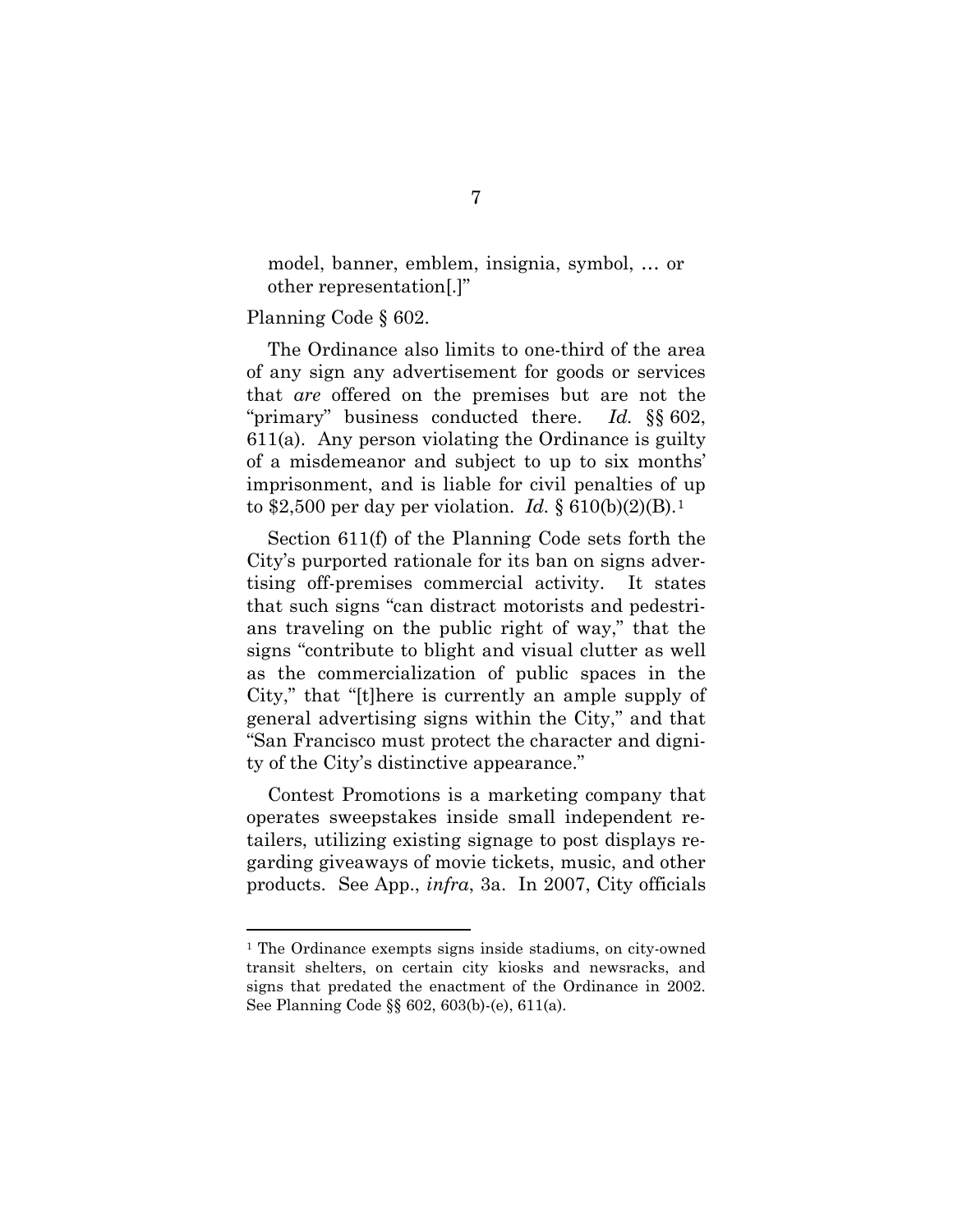decided that even though Contest Promotions' signs advertised promotional contests occurring on the premises where the signs appeared, the signs nonetheless were prohibited "General Advertising Signs" because the prize is not awarded on-site. *Id.* at 24a.

Contest Promotions sued on First Amendment grounds seeking to enjoin enforcement of the ordinance. The district court issued a preliminary injunction, 2010 WL 1998780 (N.D. Cal. May 18, 2010), and the Court of Appeals affirmed, 429 F. App'x 669 (9th Cir. 2011). Contest Promotions and the City ultimately settled that case, with the City agreeing to recognize Contest Promotions' signs as lawful "Business Signs," provided that Contest Promotions apply for new sign permits. App., *infra*, 24a.

In July 2014, less than two weeks after the settlement between Contest Promotions and San Francisco took effect but before Contest Promotions could apply for new permits, the City amended Article 6 to specifically prohibit Contest Promotions' signs. Unlike the earlier version of the Ordinance, which had defined a lawful "Business Sign" as a sign directing attention to "*a*" business or service offered on the premises, the amended version limits two-thirds of the sign face to messages directing attention to "*the primary*" business or service offered on the premises, defined as "the use which occupies the greatest area on the premises." App., *infra*, 25a (emphases added); Planning Code § 602. Under this revised (and more sweeping) version of the ordinance, Contest Promotions' signs do not qualify as lawful business signs because the promotional contests they advertise are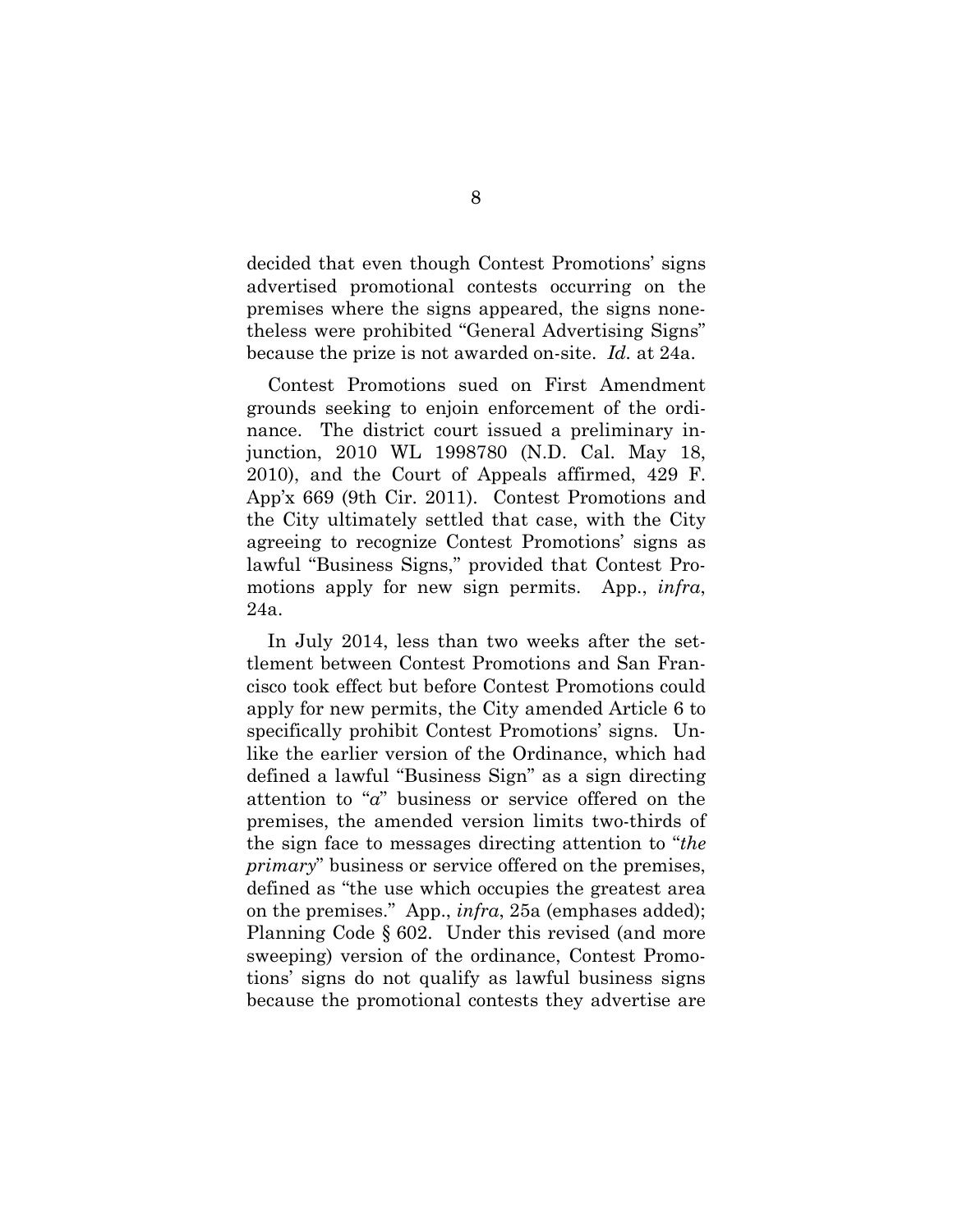not the "primary" service the host business offers. App., *infra*, 25a-26a.

2. In January 2015, Contest Promotions sued in federal district court, alleging that the Ordinance violated the First Amendment. The court granted the City's motion to dismiss. The court held that the "fate" of the Ordinance was "dictated by *Metromedia*, which upheld an outright ban on off-site advertising." App., *infra*, 69a. The court also noted that the Ninth Circuit, itself relying on *Metromedia*, had upheld a similar ordinance in *Metro Lights, L.L.C. v. City of Los Angeles*, 551 F.3d 898 (9th Cir. 2009). App., *infra*, 69a. The court also stated its view that the Ordinance's distinction between signs describing on-premises commercial activity and those describing off-premises commercial activity was "contentneutral." *Id.*

Contest Promotions filed an amended complaint in May 2015. The following month, this Court issued its decision in *Reed v. Town of Gilbert*, 135 S. Ct. 2218 (2015), which held that "[g]overnment regulation of speech is content based if a law applies to particular speech because of the topic discussed or the idea or message expressed." *Id.* at 2227. Contest Promotions explained that, under *Reed*, the Ordinance's distinction between signs about onpremises activity and off-premises activity was a content-based distinction subjecting the Ordinance to heightened scrutiny. App., *infra*, 46a. The court rejected this argument and granted the City's renewed motion to dismiss, holding that "[b]ecause *Reed* does not abrogate prior case law holding that laws which distinguish between on-site and off-site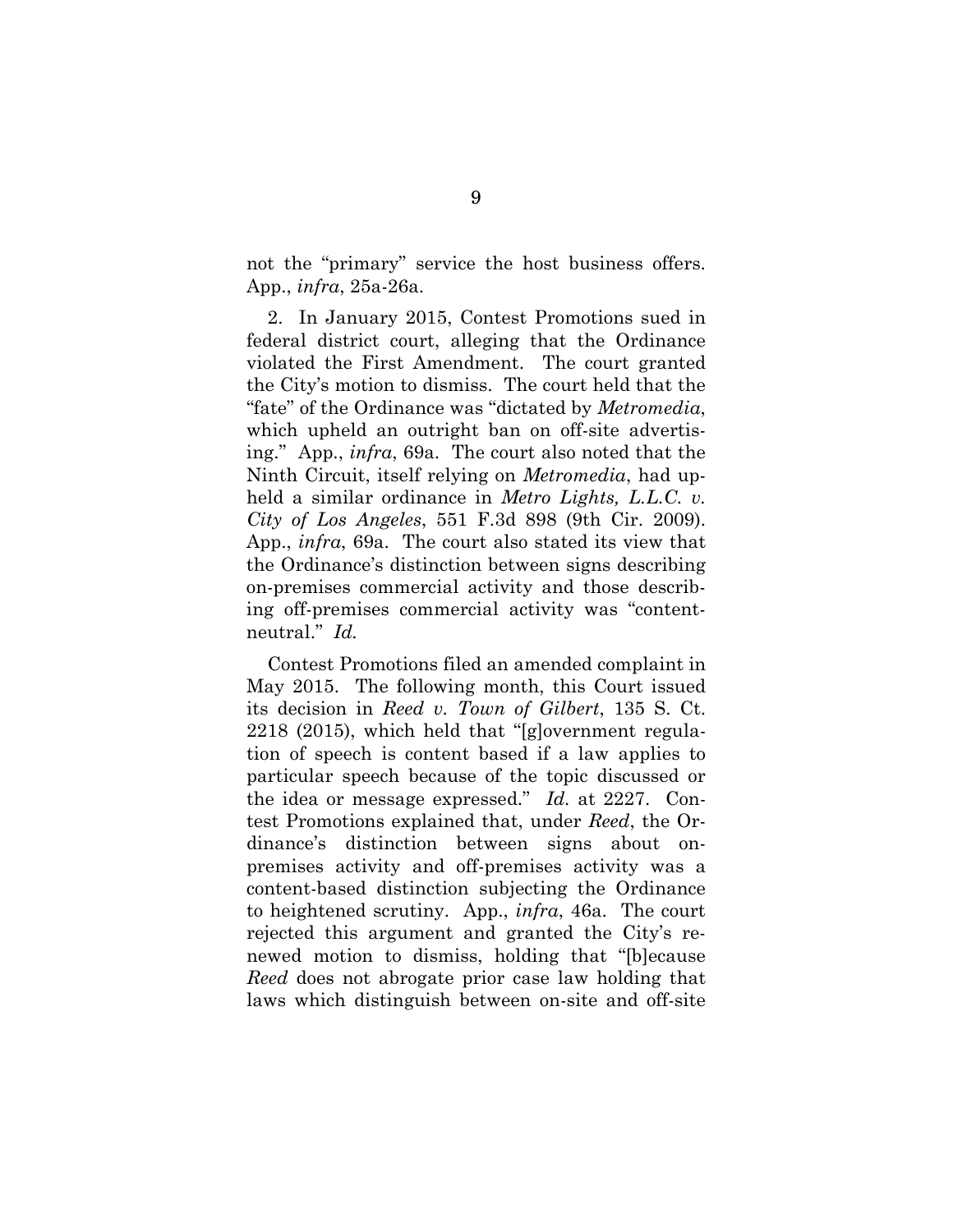commercial speech survive intermediate scrutiny, the Court holds that its prior analysis continues to control the fate of plaintiff's First Amendment claim." *Id.* at 47a. Contest Promotions' appeal was docketed as No. 15-16682 (9th Cir.).

While that appeal was pending, in November 2016, the City amended the Planning Code to exempt all noncommercial signs from the Ordinance. App., *infra*, 28a. That same day, Contest Promotions filed a new lawsuit in federal district court, arguing that the Ordinance's distinction between commercial and noncommercial signs was content-based and violated the First Amendment—particularly as interpreted in this Court's opinion in *Discovery Network*, 507 U.S. 410, which invalidated a municipal ordinance that banned commercial newsracks while allowing noncommercial newsracks. The district court rejected that argument and granted the City's motion to dismiss, holding that, unlike the ordinance in *Discovery Network*, which "banned all commercial news racks while permitting all non-commercial news racks," San Francisco's Ordinance "distinguishes between different forms of commercial speech." App., *infra*, 34a. Contest Promotions filed a second appeal, which was docketed as No. 17- 15909 (9th Cir.).

3. Contest Promotions' two appeals were consolidated for decision by a single Ninth Circuit panel, which on the same day affirmed both judgments. Relying on *Metromedia* and its circuit progeny *Metro Lights*, the court held that "regulations distinguishing between on-site and off-site advertising signs directly advance government interests in safety and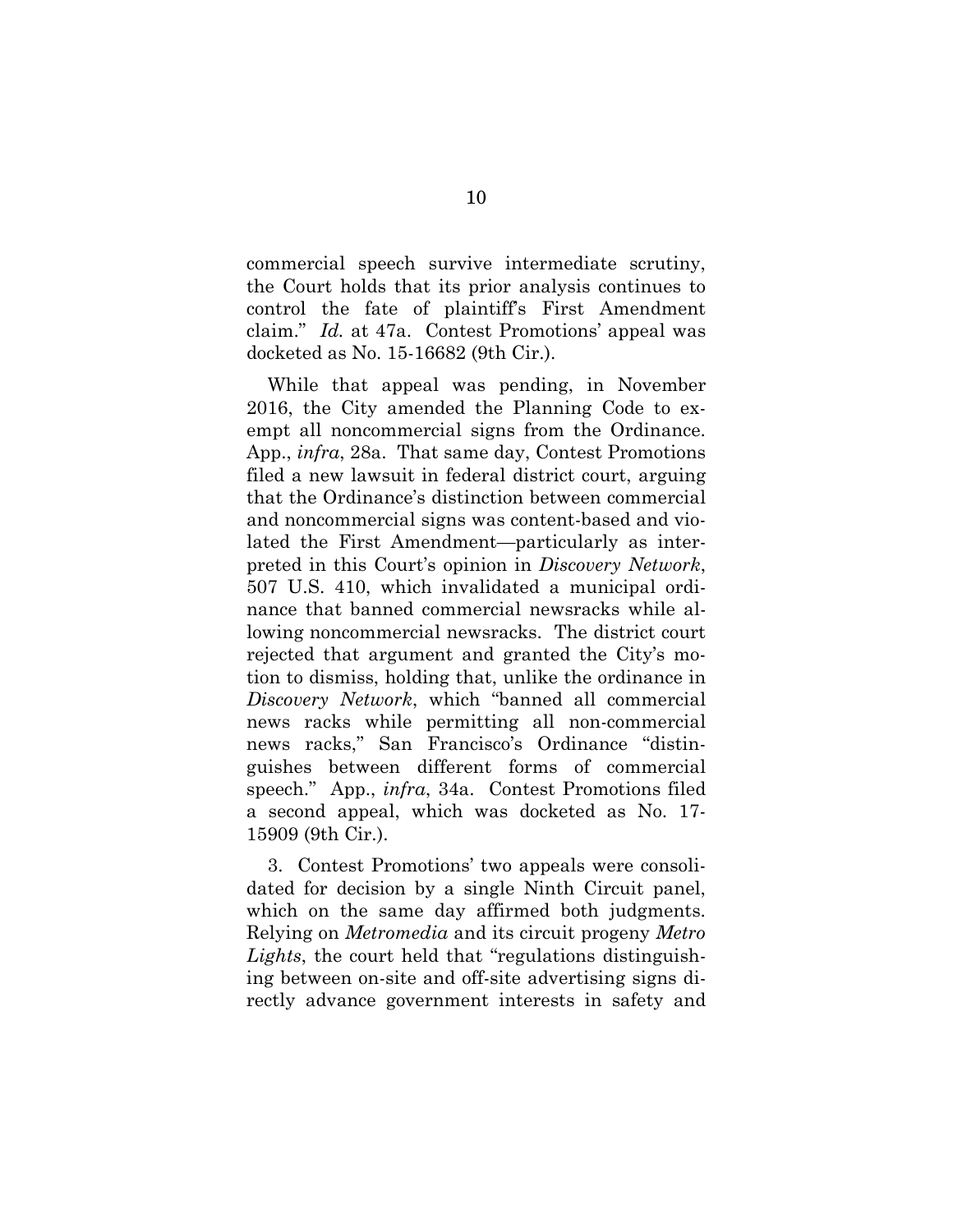aesthetics," and that the Ordinance was "not broader than necessary to achieve [the City's] interests" because it does not "'prohibit[] all billboards, but allows onsite advertising and some other specifically exempted signs.'" App., *infra*, 19a (quoting *Metromedia*, 453 U.S. at 508 (plurality opinion)).

The Court of Appeals also rejected Contest Promotions' argument that the Ordinance violated the First Amendment "because it exempts noncommercial signs for reasons unconnected to [the City's] asserted interests in safety and aesthetics. App., *infra*, 11a. The court held that *Discovery Network* was "materially distinguishable" because "the record" in that case "showed that the number of newsracks dispensing commercial handbills was minute compared with the total number" of newsracks, whereas here, San Francisco had "explain[ed]" in the text of its Ordinance that the City believed off-premises commercial signs were (among other things) "'creating a public safety hazard'" and contributing to the "'commercialization of public spaces'" in the City. *Id.*  at 12a (quoting Planning Code § 611(f)).

Contest Promotions timely sought panel rehearing and rehearing en banc in both appeals, but the court denied both. App., *infra*, 2a-3a, 86a-87a.

# **REASONS FOR GRANTING THE PETITION**

The Ninth Circuit's judgments here conflict both with this Court's commercial speech case law and with decisions of other Courts of Appeals, which do not treat *Metromedia* as binding and which would not have reached the result the Ninth Circuit did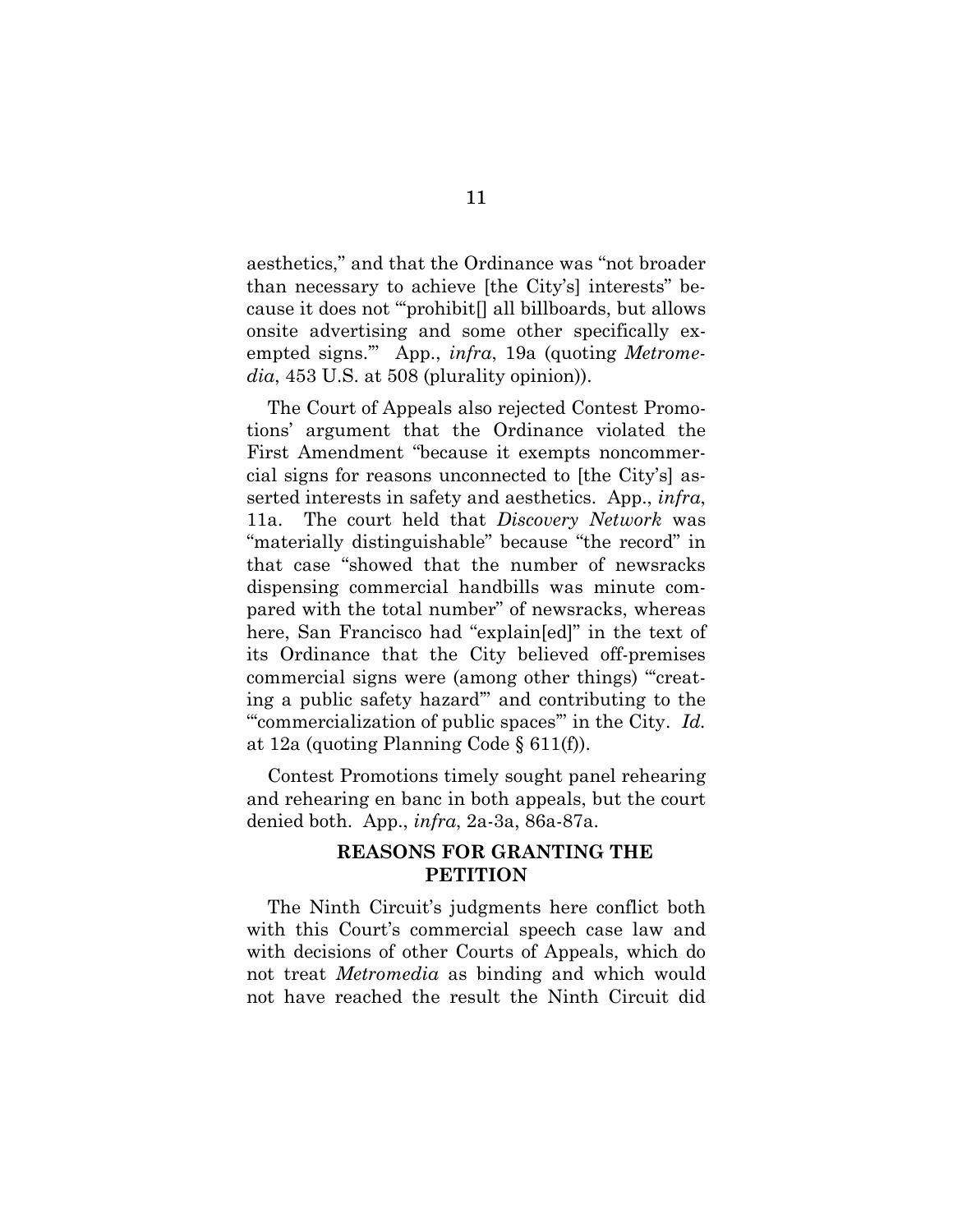here. This case presents an excellent vehicle for the Court to confront the important question of whether the First Amendment allows the government to ban *all* off-premises commercial signs, based on nothing more than the government's assertion that it has an interest in doing so.

# **I. The Ninth Circuit's Decision Conflicts With This Court's Commercial Speech Case Law**

The Ninth Circuit's decision flies in the face of this Court's commercial speech precedent, which requires the government to come forward with concrete evidence establishing, among other things, that its speech restriction furthers a substantial government interest in a direct and material way, and is narrowly tailored to doing so.

Here, the Ninth Circuit excused the City from those requirements—even though it is highly doubtful that San Francisco could show that its sweeping Ordinance directly and materially furthers the City's interests, much less in a narrowly tailored way. San Francisco bans new off-premises commercial signs entirely, and restricts to one-third of the sign face any advertisement for commercial activity that *is* offered on the premises but is not the "primary" business conducted there. Planning Code §§ 602, 611(a). The City has done so because of its content-based judgment that such speech is of little social value, not because these signs are particularly responsible for the aesthetic and safety-related harms the City claims to be combating.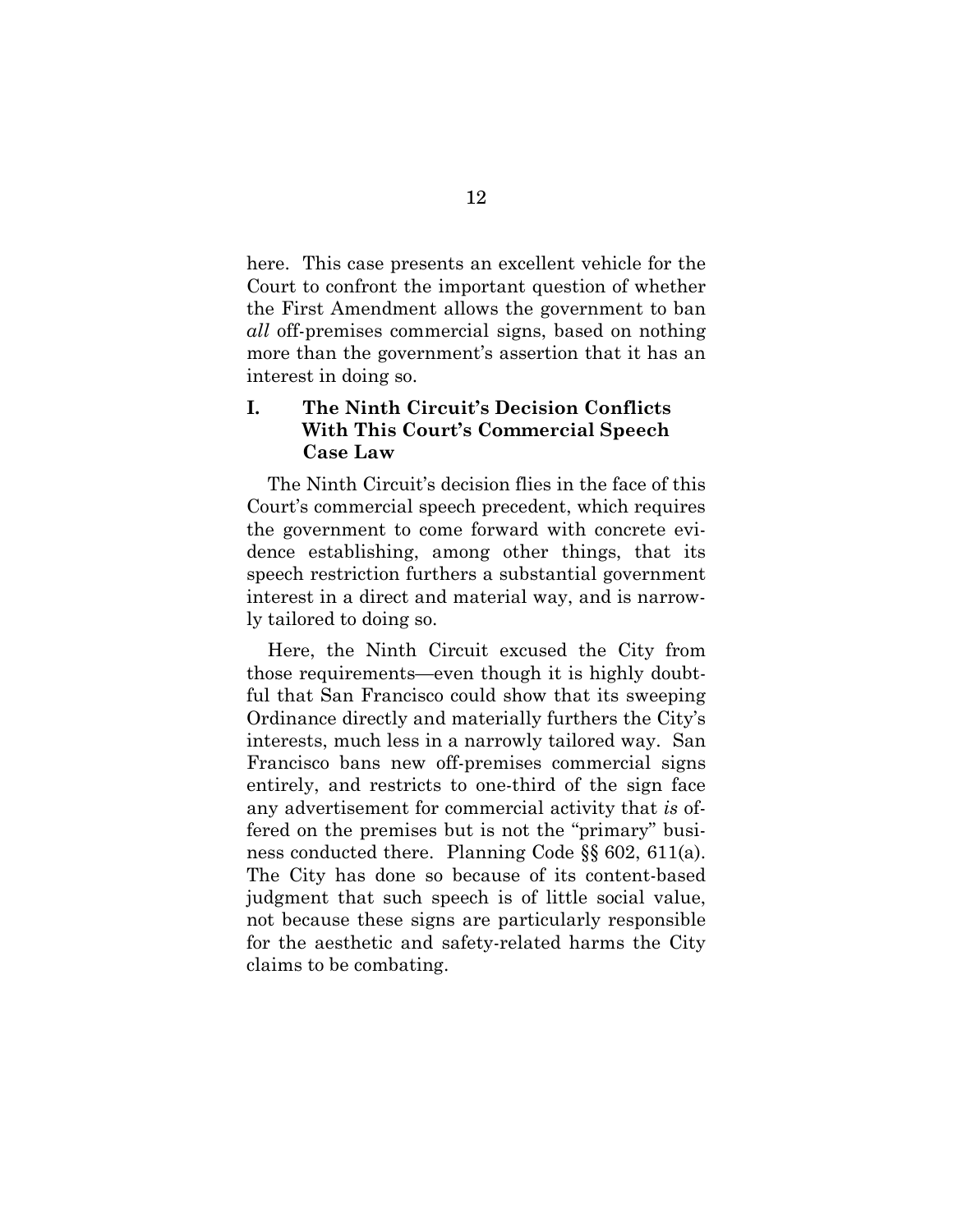# **A. The Ninth Circuit Has Effectively Eliminated Two Prongs of the**  *Central Hudson* **Test in Cases Involving Restrictions on Off-Premises Commercial Signs**

This Court's cases set forth a familiar standard for evaluating restrictions on commercial speech. If that speech "is neither misleading nor related to unlawful activity," the government "must assert a substantial interest" that its restriction serves. *Cent. Hudson*, 447 U.S. at 564. The government must also show that the restriction "directly advance[s] the state interest involved," and does so in a narrowly tailored way: "if the governmental interest could be served as well by a more limited restriction on commercial speech, the excessive restrictions cannot survive." *Id.*; accord *Greater New Orleans*, 527 U.S. at 188 ("The Government is not required to employ the least restrictive means conceivable, but it must demonstrate narrow tailoring of the challenged regulation to the asserted interest.").

Here, the Ninth Circuit held that *all* restrictions on signs advertising off-premises commercial activity—up to and including a complete ban—both "directly advance governmental interests in safety and aesthetics" and are "not broader than necessary to achieve" these interests. App., *infra*, 19a. That holding is anathema to this Court's case law. Indeed, it functionally treats signs advertising offpremises commercial activity as unprotected speech, since it allows the government to ban such signs by simply invoking a generalized interest in aesthetics and traffic safety. *Cf. United States v. Stevens*, 559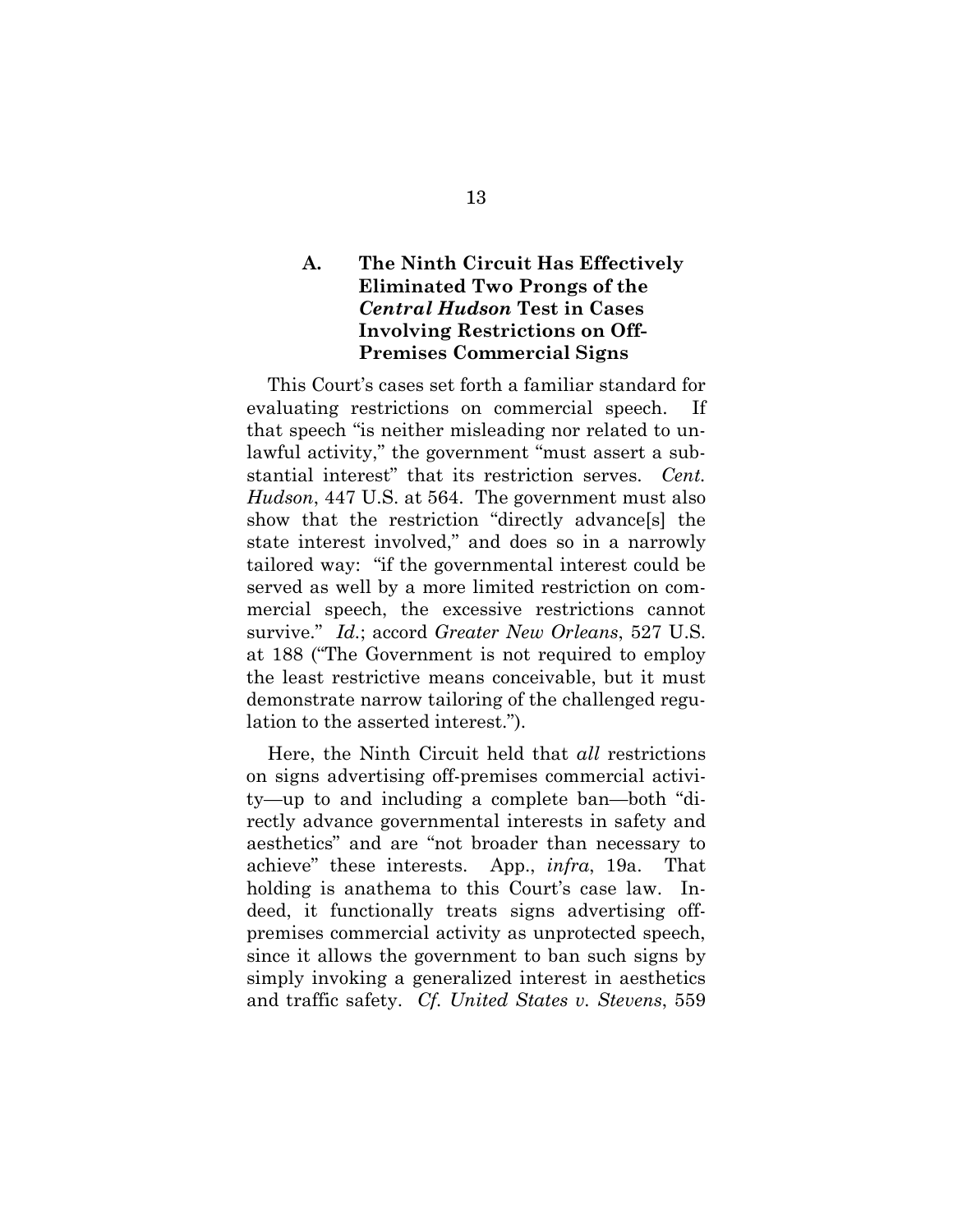U.S. 460, 472 (2010) (expressing skepticism about identifying "new categories" of "speech outside the scope of the First Amendment"). The Ninth Circuit's approach is not just wrong, but grievously so.

1. This Court has emphasized that the "requirement" that the government demonstrate that a commercial speech restriction "directly and materially advances the asserted governmental interests … is critical; otherwise, 'a State could with ease restrict commercial speech in the service of other objectives that could not themselves justify a burden on commercial expression.'" *Greater New Orleans*, 527 U.S. at 188 (quoting *Rubin v. Coors Brewing Co.*, 514 U.S. 476, 487 (1995)). Moreover, the government's "burden" of showing that its law directly and materially advances its asserted interests "is not satisfied by mere speculation or conjecture; rather, a governmental body seeking to sustain a restriction on commercial speech must demonstrate that the harms it recites are real and that its restriction will in fact alleviate them to a material degree." *Edenfield v. Fane*, 507 U.S. 761, 770-71 (1993).

The Ninth Circuit has flouted these principles. It upheld San Francisco's Ordinance at the pleading stage, without any care for actual "evidence" that the Ordinance served the City's asserted interests. *Id.*  at 771.

In *Edenfield*, for instance, Florida attempted to justify its "ban on personal solicitation" by CPAs based on the State's asserted interests in "protecting consumers from fraud or overreaching" and "to maintain both the fact and appearance of CPA inde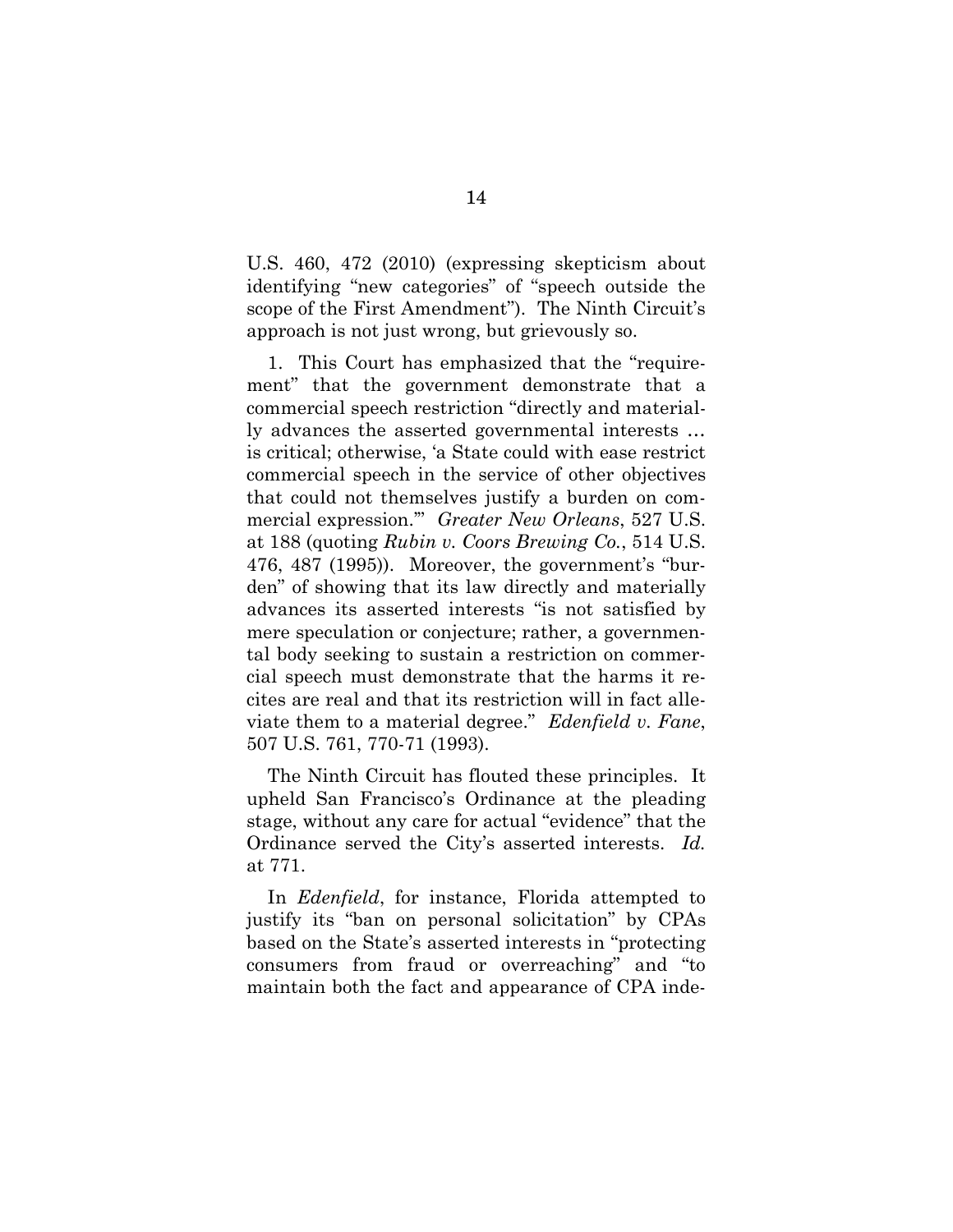pendence in auditing[.]" *Id.* at 768. This Court held that Florida had not carried its burden of showing that its law "advanced [these] interests in any direct and material way" because the State had presented no "studies," or even "anecdotal evidence … that validates the [State's] suppositions." *Id.* at 770-71. And the *Edenfield* Court reached that conclusion even though the record was *more* robust that the legislative findings ostensibly supporting San Francisco's Ordinance here. See Planning Code § 611(f). In *Edenfield*, there was at least an "affidavit" supporting the State's theory, although the Court determined that it amounted to "nothing more than a series of conclusory statements that add little if anything to the [State's] original statement of its justifications." 507 U.S. at 771.

Other cases are to similar effect. See *Discovery Network*, 507 U.S. at 425 (acknowledging that "some testimony" suggested that commercial newsracks were a greater aesthetic problem than noncommercial newsracks, but holding that such "evidence" was "exceedingly weak" and could not support the city's law); *Ibanez v. Fla. Dep't of Bus. & Prof. Regulation*, 512 U.S. 136, 148 (1994) (in the commercial speech context, "[w]e have never sustained restrictions on constitutionally protected speech based on a record so bare as the one on which the Board relies here"); *Rubin*, 514 U.S. at 490 (invalidating ban on advertising of alcohol content where government offered only "anecdotal evidence and educated guesses" in support of the law).

If the scant evidentiary record was insufficient to carry the government's burden in these cases, then *a*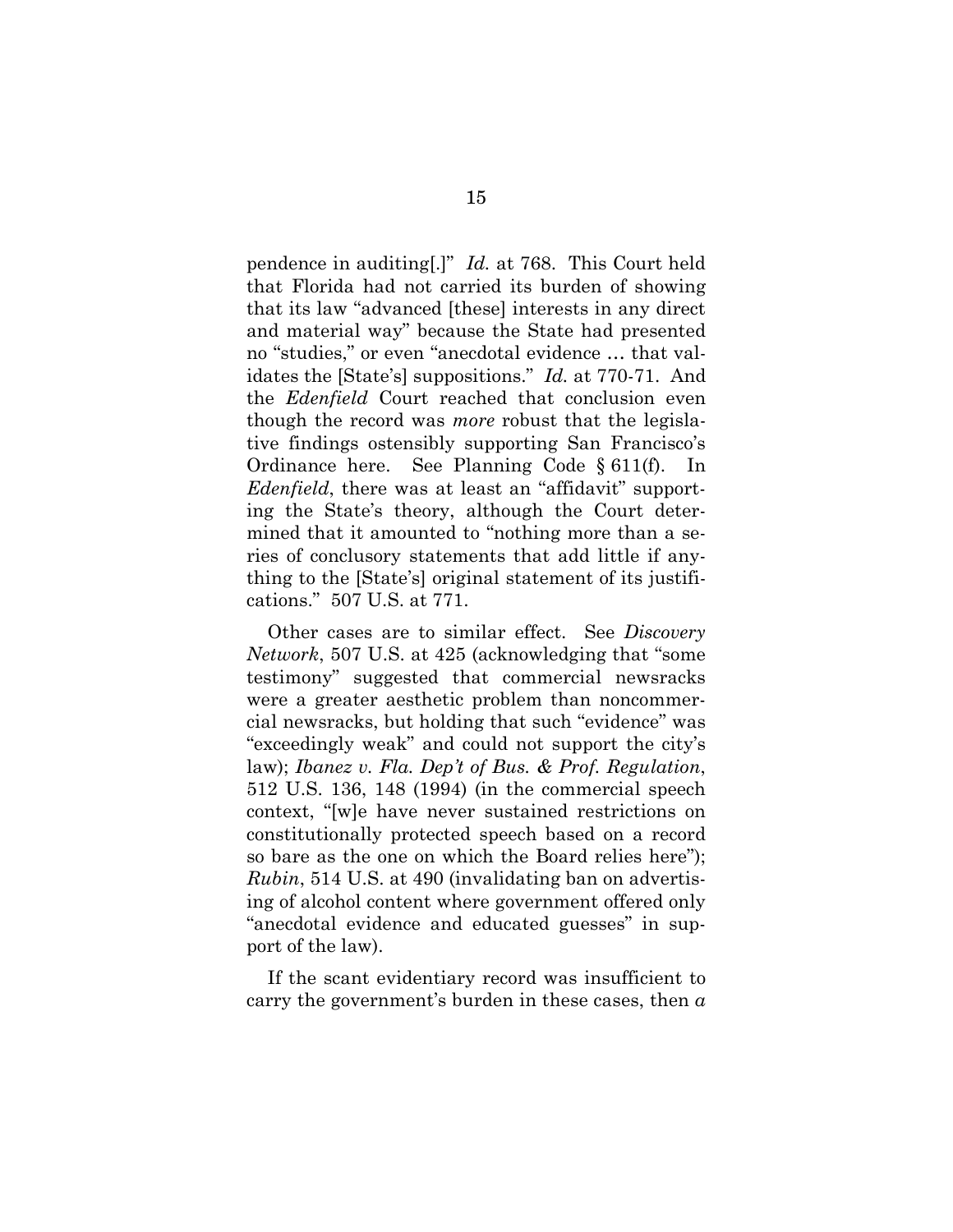*fortiori* the lack of *any* evidentiary support for San Francisco's Ordinance compels the same result here.

Indeed, in the absence of contrary evidence, simple common sense dictates that discriminating among advertisements based on where the advertised commercial activity occurs does nothing to advance the City's asserted interests in aesthetics and traffic safety. There is no reason to believe that signs advertising off-premises commercial activity are either uglier or more distracting to motorists than on-premises signs, which the City allows.

*Discovery Network* underscores this point. This Court noted that "[t]he city has asserted an interest in esthetics, but respondent publishers' newsracks are no greater an eyesore than the newsracks permitted to remain on Cincinnati's sidewalks"; both sets of newsracks were "equally unattractive," and thus "the distinction bears no relationship *whatsoever* to the particular interests that the city has asserted." 507 U.S. at 424-25 (emphasis in original).

Similarly, in *Village of Schaumburg v. Citizens for a Better Environment*, 444 U.S. 620 (1980), this Court invalidated an ordinance banning charitable solicitations by any organization using less than 75 percent of receipts for charitable purposes. *Id.* at 622. The government cited its interests in "public safety [and] residential privacy," but the Court noted that "[t]here is no indication that organizations devoting more than one-quarter of their funds to salaries and administrative expenses are any more likely to employ solicitors who would be a threat to public safety than are other charitable organizations." *Id.*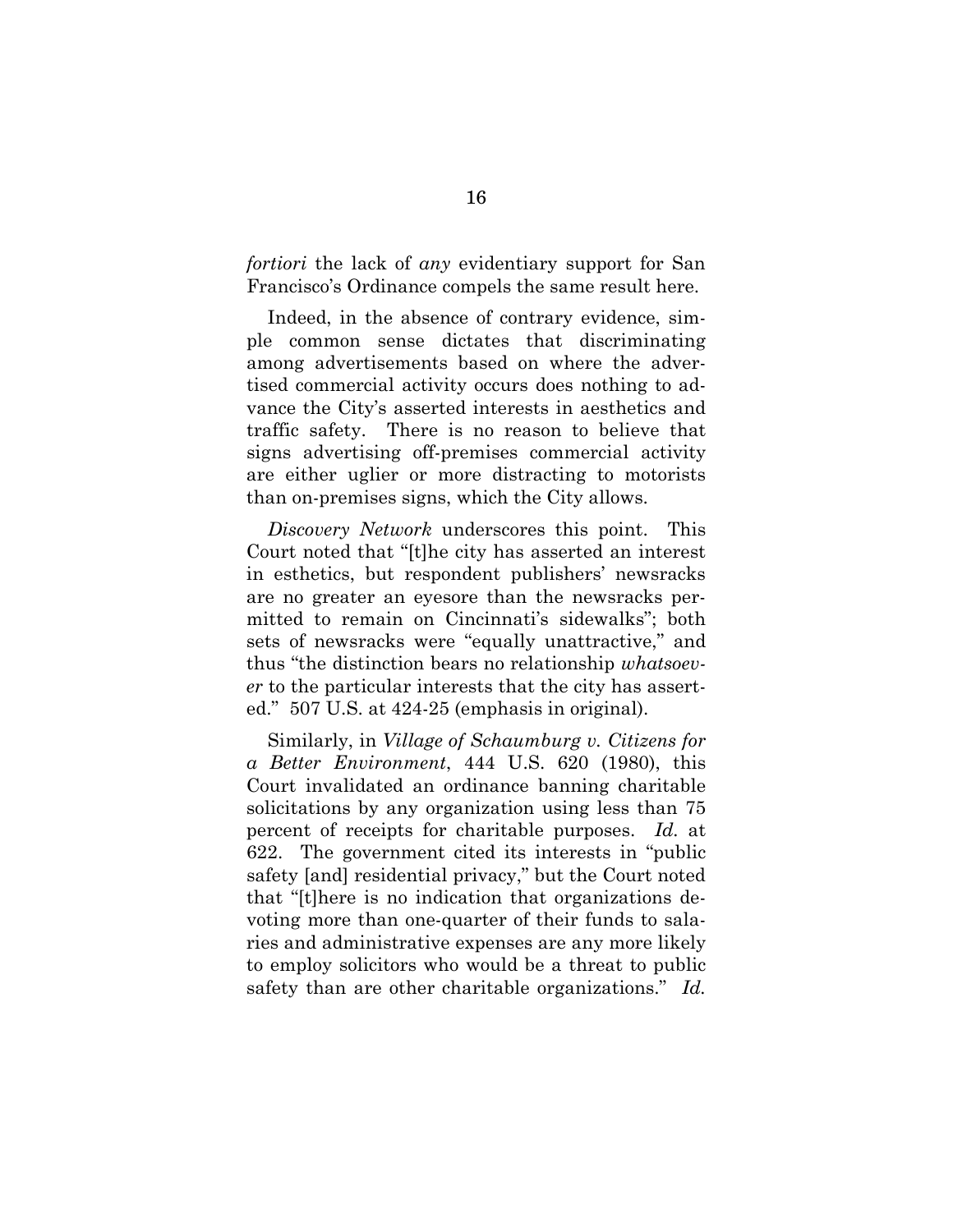at 638. And "householders are equally disturbed by solicitation on behalf of organizations satisfying the 75-percent requirement as they are by solicitation on behalf of other organizations." *Id.*

The same is true here. There is simply no connection between San Francisco's asserted interests in aesthetics and traffic safety and the distinction the City has drawn between on-premises and offpremises commercial signs.

2. The Ninth Circuit's approach to off-premises advertising also conflicts with this Court's commercial speech case law regarding "narrow tailoring of the challenged regulation to the asserted interest." *Greater New Orleans*, 527 U.S. at 188. The Court of Appeals determined that even a complete ban on signs advertising off-premises commercial activity categorically is narrowly tailored to further governmental interests in aesthetics and traffic safety. App., *infra*, 19a.

But under this Court's precedents, while the government need not show that the "restriction is absolutely the least severe that will achieve the desired end" or that it is "perfect[ly]" tailored to its objectives, the "fit" nonetheless must be "reasonable," and the "scope" of the restriction must be "in proportion to the interest served." *Bd. of Trs. of State Univ. of N.Y. v. Fox*, 492 U.S. 469, 480 (1989). "[I]f there are numerous and obvious less-burdensome alternatives to the restriction on commercial speech, that is certainly a relevant consideration in determining whether the 'fit' between the ends and means is reasonable." *Discovery Network*, 507 U.S. at 417 n.13.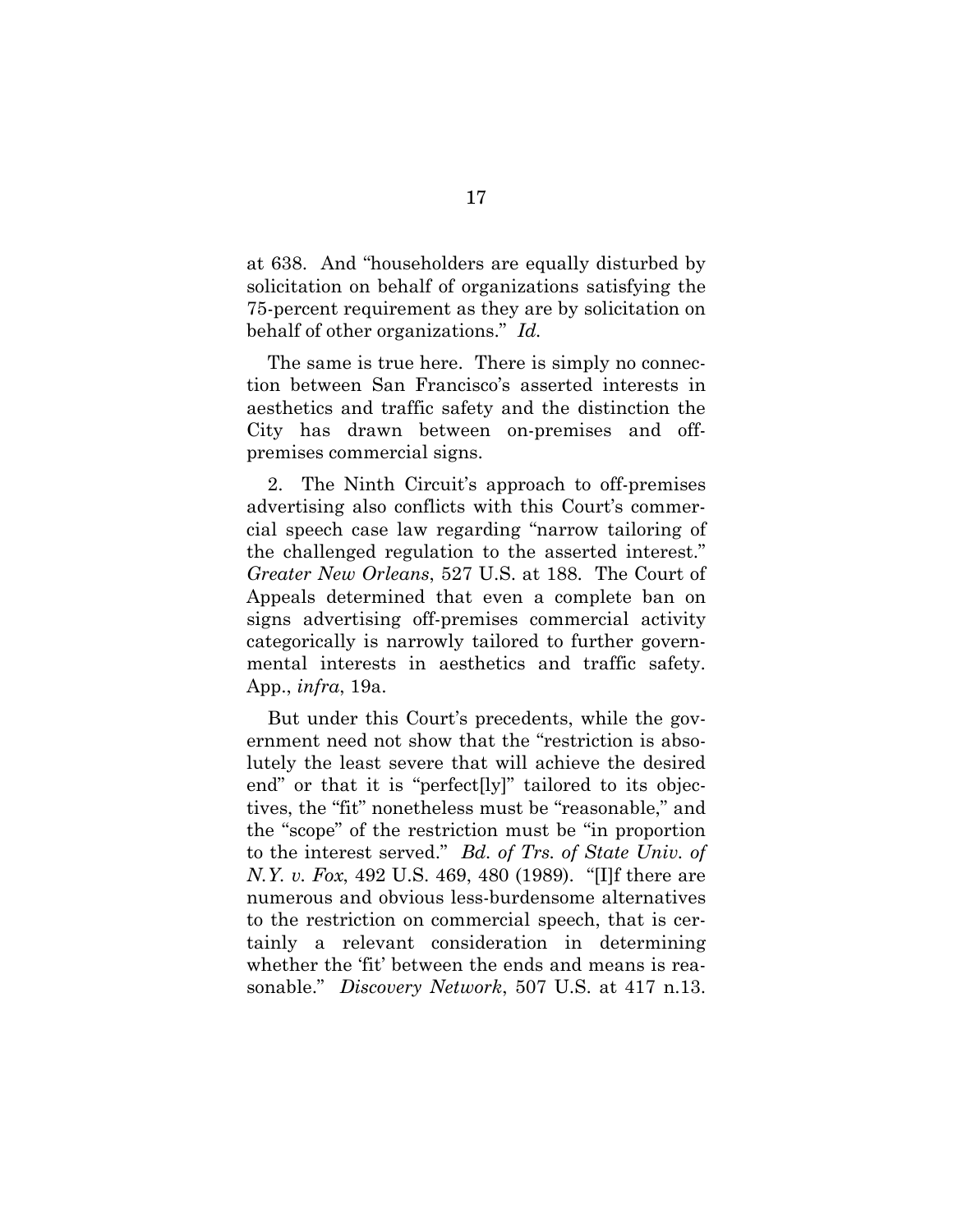That is the case here: San Francisco had ample alternative, constitutionally permissible means to achieve its asserted interests.

First, as with respect to the "directly advance" prong, the Ninth Circuit's approach erroneously excuses the government from its burden of coming forward with evidence establishing that the challenged law is narrowly tailored. For instance, in *Zauderer v. Office of Disciplinary Counsel*, 471 U.S. 626 (1985), the Court invalidated Ohio's ban on the use of illustrations in attorney advertising, reasoning that "[t]he State's arguments amount to little more than unsupported assertions: nowhere does the State cite any evidence or authority of any kind" that the potential for fraud or manipulation resulting from illustrations in attorney ads "cannot be combated by any means short of a blanket ban." *Id.* at 648; see also, *e.g.*, *Thompson v. W. States Med. Ctr.*, 535 U.S. 357, 373 (2002) (invalidating advertising ban where "[t]he Government has not offered any reason" why less-restrictive alternatives would not suffice).

Moreover, in light of the "numerous and obvious" less-restrictive alternatives to San Francisco's ban on off-premises commercial signs, *Discovery Network*, 507 U.S. at 417 n.13, it is implausible that the City could carry its burden. In *Discovery Network*, for instance, the Court noted that Cincinnati could have "address[ed]" its "concern" about "visual blight" caused by newsracks "by regulating their size, shape, appearance, or number," instead of banning commercial newsracks entirely. *Id.* at 417; see also, *e.g.*, *Rubin*, 514 U.S. at 490-91 (holding that ban on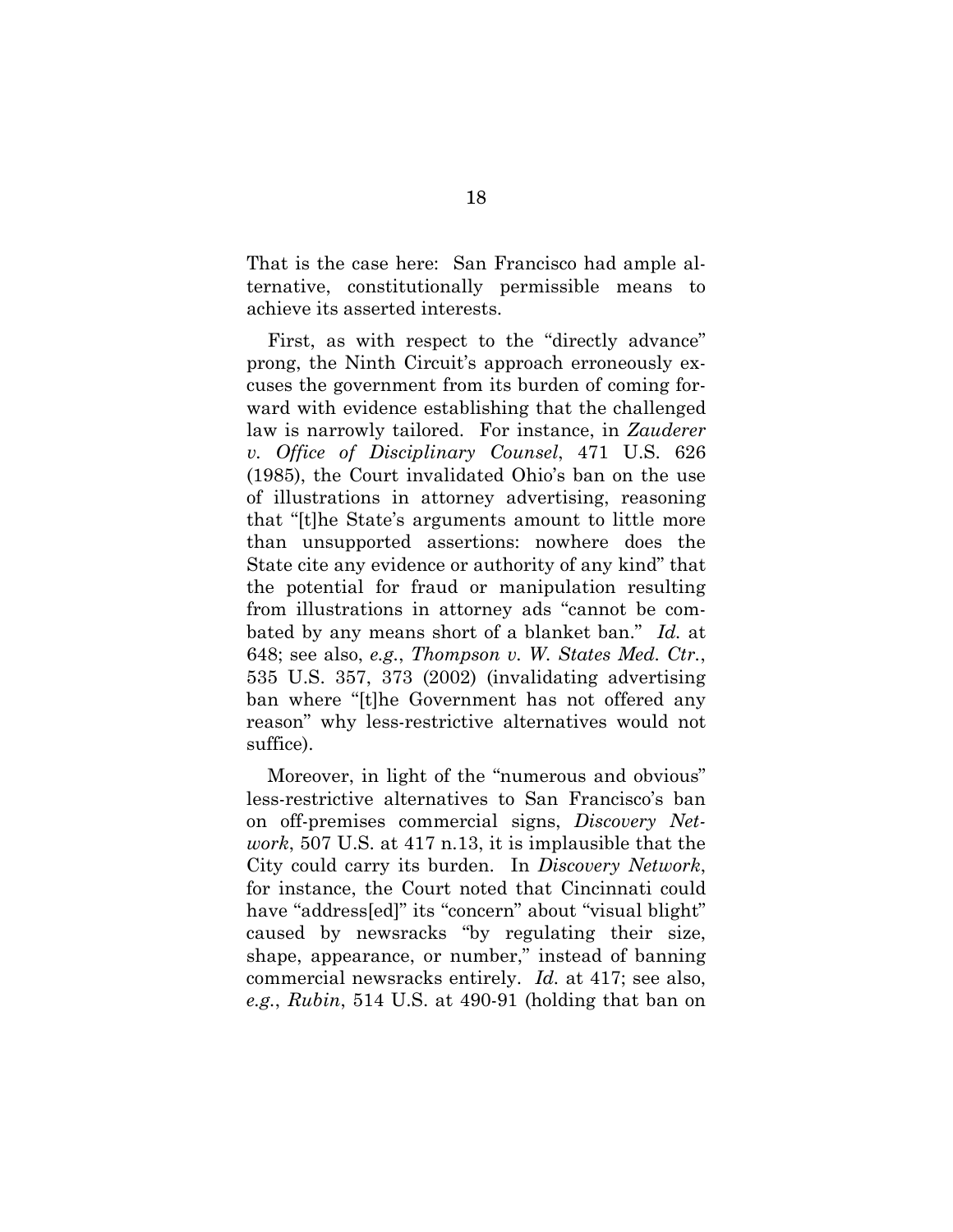advertising alcohol content failed narrow tailoring because the government instead could have "directly limit [ed] the alcohol content of beers, prohibit [ed] marketing efforts emphasizing high alcohol strength, … or limiting the labeling ban only to malt liquors," which was the "segment of the market" of most concern).

The same is true here. Not only is the Ordinance not narrowly tailored—it is not tailored at all. San Francisco could have regulated the "size" or "appearance" of signs. *Discovery Network*, 507 U.S. at 417. It could have limited each establishment to a certain "number" of signs, *id.*, leaving it up to each proprietor to determine whether to use their allotted signage space to advertise on-premises business, offpremises business, or some mix of both. The City could have restricted the type of visual effects, such as flashing or blinking, that pose the greatest threat to aesthetics and traffic safety. Cf. *Solantic, LLC v. City of Neptune Beach*, 410 F.3d 1250, 1252 (11th Cir. 2005). It could have restricted signs within a certain distance of a major roadway. Cf. *Rappa v. New Castle County*, 18 F.3d 1043, 1051 (3d Cir. 1994). Indeed, San Francisco's Planning Code already contains some of these regulations, calling into question whether the blanket speech restrictions imposed by the Ordinance are needed. Planning Code § 607(e), (f) (prohibiting "[m]oving [p]arts" and "[i]llumination" on signs in certain zoning districts).

Instead, San Francisco treats all post-2002 signs advertising off-premises commercial activity as equally grave threats to aesthetics and traffic safety, whether it be a modest poster hanging in a shop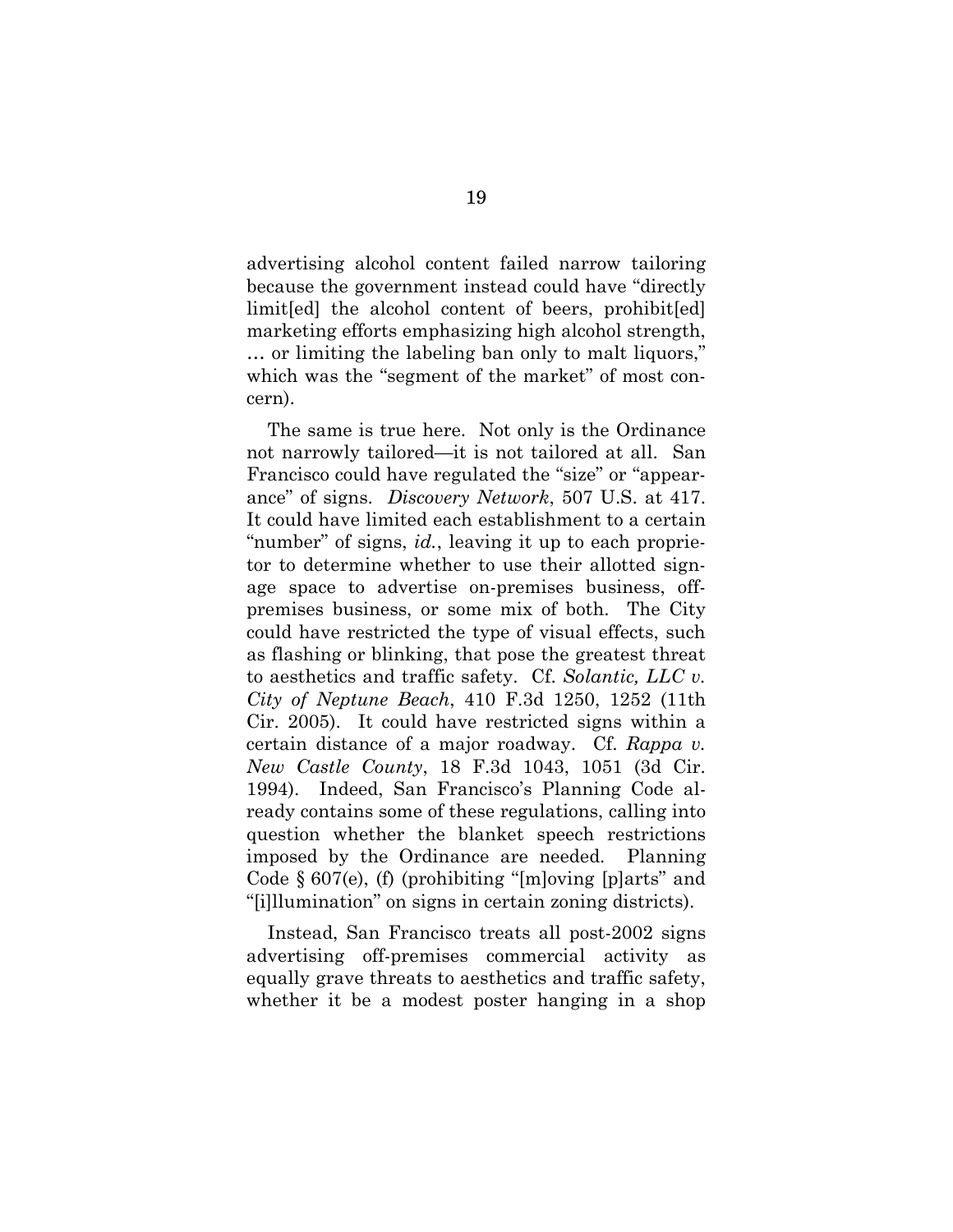window or a gigantic flashing neon billboard. It applies indiscriminately throughout the City, whether a sign hangs alongside a busy freeway or in a pedestrian shopping center. Indeed, the City treats a small, subdued off-premises sign as a more serious threat to aesthetics and traffic safety than a large and eye-catching sign advertising on-premises activity—of which there are many in San Francisco. That nonsensical approach runs roughshod over wellestablished First Amendment principles.

3. Although the Ninth Circuit's opinion in this case is plainly incorrect even under the ordinary *Central Hudson* commercial speech test, this Court's decision in *Sorrell*, 564 U.S. 552, underscores the error in the Court of Appeals' approach here. *Sorrell* emphasizes that "content-based" restrictions on commercial speech are subject to "heightened judicial scrutiny." *Id.* at 565. The Court in *Sorrell* declined to elaborate on what form this "heightened judicial scrutiny" should take, because in that case (as here), "the outcome is the same whether a special commercial speech inquiry or a stricter form of judicial scrutiny is applied." *Id.* at 571.[2](#page-30-0)

San Francisco's Ordinance is content-based because it treats different signs differently based on

<span id="page-30-0"></span><sup>2</sup> The Courts of Appeals have recognized the uncertainty regarding the relationship between *Sorrell*'s "heightened judicial scrutiny" and the *Central Hudson* test. See, *e.g.*, *Ocheesee Creamery LLC v. Putnam*, 851 F.3d 1228, 1235 n.7 (11th Cir. 2017) (noting "question" as to whether *Sorrell* "alter[s] the *Central Hudson* framework," but concluding that "[w]e need not wade into these troubled waters … because the State cannot survive *Central Hudson* scrutiny").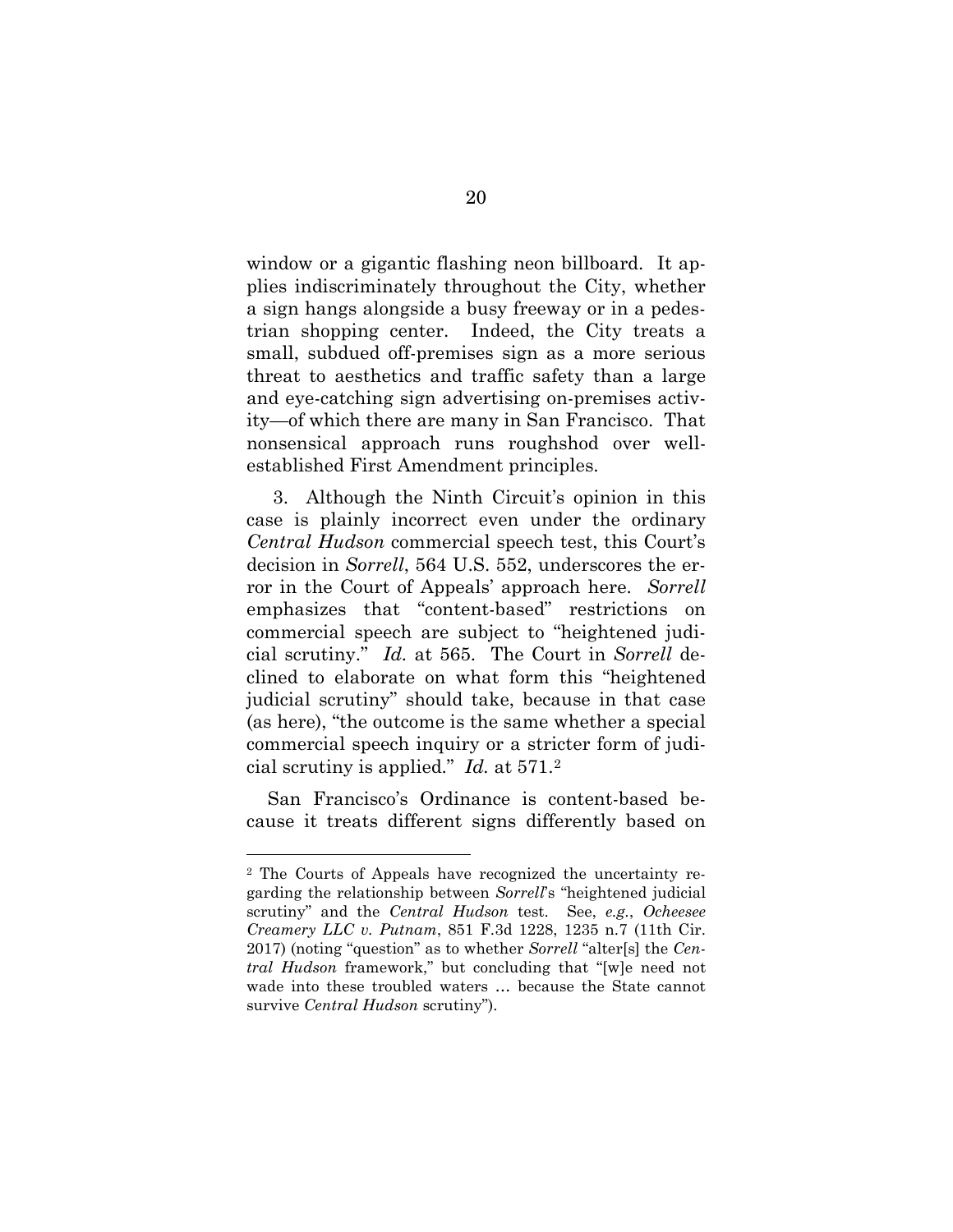their content: whether the subject matter advertised is on-premises or off-premises commercial activity. See *Discovery Network*, 507 U.S. at 429 (ban on commercial newsracks was "content based" because "the very basis for the regulation is the difference in content between ordinary newspapers and commercial speech"); *Reed*, 135 S. Ct. at 2227 (noting the "commonsense meaning of the phrase 'content based'" as referring to regulation that "applies to particular speech because of the topic discussed or the idea or message expressed").

Certainly, the Ordinance does not discriminate based on viewpoint. But "a speech regulation targeted at specific subject matter is content based even if it does not discriminate among viewpoints." *Reed*, 135 S. Ct. at 2230. As one federal district court has recognized, *Reed* compels the conclusion that a municipal sign code's distinction between on-premises and off-premises signs is "facially content-based." *Thomas v. Schroer*, 116 F. Supp. 3d 869, 876 (W.D. Tenn. 2015) (invalidating ordinance because "[j]ust as in *Reed*, off-premise signs 'are no greater an eye-sore' than on-premise signs").<sup>[3](#page-31-0)</sup>

<span id="page-31-0"></span><sup>3</sup> Justice Alito's concurring opinion in *Reed* suggested that regulations "distinguishing between on-premises and off-premises signs" would not be "content based." 135 S. Ct. at 2233. Commentators have noted that, unlike the other types of contentneutral distinctions mentioned in Justice Alito's concurring opinion, treating a distinction between on-premises and offpremises signs as content-neutral "seem[s] irreconcilable" with the majority opinion's "broad" definition of content-based regulations. Note, *Free Speech Doctrine After* Reed v. Town of Gilbert, 129 Harv. L. Rev. 1981, 1985 n.33 (2016). Regardless,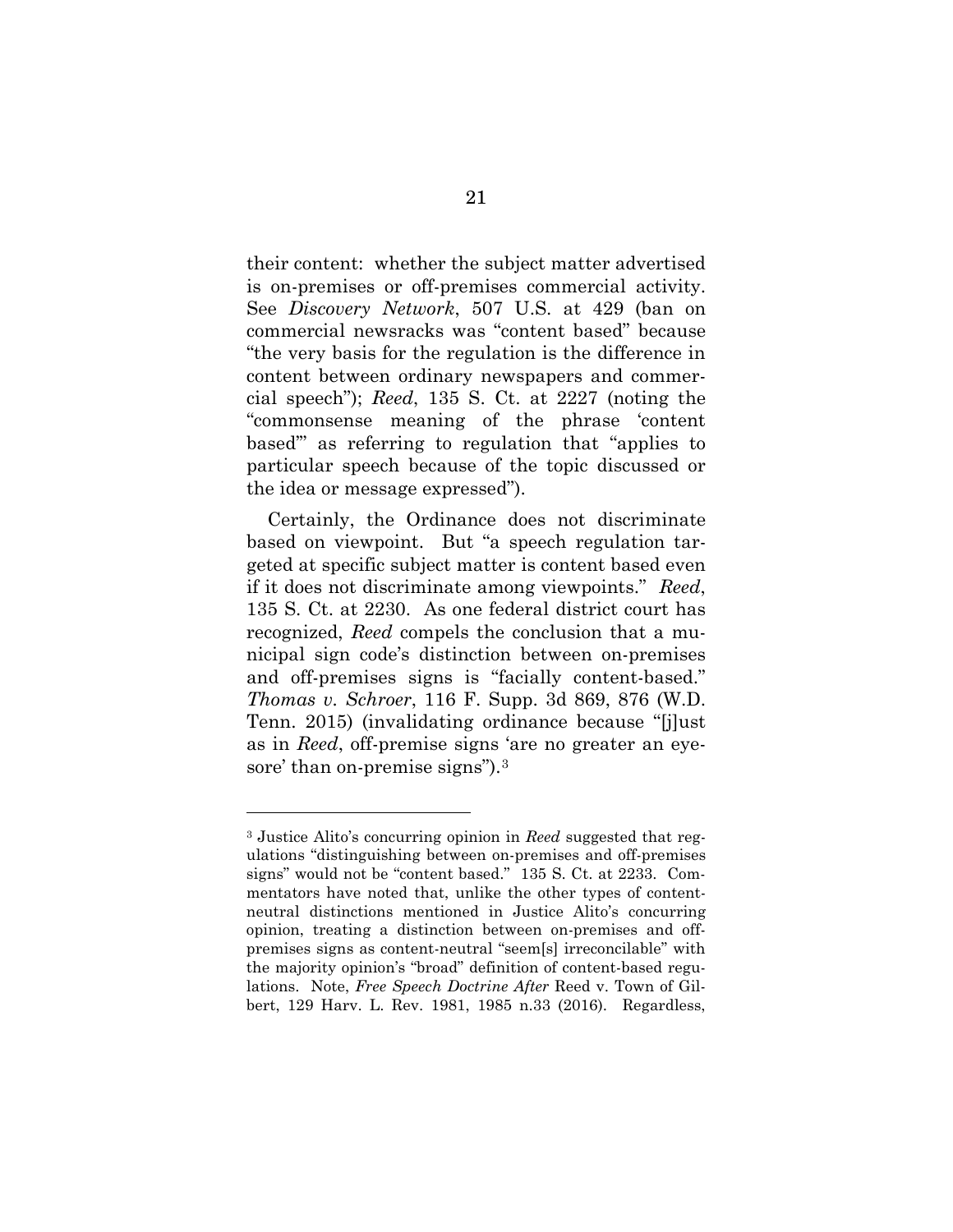This case implicates the central reason why this Court has subjected content-based speech restrictions to heightened scrutiny: because "contentbased speech restrictions are especially likely to be improper attempts to value some forms of speech over others." *City of Ladue v. Gilleo*, 512 U.S. 43, 60 (1994) (O'Connor, J., concurring). Here, San Francisco has targeted signs advertising off-premises commercial activity because it believes those signs are of comparatively little social value. Yet, remarkably, the Ninth Circuit considered that an appropriate *justification* for the Ordinance. App., *infra*, 19a ("a city is permitted to 'value one kind of commercial speech—onsite advertising—more than another kind of commercial speech—offsite advertising'" (quoting *Metromedia*, 453 U.S. at 512)).

That value judgment about the relative merit of different types of speech is exactly what calls for heightened scrutiny when the government uses it to restrict expression. That is true even in the realm of commercial speech:

The commercial marketplace, like other spheres of our social and cultural life, provides a forum where ideas and information flourish. Some of the ideas and information are vital, some of slight worth. But the general rule is that the speaker and the audience, not the government, assess the value of the information presented.

*Edenfield*, 507 U.S. at 767.

however, San Francisco's Ordinance fails even if analyzed under the ordinary *Central Hudson* test. *Supra* at 13-20.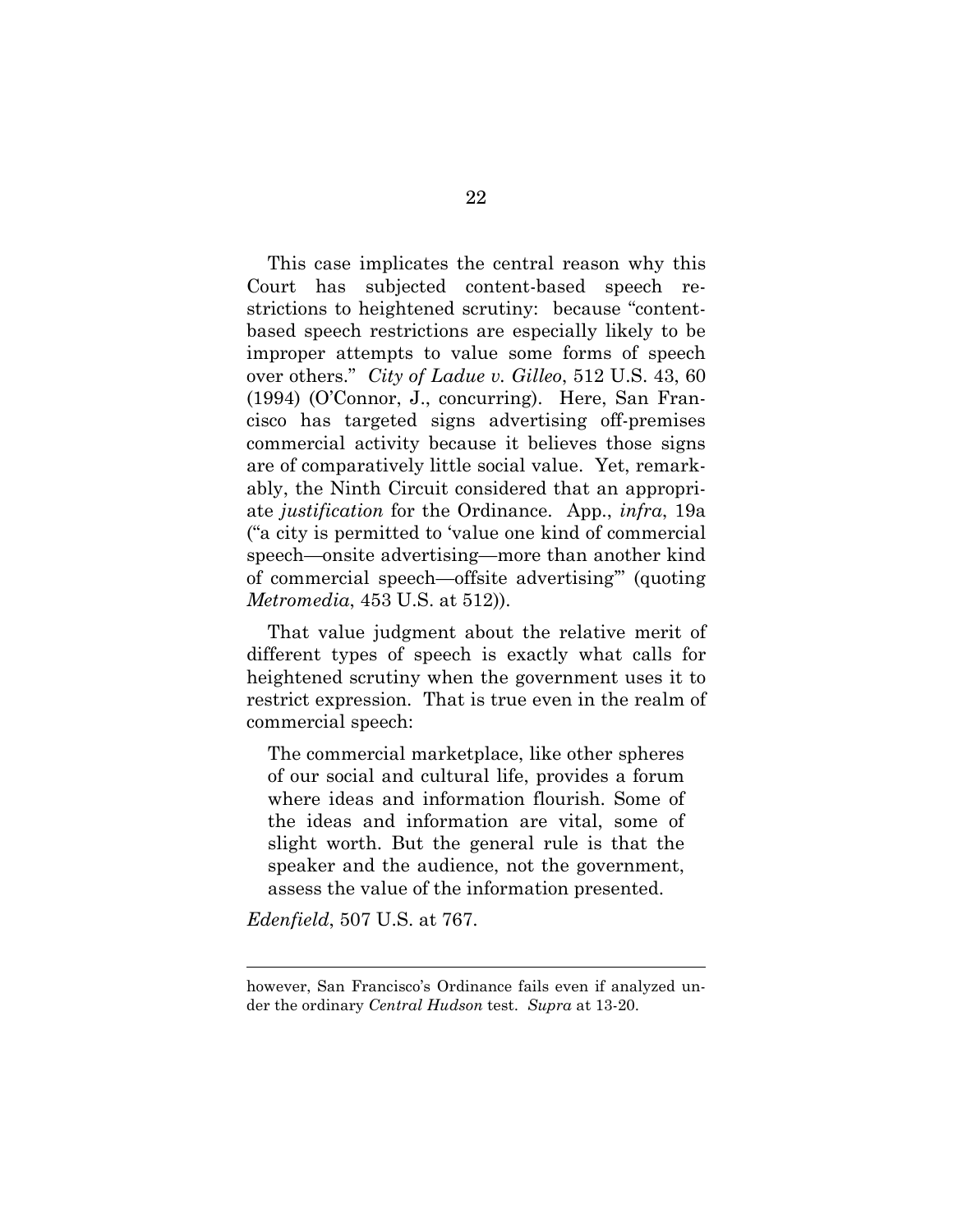### **B. This Court's Fractured Ruling in**  *Metromedia* **Has No Precedential Force and Cannot Support the Ninth Circuit's Approach**

The decision below rests on a single case: *Metromedia*. Only by treating *Metromedia* (and its circuit progeny *Metro Lights*) as controlling did the Court of Appeals reach the result it did here. If not for *Metromedia*, the ordinary commercial speech principles discussed above would have compelled a different outcome.

The Ninth Circuit has persistently misinterpreted *Metromedia*, and has erred by treating it as "control[ling]" in justifying all restrictions on offpremises commercial signs. *Metro Lights*, 551 F.3d at 911; see App., *infra*, 19a. As then-Justice Rehnquist observed at the time, the Court's five separate opinions in *Metromedia* are "a virtual Tower of Babel, from which no definitive principles can be clearly drawn." 453 U.S. at 569 (dissenting opinion). And even if that were not so, the restrictions on outdoor billboards at issue in *Metromedia* cannot support San Francisco's far broader ban on *all* signs advertising off-premises commercial activity (and significant restrictions on signs advertising nonprimary on-premises activity) at issue here.

1. *Metromedia* addressed a San Diego ordinance that banned most "outdoor advertising display signs"—*i.e.*, billboards—which the city defined as including any "rigidly assembled sign, display, or device permanently affixed to the ground or permanently attached to a building." 453 U.S. at 493 (plu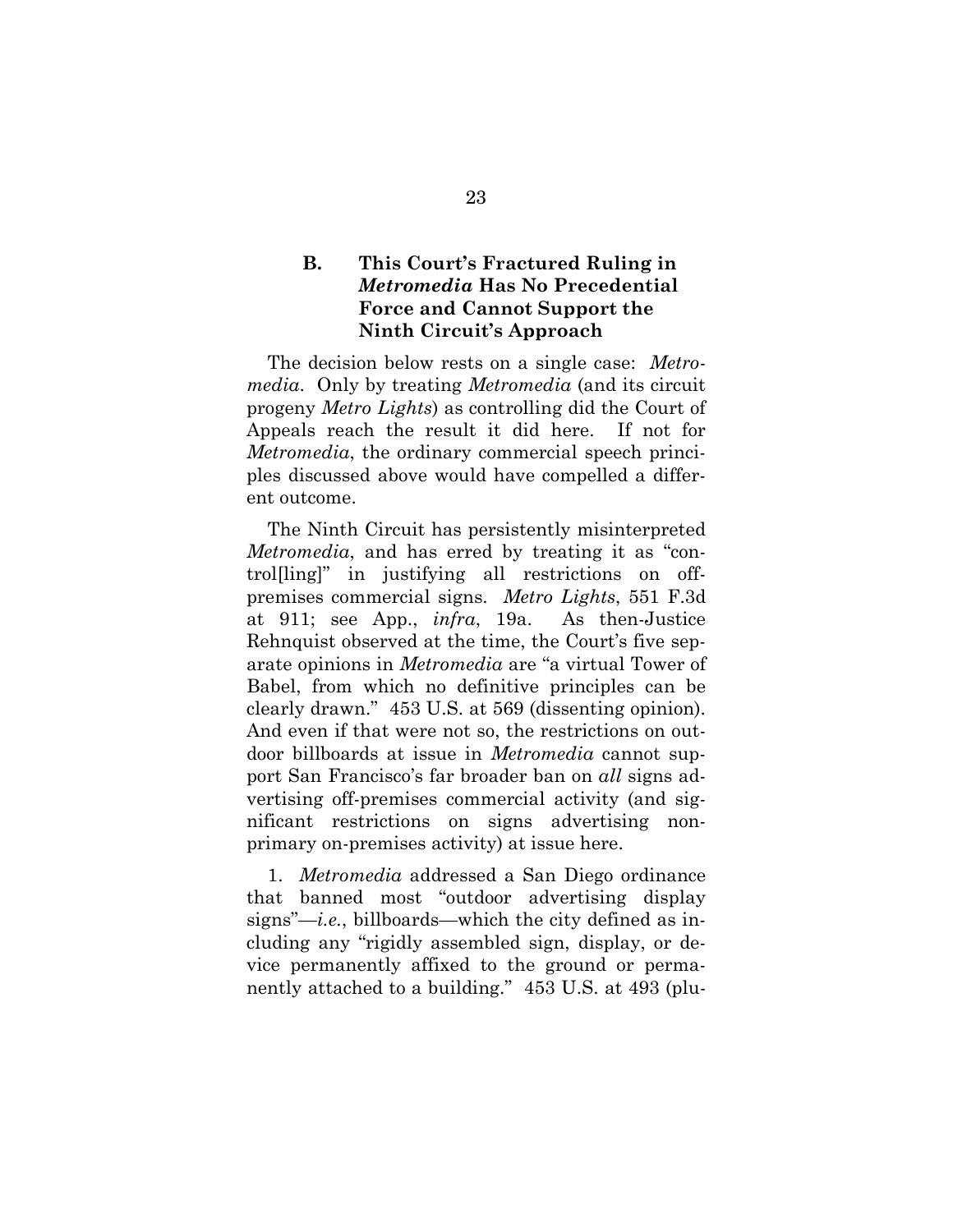rality opinion). The law generally prohibited both commercial and noncommercial billboards, but exempted billboards advertising on-site commercial activity and a handful of other categories of billboards, such as historical plaques and religious symbols. *Id.* at 494.

This Court struck down the ordinance as "unconstitutional on its face," 453 U.S. at 521, but could not agree on a rationale. A four-Justice plurality would have held that because San Diego's ordinance permitted some commercial signs, its restrictions on *noncommercial* signs were impermissible. *Id.* at 515. But the plurality indicated it would have upheld the city's restrictions on off-premises commercial billboards standing alone, reasoning that "the city may distinguish between the relative value of different categories of commercial speech." *Id.* at 514. The plurality nonetheless concurred in the judgment reversing in full the judgment of the California Supreme Court (which had upheld the ordinance, see *id.* at 497), reasoning that the severability of the ordinance was a matter for the state courts on remand. *Id.* at 521 n.26.

The plurality's views, however, did not garner a fifth vote. Justice Brennan, joined by Justice Blackmun, concurred in the judgment, but on entirely different grounds. The concurrence would have invalidated the ordinance's restrictions on both commercial and noncommercial billboards, reasoning that San Diego had "failed to provide adequate justification for its substantial restriction on protected activity." 453 U.S. at 528.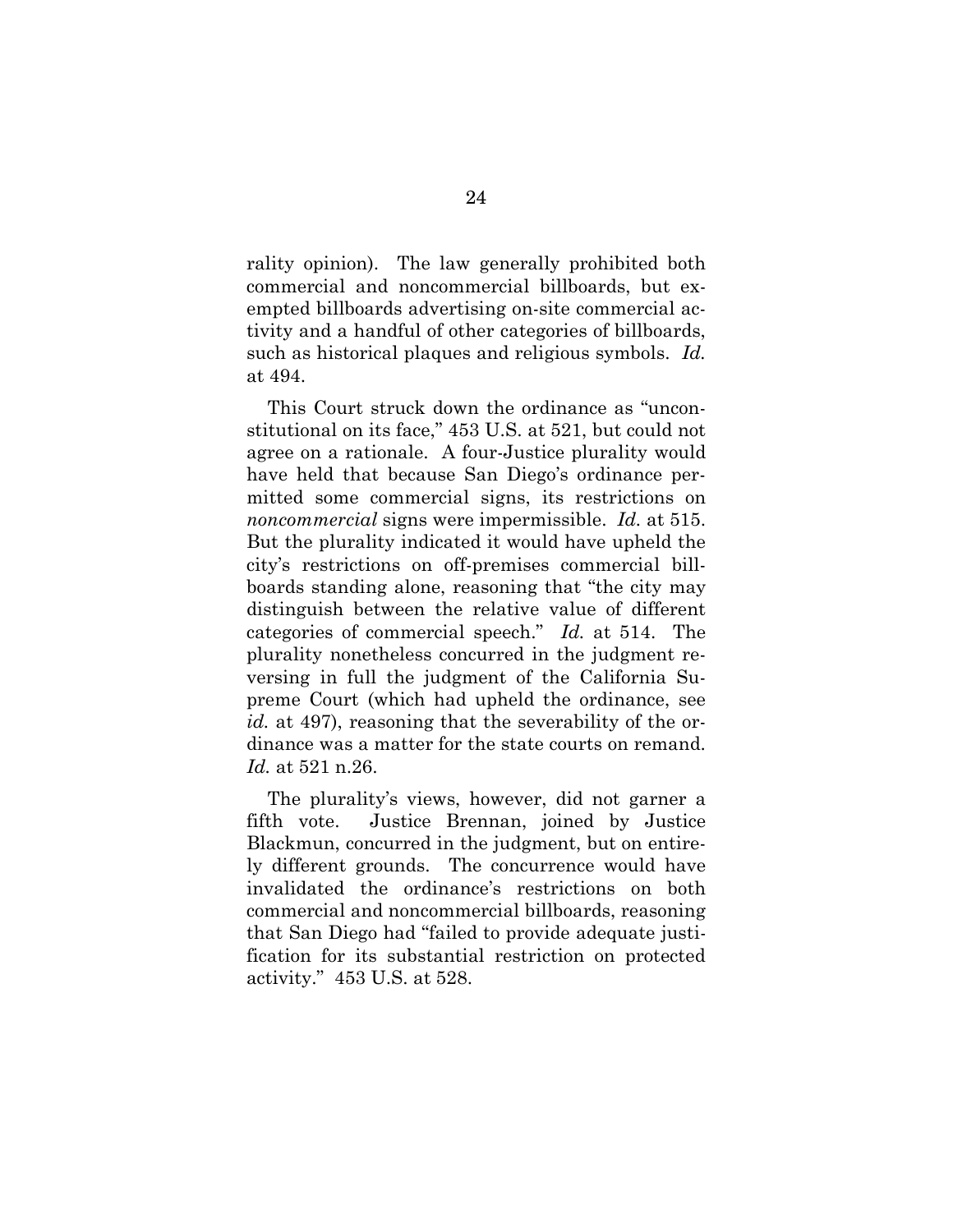Chief Justice Burger and Justices Stevens and Rehnquist each dissented. Each would have upheld San Diego's ordinance on the theory that a city may ban billboards—both commercial and noncommercial—in their entirety. 453 U.S. at 542 (Stevens, J., dissenting); *id.* at 557 (Burger, C.J., dissenting); *id.* at 570 (Rehnquist, J., dissenting).

2. *Metromedia* made no binding law relevant here because there is no common ground between the plurality opinion and Justice Brennan's concurrence in the judgment. "When a fragmented Court decides a case and no single rationale explaining the result enjoys the assent of five Justices, 'the holding of the Court may be viewed as that position taken by those Members who concurred in the judgments on the narrowest grounds.'" *Marks v. United States*, 430 U.S. 188, 193 (1977).[4](#page-35-0)

In *Metromedia*, while the four-Justice plurality apparently would have upheld a hypothetical ordinance banning "offsite commercial billboards" while permitting "onsite commercial billboards," 453 U.S. at 512, Justice Brennan's concurring opinion disavowed that approach: "I cannot agree with the plurality's view that an ordinance totally banning commercial billboards but allowing noncommercial billboards would be constitutional," *id.* at 536. Justice Brennan concluded that "the city has failed to come forward with evidence demonstrating that billboards actually impair traffic safety in San Diego" and that

<span id="page-35-0"></span><sup>4</sup> This Court has set oral argument for March 27, 2018, in *Hughes v. United States*, No. 17-155, which also involves questions regarding the proper application of the *Marks* inquiry.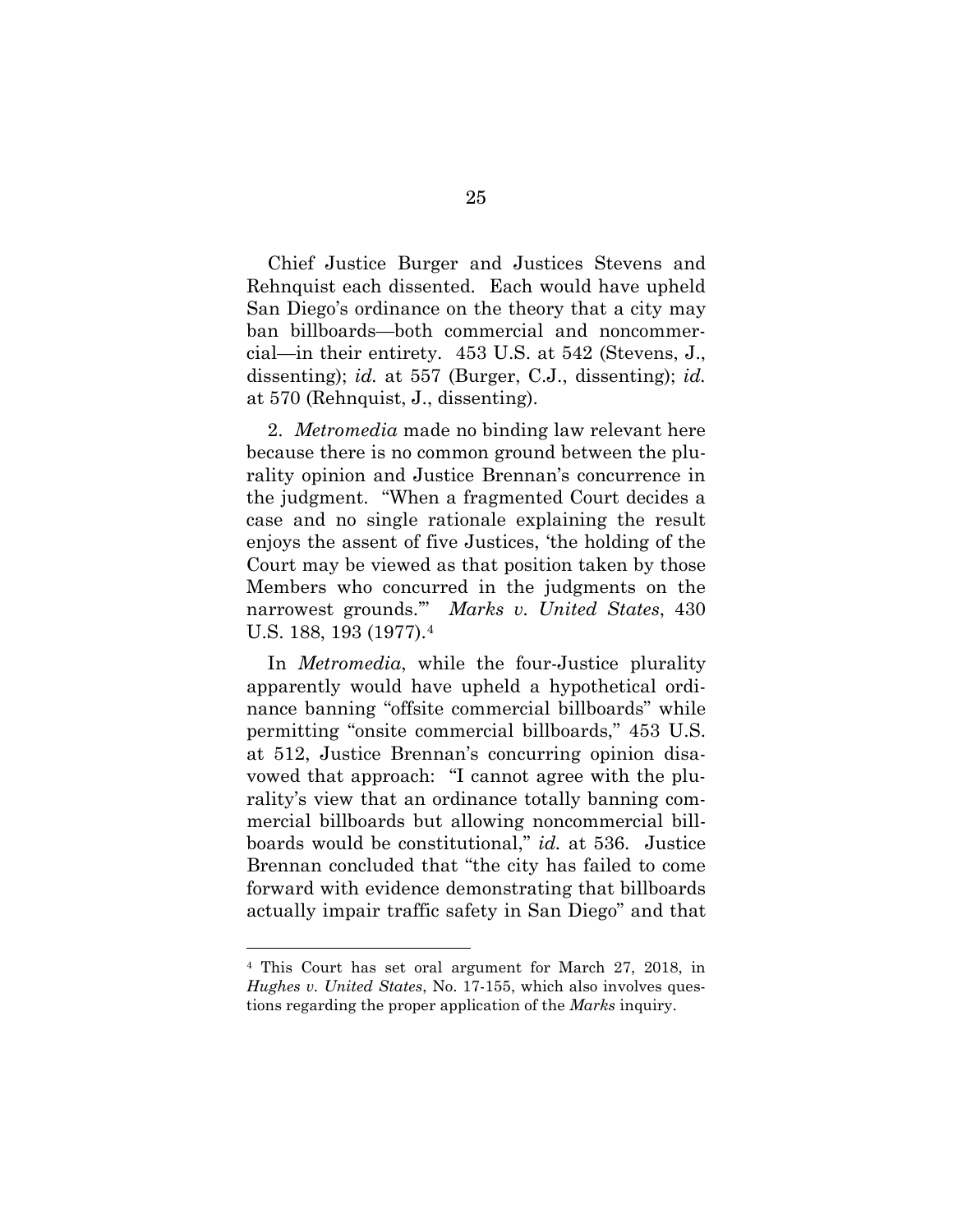"the city has failed to show that its asserted interest in aesthetics is sufficiently substantial in the commercial and industrial areas of San Diego." *Id.* at 528, 530.

As for the votes of the dissenting Justices, even assuming dissents may sometimes count toward a *Marks* majority (but see, *e.g.*, *King v. Palmer*, 950 F.2d 771, 783 (D.C. Cir. 1991) (en banc)), *Metromedia* was not a case in which the reasoning of the dissenting Justices overlapped with that of the plurality. The three dissents focused on the ability of a municipality to ban a particular *form* of communication—billboards—without regard to any contentbased distinction between on-premises and offpremises commercial speech. See *Metromedia*, 453 U.S. at 542 (Stevens, J., dissenting) ("Unlike the plurality, I do not believe that this case requires us to decide any question concerning the kind of signs a property owner may display on his own premises."); *id.* at 557 (Burger, C.J., dissenting); *id.* at 570 (Rehnquist, J., dissenting).

This Court itself recognized as much in distinguishing *Metromedia* in *Discovery Network*, noting that the dissenting Justices "did not say … that San Diego could *distinguish* between commercial and noncommercial offsite billboards that cause the same esthetic and safety concerns." 507 U.S at 425 n.20. Especially in light of the Court's increasing scrutiny of content-based restrictions on commercial speech reflected in cases such as *Discovery Network* and *Sorrell*, see *supra* at 20-22, it would be unwarranted to impute to the *Metromedia* dissenters support for such a restriction. Cf. *Metro Lights*, 551 F.3d at 911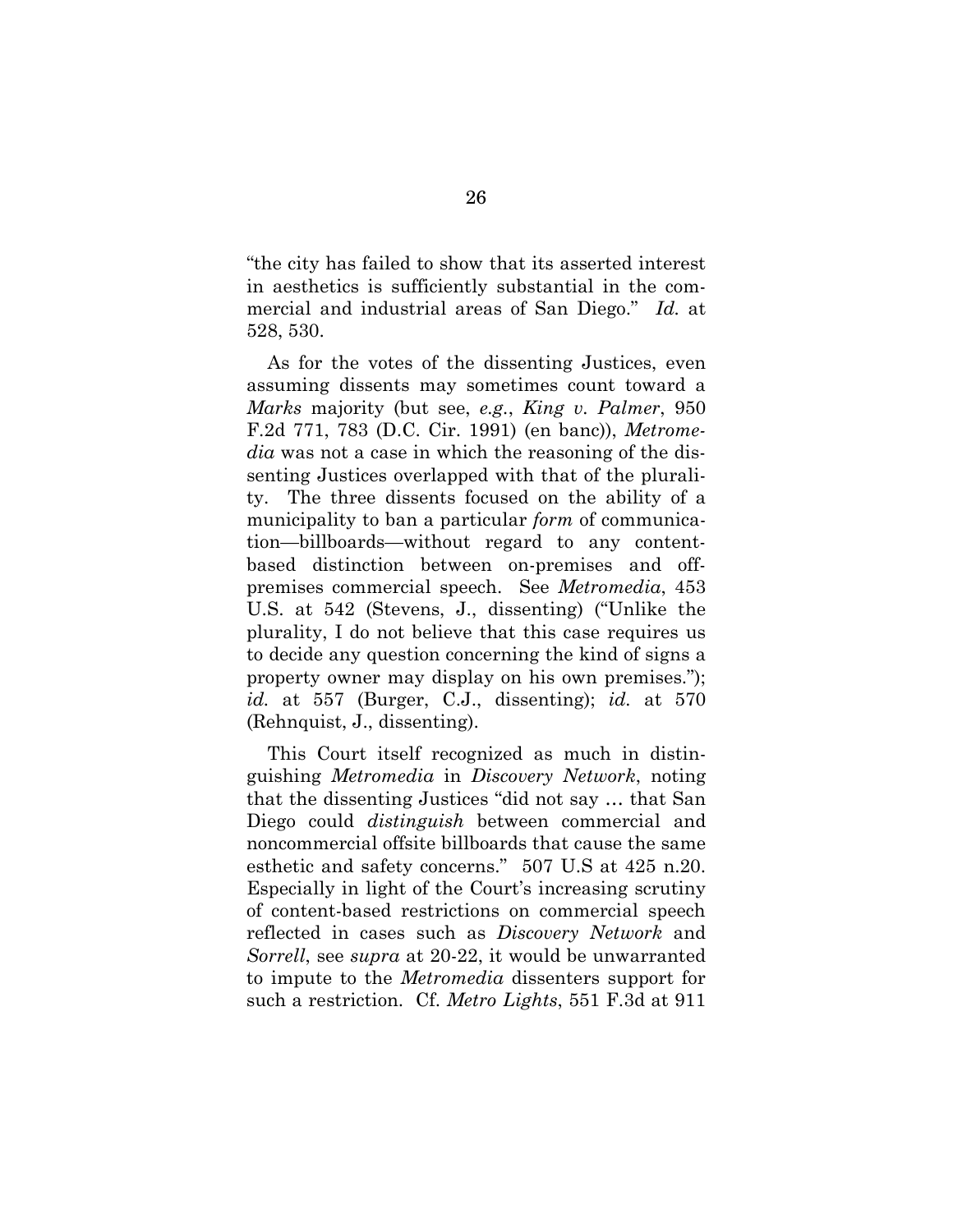(Ninth Circuit noting argument that *Metromedia* may be "inconsistent with cases like *Discovery Network*" but deeming itself "bound to follow" *Metromedia* until this Court overrules it or clarifies its reach).

3. Even if *Metromedia* had precedential force, its reach would be limited to regulation of commercial signs the San Diego ordinance targeted: offsite billboards, defined as "rigidly assembled" and "permanent[]" "outdoor advertising display[s]." 453 U.S. at 493 (plurality opinion).

San Francisco's Ordinance is far broader, in two different respects. First, it reaches all manner of signs not covered by the San Diego ordinance, such as posters, banners, placards, picket signs, and temporary displays. *Supra* at 6-7; Planning Code § 602. The *Metromedia* plurality emphasized that "billboard[s] … create[] a unique set of problems" from the standpoint of aesthetics and traffic safety. 453 U.S. at 502. But the same is not true of many of the types of signs San Francisco's Ordinance reaches, which common sense suggests are far less likely to have such effects.

Second, San Francisco not only bans signs advertising off-premise commercial activity; it also bans signs advertising goods or services the City determines are offered "only incidentally" on the premises, and restricts to one-third of any sign any advertisement for goods or services that *are* offered on the premises but that the City determines are not the "primary" business conducted there. *Supra* at 8; Planning Code § 602. These additional restrictions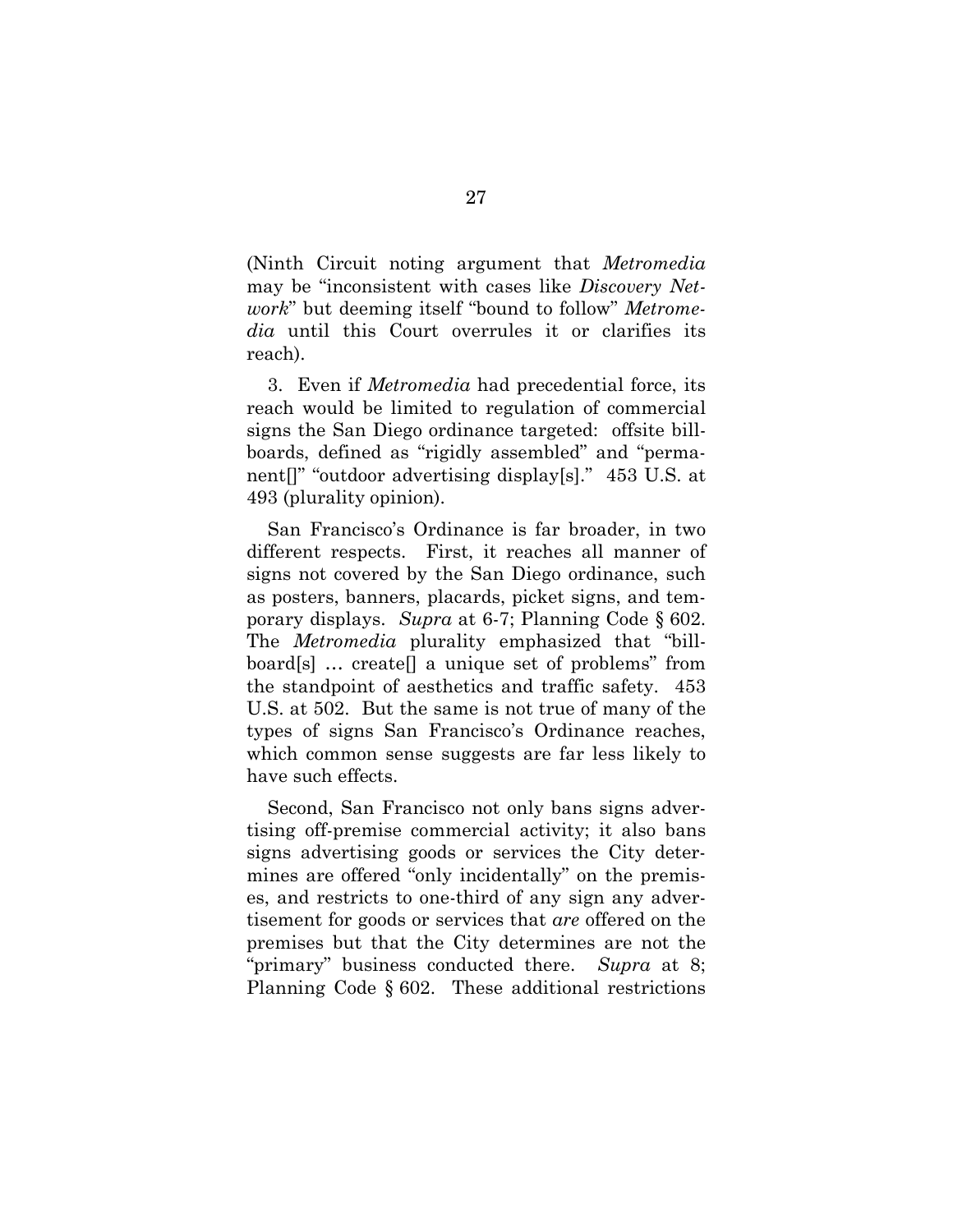on speech raise the very concern Justice Brennan identified in his *Metromedia* concurrence: that the restrictions would give "wide discretion to city officials to control the free exercise of First Amendment rights." 453 U.S. at 537.

In other words, San Francisco has gone at least two steps beyond even the outer limit of what the fractured *Metromedia* judgment might be read to allow. Thus, even if *Metromedia* were deemed to establish a rule that *offsite commercial billboards* may be banned entirely, such a rule—which would be a speech-restrictive anomaly in this Court's case law, see *supra* at 13-22—should not be extended to uphold San Francisco's much broader Ordinance. Instead, ordinary First Amendment commercial speech principles should govern, particularly in light of the Court's development of those principles over the nearly four decades since *Metromedia*.

### **II. The Courts of Appeals Are in Conflict Regarding the Question Presented**

The Courts of Appeals have reached conflicting conclusions regarding whether *Metromedia* is binding precedent, and commentators have noted this uncertainty and confusion. See, *e.g.*, J. Burt, *Speech Interests Inherent in the Location of Billboards and Signs: A Method for Unweaving the Tangled Web of*  Metromedia, Inc. v. City of San Diego, 2006 B.Y.U. L. Rev. 473, 475 (noting that *Metromedia* "produced no majority opinion and consisted of five separate opinions that each suggested different lines of reasoning," leaving "courts and governments … fac[ing] a difficult constitutional quandary"); M.R. Calo, *Scyl-*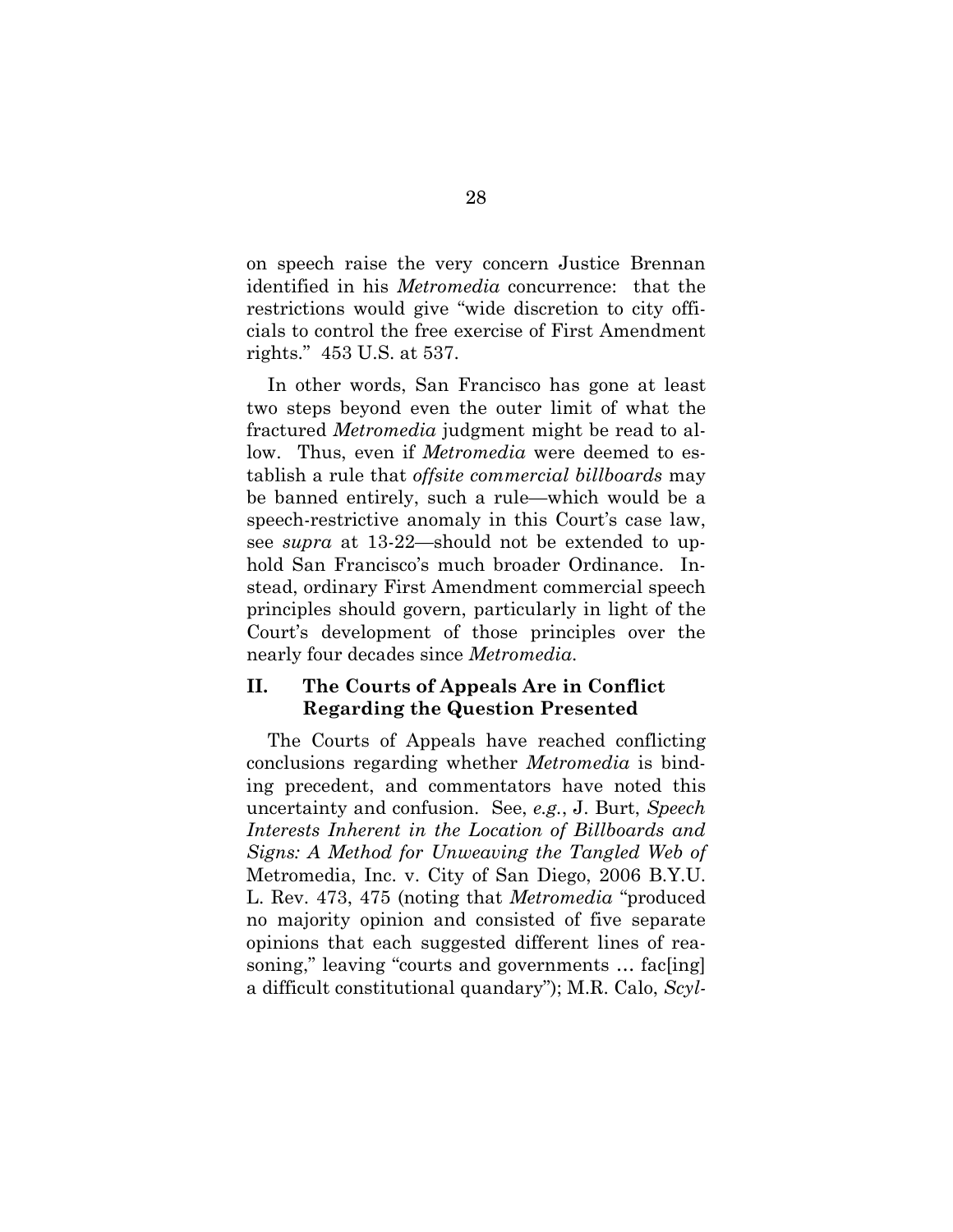*la or Charybdis: Navigating the Jurisprudence of Visual Clutter*, 103 Mich. L. Rev. 1877, 1878 (2005) (noting that this area of law "is in a state of disarray"). Indeed, the widespread and persistent discord the fractured ruling in *Metromedia* has generated would be reason alone for this Court's review. See *Nichols v. United States*, 511 U.S. 738, 745-46 (1994) ("Th[e] degree of confusion following a splintered decision [of the Supreme Court] is itself a reason for reexamining that decision.").

## **A. The Courts of Appeals Have Reached Divergent Conclusions Regarding the Precedential Effect of** *Metromedia*

 At least three Circuits—the Third, Sixth, and Eleventh—have held that *Metromedia* established no binding law.

In *Discovery Network, Inc. v. City of Cincinnati*, 946 F.2d 464 (6th Cir. 1991), *aff'd*, 507 U.S. 410, the Sixth Circuit unequivocally rejected the principle the Ninth Circuit relied upon in this case—that *Metromedia* is binding law as it relates to regulations of commercial speech. The court stated that "if the majority of the Court [in *Metromedia*] had upheld San Diego's statute as a permissible regulation of commercial speech, we would be compelled" to uphold the Cincinnati ordinance banning commercial newsracks at issue in the case. 946 F.2d at 470 n.9. But the Sixth Circuit recognized that in *Metromedia* "only a plurality of the Court found that the San Diego ordinance constitutionally regulated commercial speech," and the "concurrence specifically—and ve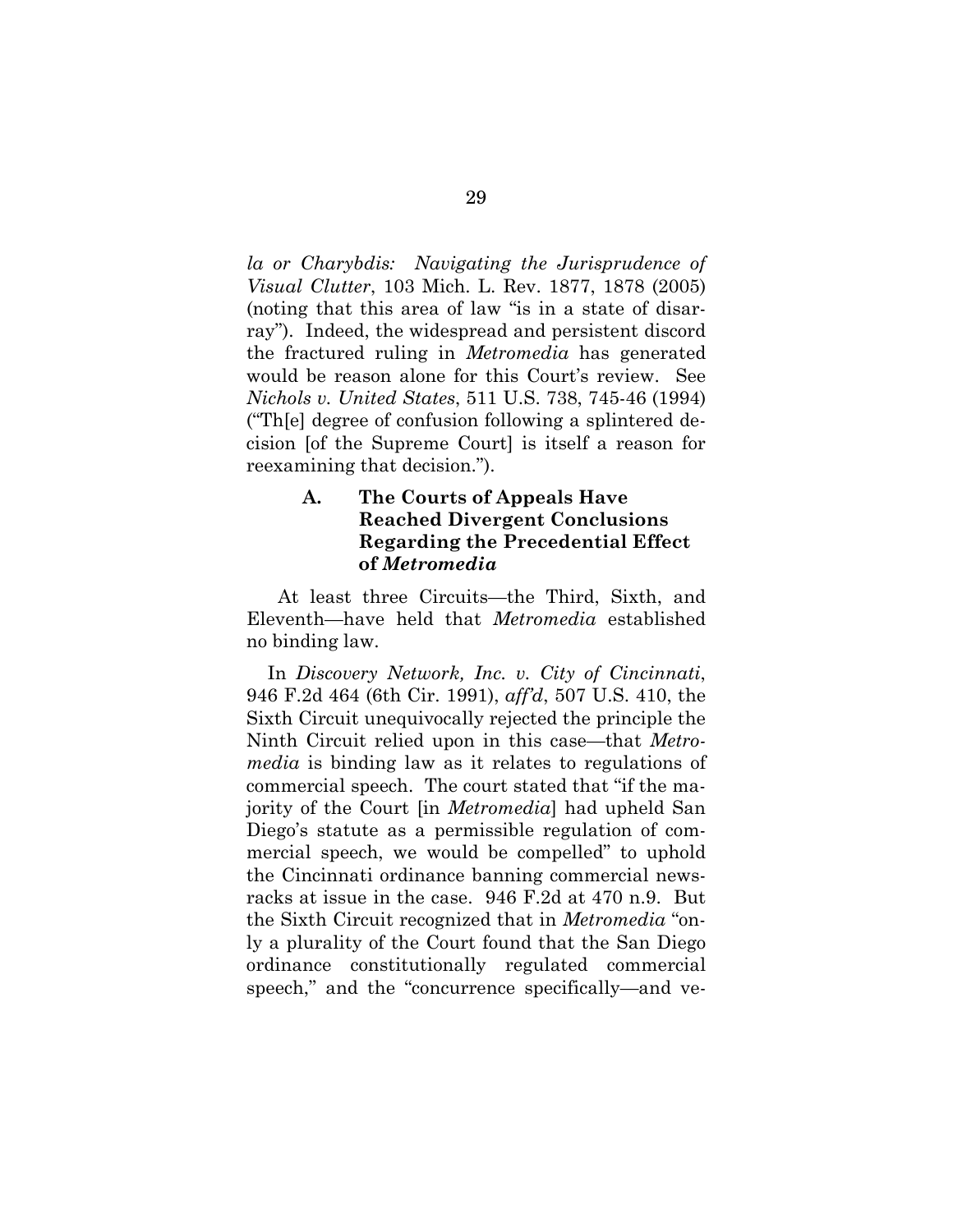hemently—disagreed." *Id.* Thus, the Sixth Circuit concluded, the "plurality dicta" regarding commercial speech is not "controlling." *Id.*; see also *Pagan v. Fruchey*, 492 F.3d 766, 774 (6th Cir. 2007) (en banc) (invalidating ordinance restricting "For Sale" signs on parked cars, noting that *Metromedia* was not a majority opinion and "does not control the outcome of this case").

In *Solantic*, 410 F.3d 1250, the Eleventh Circuit cited and endorsed the reasoning of the Sixth Circuit in *Discovery Network*. The court concluded that "[b]ecause the *Metromedia* plurality's constitutional rationale did not garner the support of a majority, it has no binding application." *Id.* at 1261. The court also noted that "no subsequent majority of the Supreme Court has ever explicitly adopted or rejected the reasoning of any of the *Metromedia* opinions." *Id.* at 1261 n.10; see also *Tanner Advertising Grp., L.L.C. v. Fayette County*, 451 F.3d 777, 794 (11th Cir. 2006) (en banc) (Birch, J., specially concurring) (rejecting reliance on *Metromedia* because it "is a fractured, plurality opinion of dubious precedential value," citing *Solantic*).

The Third Circuit also has held that *Metromedia* is not binding. In *Rappa*, 18 F.3d 1043, the court confronted a Delaware statute that was "very similar" to the San Diego ordinance at issue in *Metromedia*. *Id.* at 1054. The court nonetheless concluded that this Court's "badly splintered" ruling was not controlling because "the plurality and the concurrence took such markedly different approaches to the San Diego ordinance that there is no common denominator between them." *Id.* at 1047, 1058. The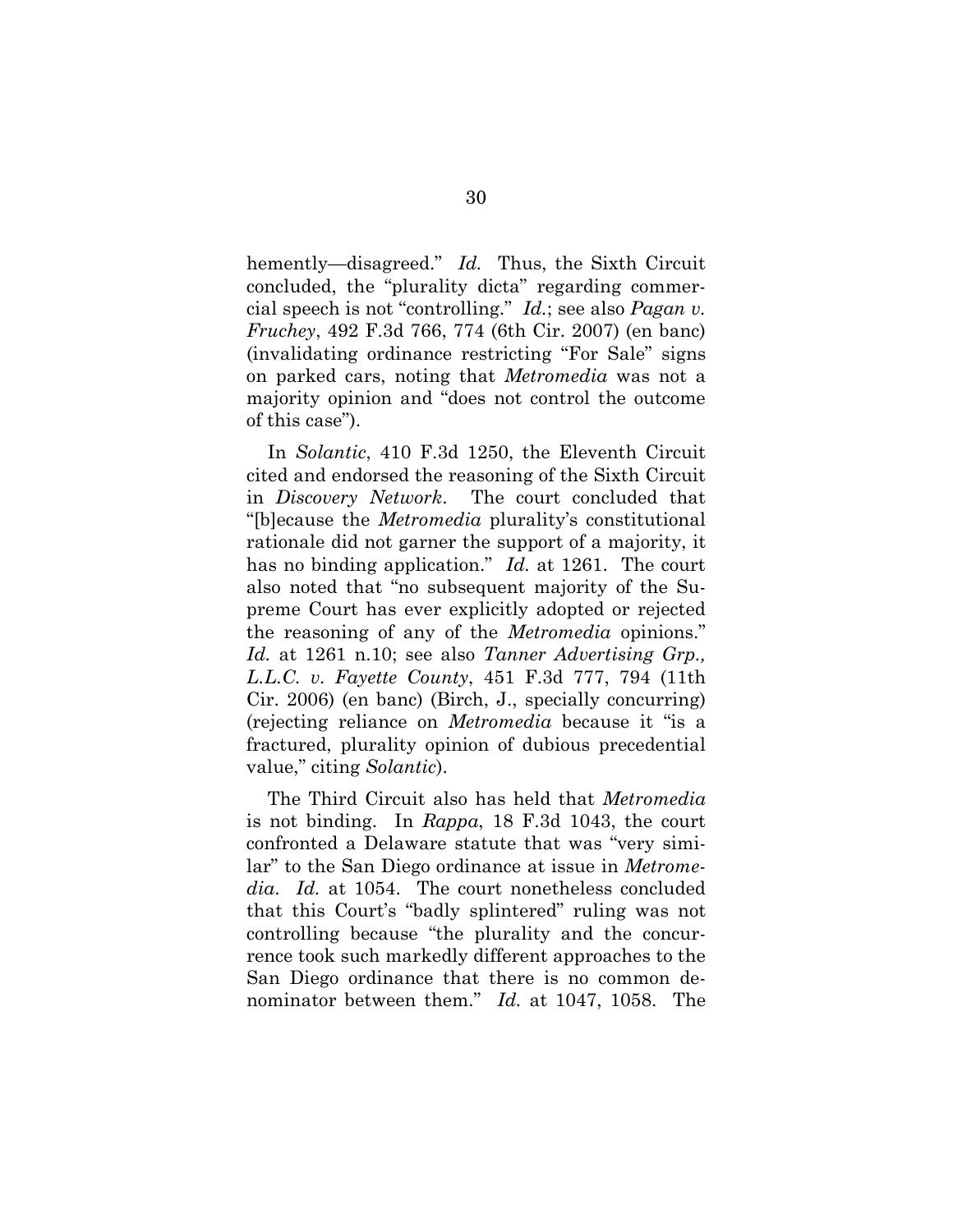Third Circuit also recognized that *Metromedia* "has arguably been undermined by the recent decision in … *Discovery Network*[.]" *Rappa*, 18 F.3d at 1047; see *supra* at 26.

Indeed, the members of the *Rappa* panel, including then-Judge Alito, urged this Court to "clarify and rectify the problems created by its splintered opinion in *Metromedia*." 18 F.3d at 1061 n.28; see also *id.* at 1080 (Alito, J., concurring) ("Until the Supreme Court provides further guidance concerning the constitutionality of sign laws, I endorse the test set out in the court's opinion.").

By contrast, at least three Circuits—the Fourth, Fifth, and Ninth—have held that *Metromedia* establishes a binding rule, "holding that a city, consistent with the *Central Hudson* test, may ban all offsite commercial signs, even if the city simultaneously allows onsite commercial signs." *Outdoor Sys., Inc. v. City of Mesa*, 997 F.2d 604, 610 (9th Cir. 1993). The Ninth Circuit in particular has reaffirmed this holding multiple times, including in *Metro Lights* and in this case. See *Metro Lights*, 551 F.3d at 911-12 (holding that "*Metromedia* … controls the outcome" and supports a "complete prohibition" on offpremises commercial signs); App., *infra*, 19a (applying *Metromedia* and *Metro Lights* to reach same conclusion here). See also *RTM Media, L.L.C. v. City of Houston*, 584 F.3d 220, 225 (5th Cir. 2009) ("*Metromedia* established" that a city "may permit onpremise commercial advertisement while banning off-premise commercial advertisement"); *Major Media of the Se., Inc. v. City of Raleigh*, 792 F.2d 1269, 1272 (4th Cir. 1986) ("The Supreme Court … deter-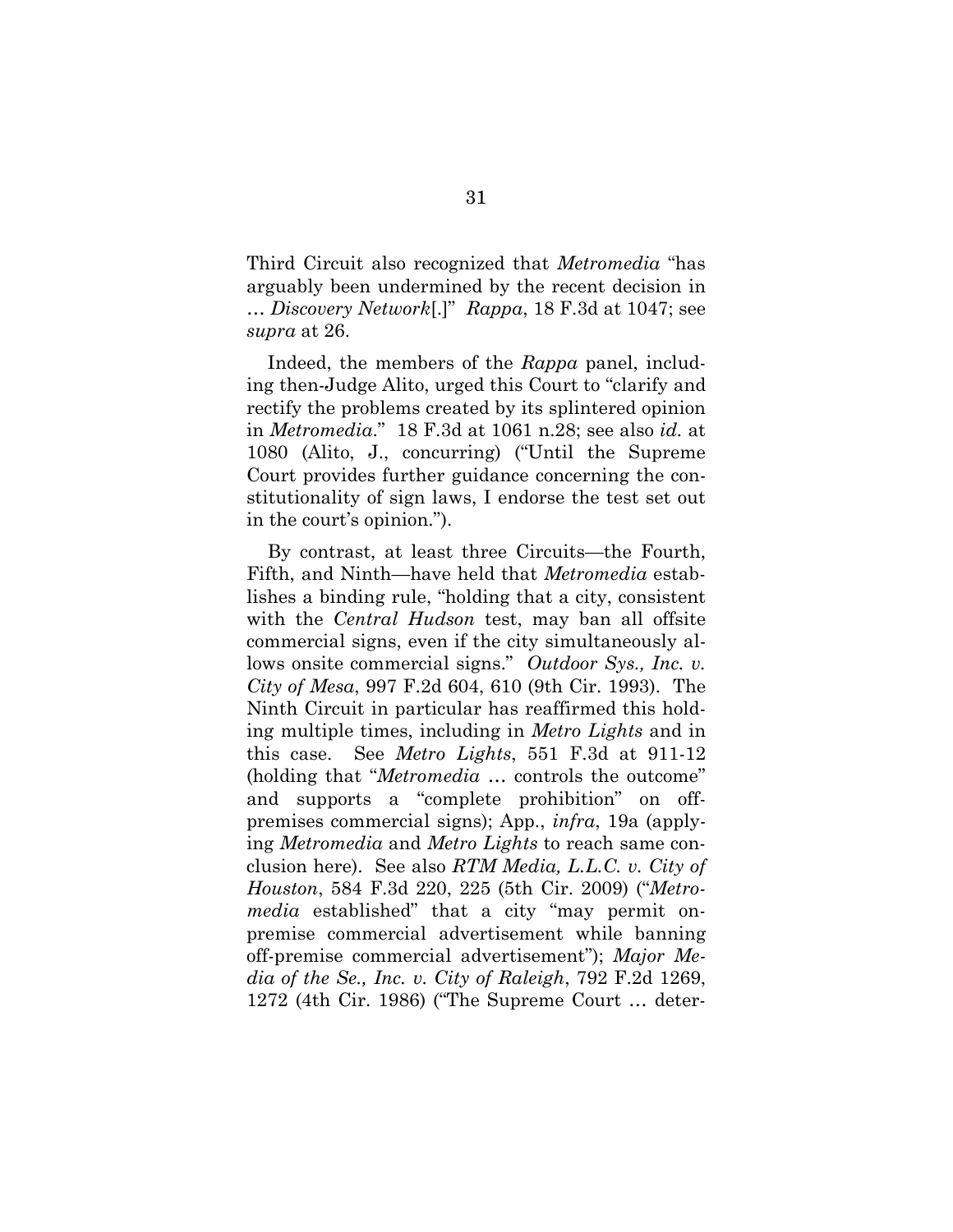mined in *Metromedia* that a city may justifiably prohibit all off-premise [commercial] signs for aesthetic and safety reasons[.]"). The Ninth Circuit's approach here rests squarely on that view.

# **B. The Courts of Appeals that Do Not Treat** *Metromedia* **as Controlling Would Have Reached a Different Outcome Here**

This division of authority regarding the precedential effect of *Metromedia* has significant real-world consequences. Case law in the Circuits that do not treat *Metromedia* as binding makes clear that those Circuits would reach a different outcome than the Ninth Circuit reached here.

For instance, in *Pagan*, 492 F.3d 766, the en banc Sixth Circuit invalidated a commercial sign ordinance banning significantly *less* speech than San Francisco's Ordinance. The *Pagan* ordinance prohibited posting "For Sale" signs on parked cars. *Id.* at 769. The city, like San Francisco, argued that the ordinance furthered the city's interests in "traffic/pedestrian safety and aesthetic[s]." *Id.* at 771. The city argued that *Metromedia* required "defer[ence]" to these "legislative judgments," "even in the absence of evidence of concrete harm." *Id.* at 774. And, indeed, the dissenting opinion would have *upheld* the ordinance in reliance on *Metromedia*. *Id.* at 779 (Rogers, J.).

But the Sixth Circuit majority disagreed, holding that the government had failed to show that the ordinance furthered its interests "in a direct and material way." *Pagan*, 492 F.3d at 771-72 (opinion of the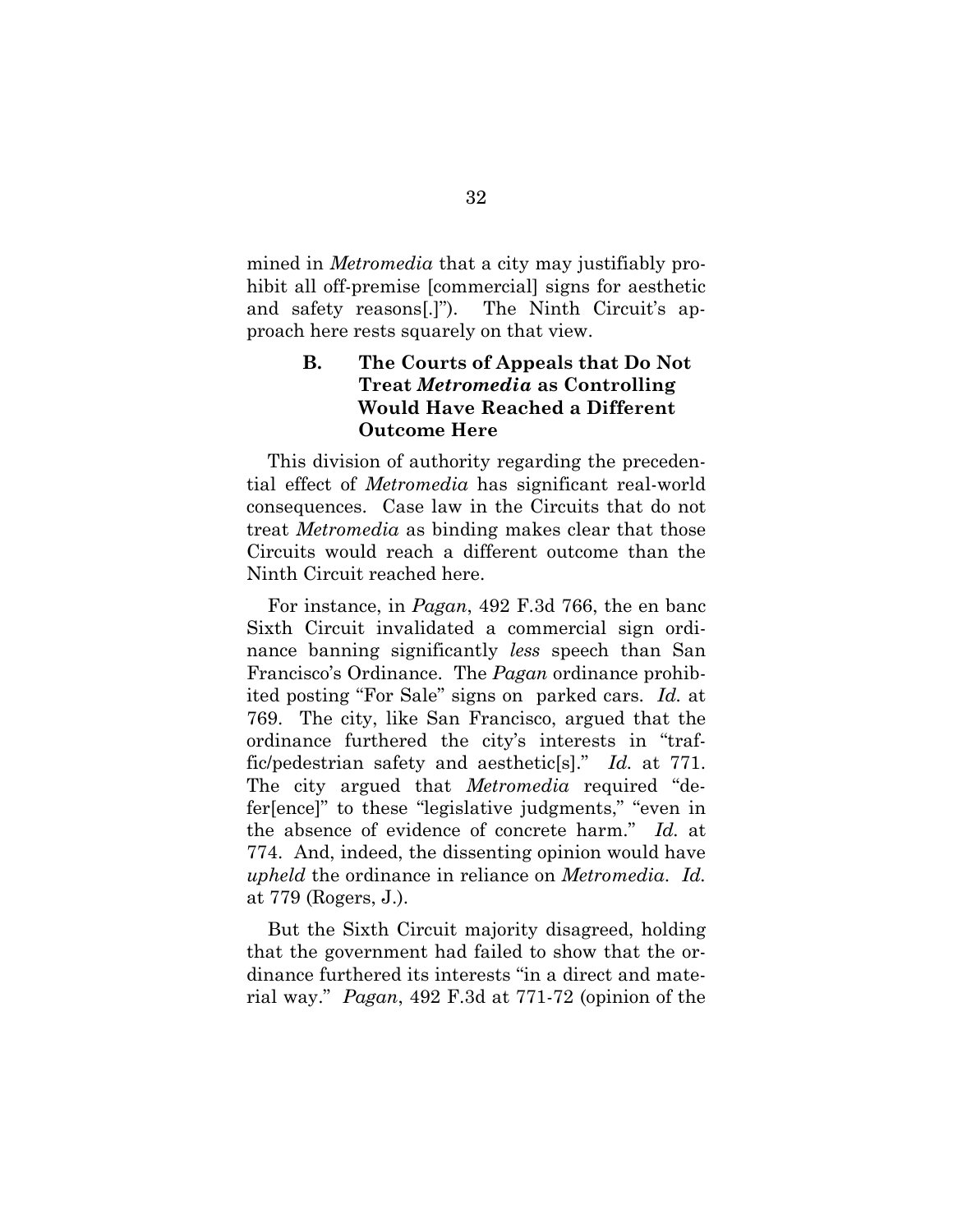court). The court emphasized that *Metromedia* was not "control[ling]," *id.* at 774, and concluded that the city's "evidence" was "insufficient to satisfy [its] burden under *Central Hudson*," *id.* at 772. The court characterized the evidence upon which the city relied—a declaration from the town's police chief asserting—as "nothing more tha[n] a conclusory articulation of governmental interests," and held that the "absence of any evidence of the need for [the] regulation" was "fatal" to the ordinance. *Id.* at 773. The court thus invalidated the ordinance based on the city's failure to show that the ordinance directly advanced its stated goals, and the court also noted that the ordinance very likely would fail narrow tailoring for the same reason. *Id.* at 778.

*Pagan* cannot be reconciled with the Ninth Circuit's approach. The Ninth Circuit here did not require even the sort of "conclusory" affidavit that the Sixth Circuit in *Pagan* deemed insufficient to support the city's asserted interests in aesthetics and traffic safety. 492 F.3d at 773. Instead, the Ninth Circuit, in affirming the district court's dismissals at the pleading stage, required *literally no* evidence that San Francisco's ordinance furthers its asserted goals, or does so in a narrowly tailored way. Only by treating *Metromedia* (and its circuit progeny *Metro Lights*) as controlling was the Ninth Circuit able to dispense with the sort of analysis the Sixth Circuit performed in *Pagan*—which merely followed the normal practice of requiring the government to carry its burden under *Central Hudson*.

The Eleventh Circuit likewise has required the government to make a significant evidentiary show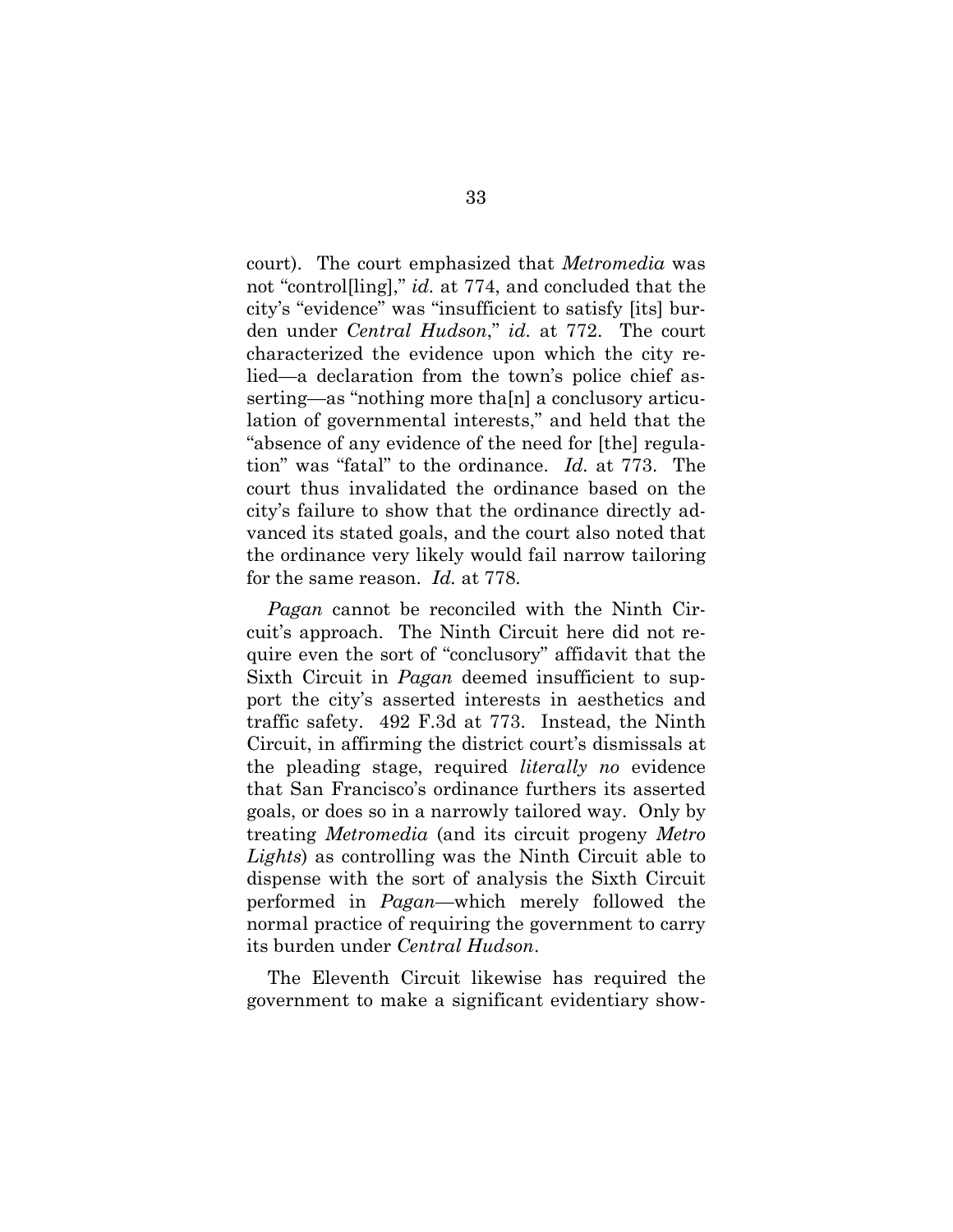ing in support of its asserted interest in aesthetics, and has invalidated restrictions on commercial speech for failing to do so. In *FF Cosmetics FL, Inc. v. City of Miami Beach*, 866 F.3d 1290 (11th Cir. 2017), the court struck down an ordinance prohibiting greeters from soliciting pedestrians with advertising handbills. The court agreed that the ordinance advanced a "substantial" government interest in preventing "annoyance and aesthetic harm." *Id.* at 1299.

The Eleventh Circuit nonetheless held that the city had failed to carry its "burden of demonstrating" that the ordinance was "appropriately tailored" to further the city's aesthetic interests. *Id*. The court carefully examined the evidence in the "preliminary record" to determine whether the ordinance was "narrowly tailored," and concluded that the record was "replete with numerous and obvious lessburdensome options," such as "regulat[ing]" the "volume" of advertising solicitations instead of an outright ban, or regulating the size of their displays. *Id.* at 1301. Yet "[t]he City offered no explanation why it did not even consider these less-restrictive alternatives … or why these alternatives could not also be used to regulate commercial solicitation." *Id.*

That careful inspection of evidence at the narrowtailoring stage—which this Court has also required in its own commercial speech cases, *see supra* at 18—contrasts starkly with the Ninth Circuit's opinion here. Even though the same "numerous and obvious less-burdensome options" cited by the Eleventh Circuit in *FF Cosmetics*, 866 F.3d at 1301—such as evenhandedly regulating the size, appearance, or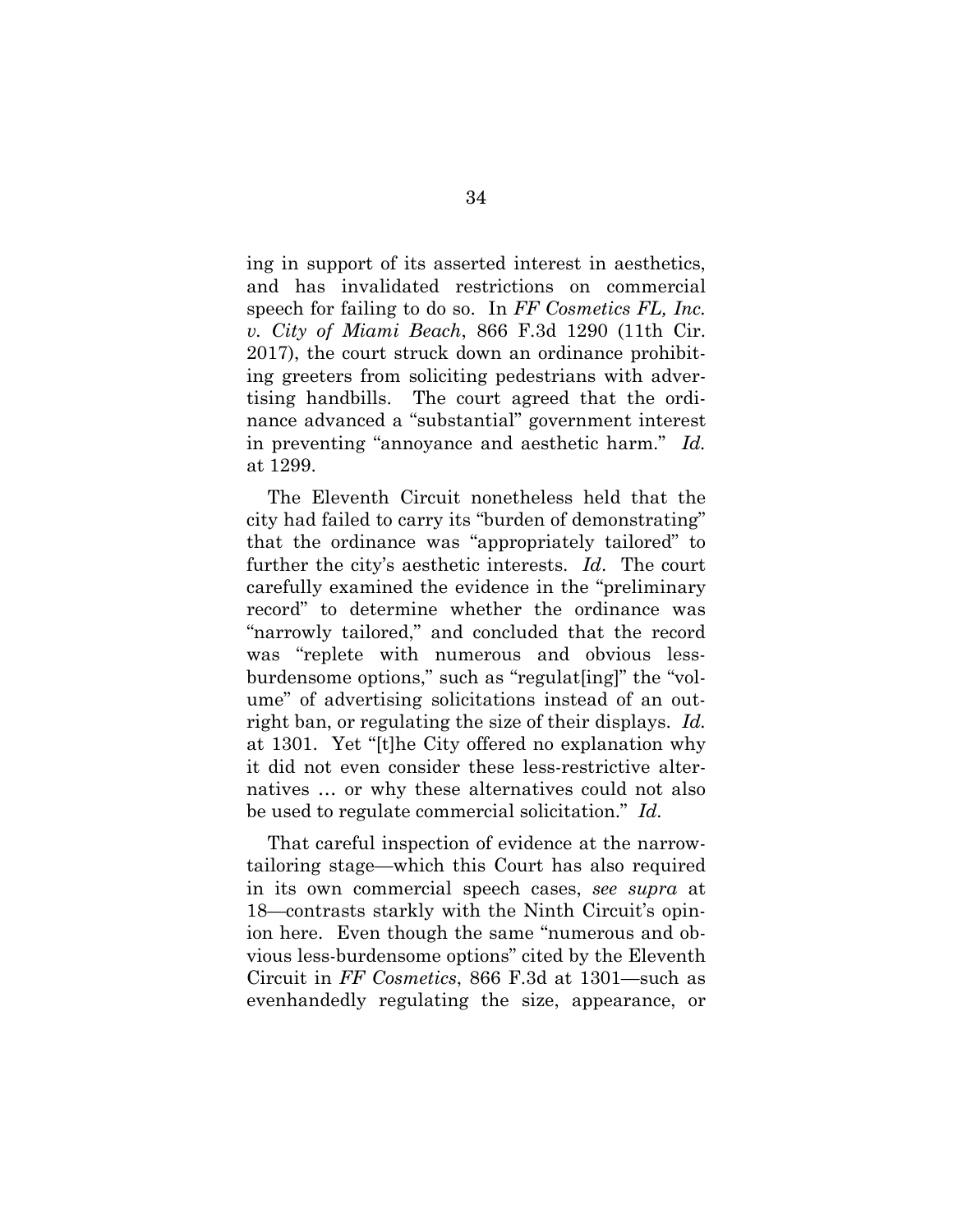number of off-premises commercial signs, instead of banning them entirely—were available to San Francisco in this case, the Ninth Circuit upheld the City's ordinance without any discussion of such lessburdensome options. App., *infra*, 19a.

The Third Circuit's case law also is inconsistent with the Ninth Circuit's approach here. In *Interstate Outdoor Advertising, L.P. v. Zoning Board*, 706 F.3d 527 (3d Cir. 2013), the court upheld a prohibition on fixed "outdoor advertising displays"—i.e., "billboards"—but only after reviewing "extensive evidence," including "expert reports and deposition testimony"—demonstrating that the prohibition on billboards "directly advances the [government's] goals of traffic safety and aesthetics." *Id.* at 528-29, 530-31. This approach, too, is irreconcilable with the Ninth Circuit's holding that no evidentiary support is required—even in support of San Francisco's far broader ordinance banning *all* new off-premises commercial signs (and many on-premises signs), rather than just the fixed outdoor billboards at issue in *Interstate Outdoor Advertising*.

# **III. This Case Is an Ideal Vehicle for Resolving the Important Question of Law Presented**

1. The Ninth Circuit's opinion here rests unmistakably on the principle that an individual's right to post a sign advertising off-premises commercial activity categorically must yield to a municipality's asserted interests in aesthetics and traffic safety. See App., *infra*, 19a. If such signs are entitled to any meaningful First Amendment protection whatsoever,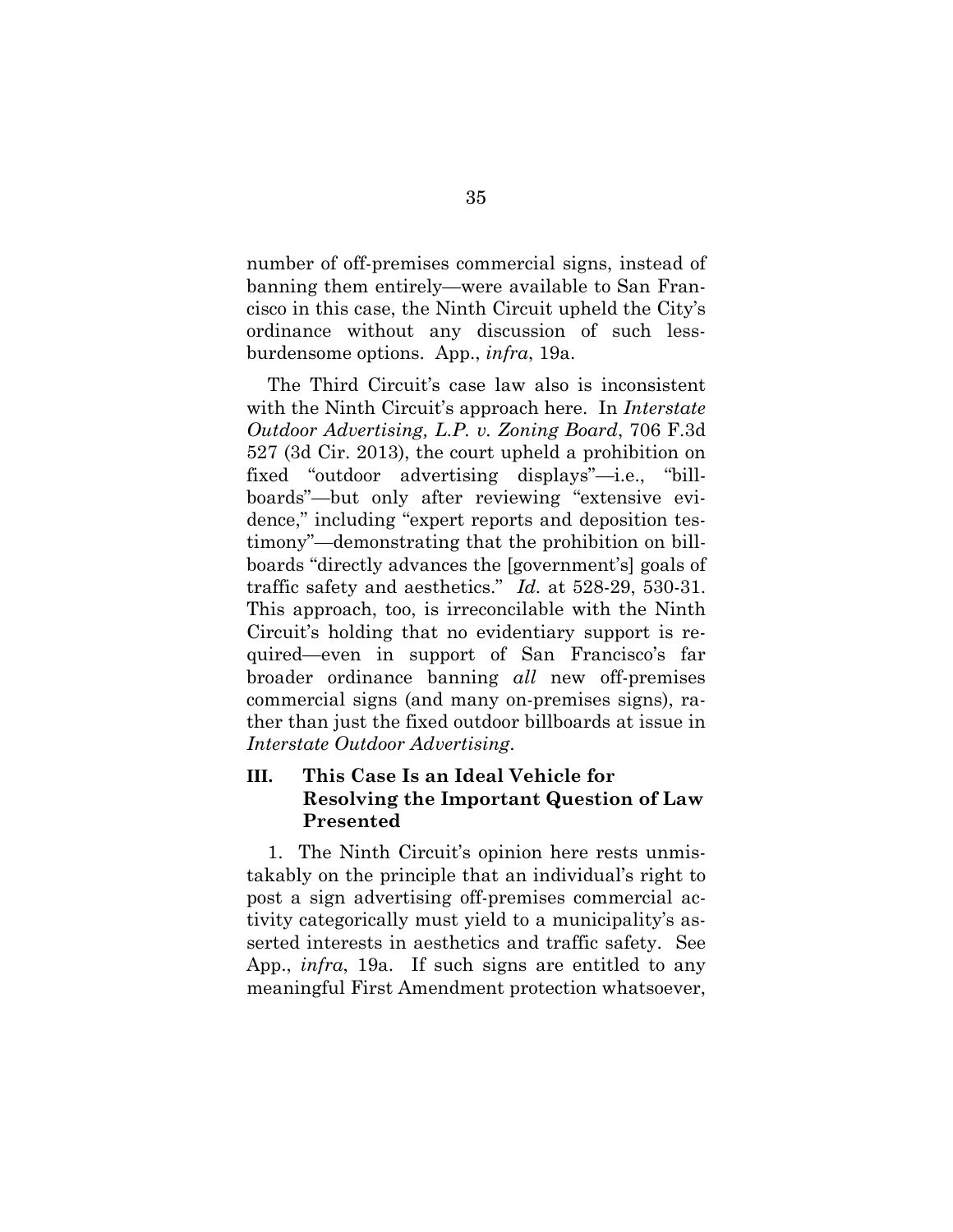this case affords the Court the opportunity to say so. No better vehicle will come along.

The law of off-premises commercial signage in the Ninth Circuit has hit rock bottom: that court does not even trouble municipalities to adduce evidence showing that a complete ban on such signs directly advances their interests in aesthetics and traffic safety and does so in a narrowly tailored way. Unless and until this Court intervenes, governments will be emboldened to enact "complete prohibition[s]" on offsite commercial signs, *Metro Lights*, 551 F.3d at 912, and indeed to enact content-based restrictions on some types of *onsite* commercial signs, as San Francisco has done, *supra* at 27-28. Moreover, municipalities may do so based on nothing more than their untested—and uncontestable—assertions that such bans further their interests, and despite the existence of numerous and obvious lessburdensome alternatives.

2. San Francisco's Ordinance restricts a significant amount of important commercial speech. The types of signs the City bans play a critical role in informing the public about goods or services they may be interested in. As this Court has observed:

"Advertising, however tasteless and excessive it sometimes may seem, is nonetheless dissemination of information as to who is producing and selling what product, for what reason, and at what price. So long as we preserve a predominantly free enterprise economy, the allocation of our resources in large measure will be made through numerous private economic decisions.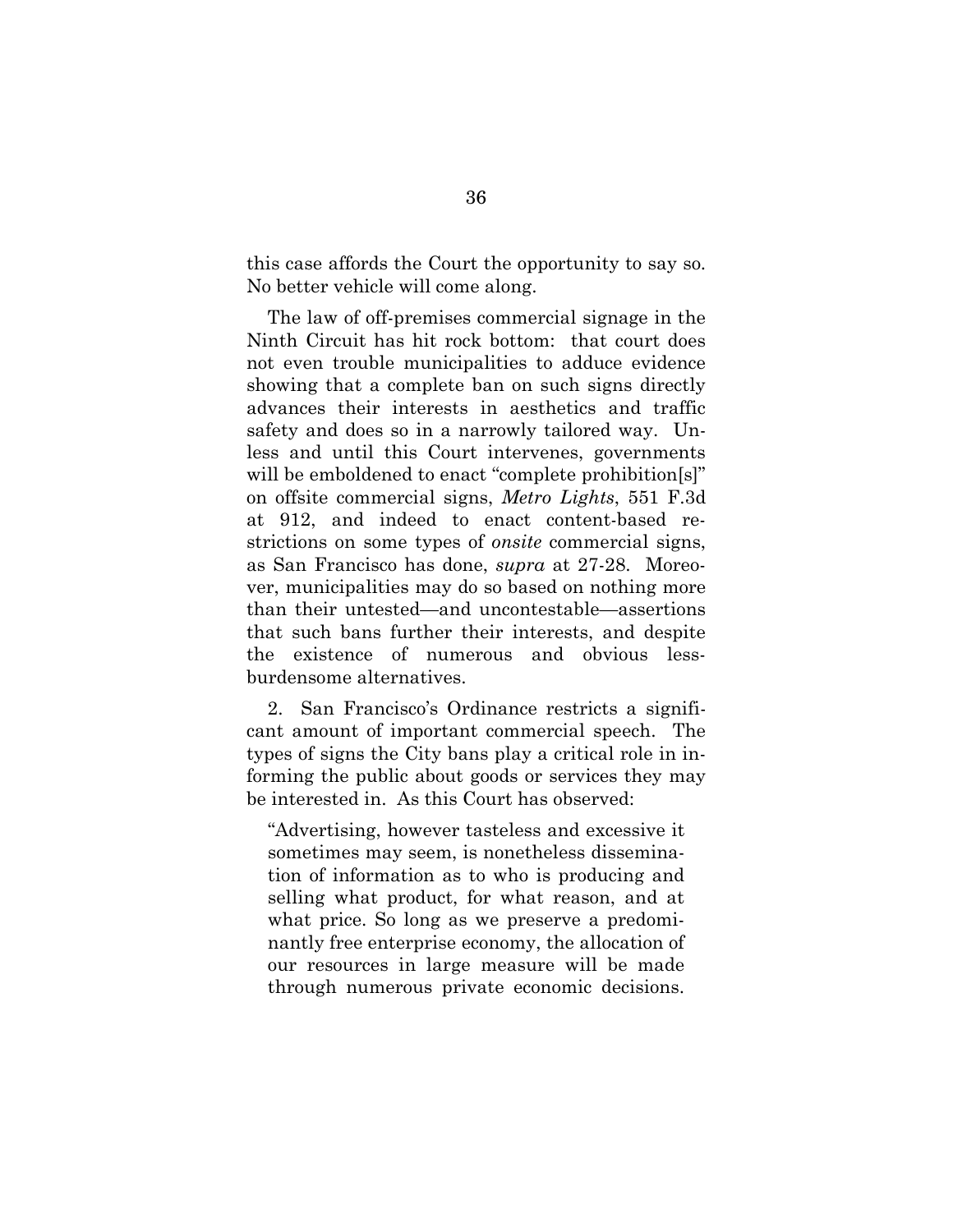It is a matter of public interest that those decisions, in the aggregate, be intelligent and well informed. To this end, the free flow of commercial information is indispensable."

### *Va. State Bd. of Pharm. v. Va. Citizens Consumer Council, Inc.*, 425 U.S. 748, 765 (1976).

Signs advertising off-premises commercial activity play an important role in the advertising landscape. They inform passersby about new and attractive products and services. That is especially true for small businesses and new enterprises, which face the daunting task of building a clientele in a short period of time and often on a tight budget.

Of course, like all forms of commercial speech, offpremises commercial signs may be subject to reasonable regulations. But San Francisco's Ordinance is qualitatively different. It singles out and bans all off-premises commercial signs, and a significant number of on-premises signs, ostensibly in the service of aesthetic and safety interests that bear no relationship to the on-premises/off-premises distinction. In so doing, it places an impermissibly heavy burden on the speech of businesses throughout the City, particularly small independent retailers that increasingly struggle to compete with companies like Amazon.com.

A business owner who wishes to hang a modest poster in her window informing passersby about a new store in an adjacent neighborhood reasonably may determine that such a sign is far *more* valuable—to her and to her customers—than a sign advertising products offered on the premises. San Fran